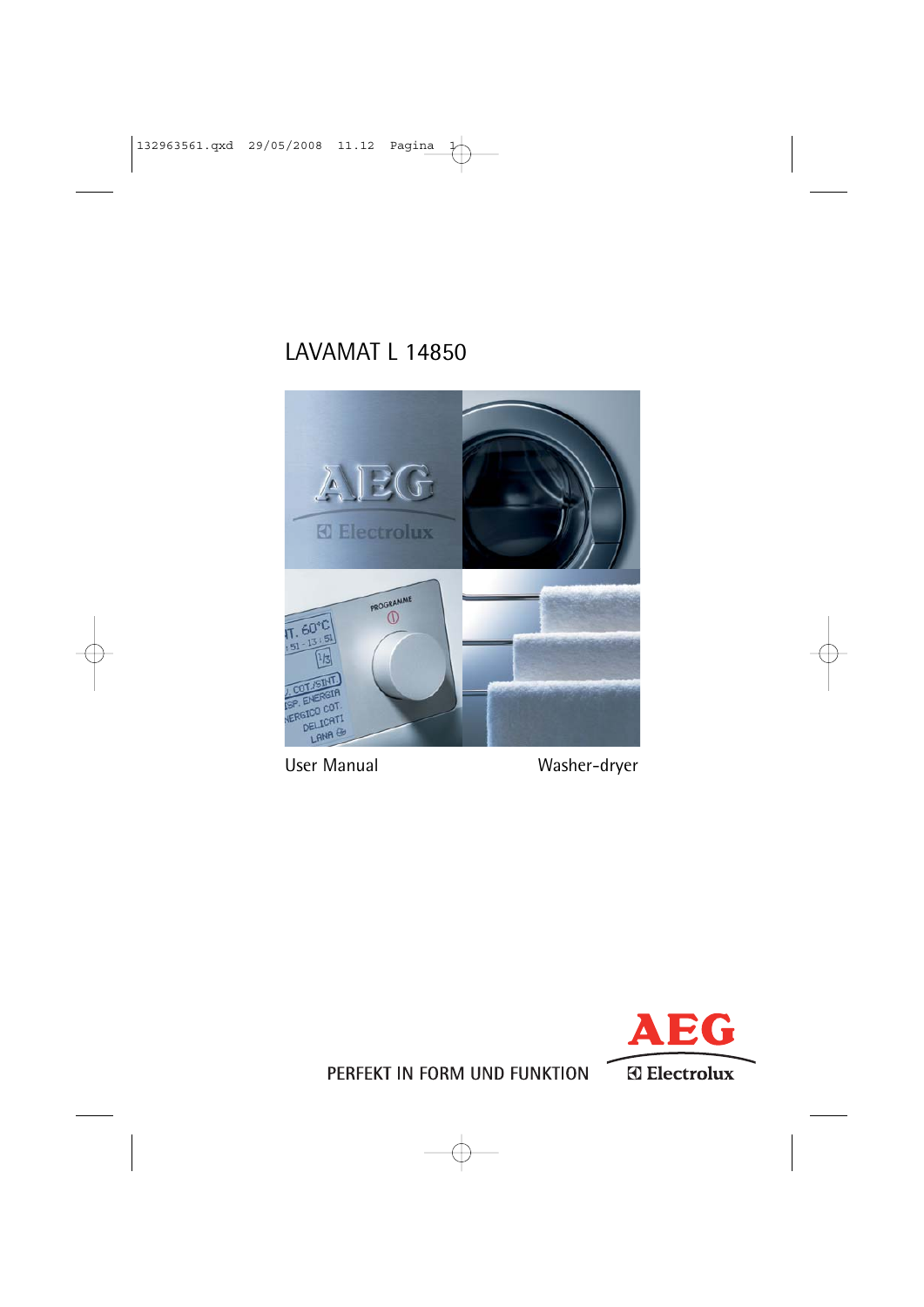### **Dear Customer**

Thank you for choosing one of our high-quality products.

With this appliance you will experience the perfect combination of functional design and cutting edge technology.

Convince yourself that our appliances are engineered to deliver the best performance and control - indeed we are setting the highest standards of excellence.

In addition to this you find environmental and energy saving aspects as an integral part of our products.

To ensure optimal and regular performance of your appliance please read this instruction manual carefully. It will enable you to navigate all processes perfectly and most efficiently. To refer to this manual any time you need to, we recommend you to keep it in a safe place. And please pass it to any future owner of the appliance.

We wish you much joy with your new appliance.

The following symbols are used in this manual:



Important information concerning your personal safety and information on how to avoid damaging the appliance



General information and tips



Environmental information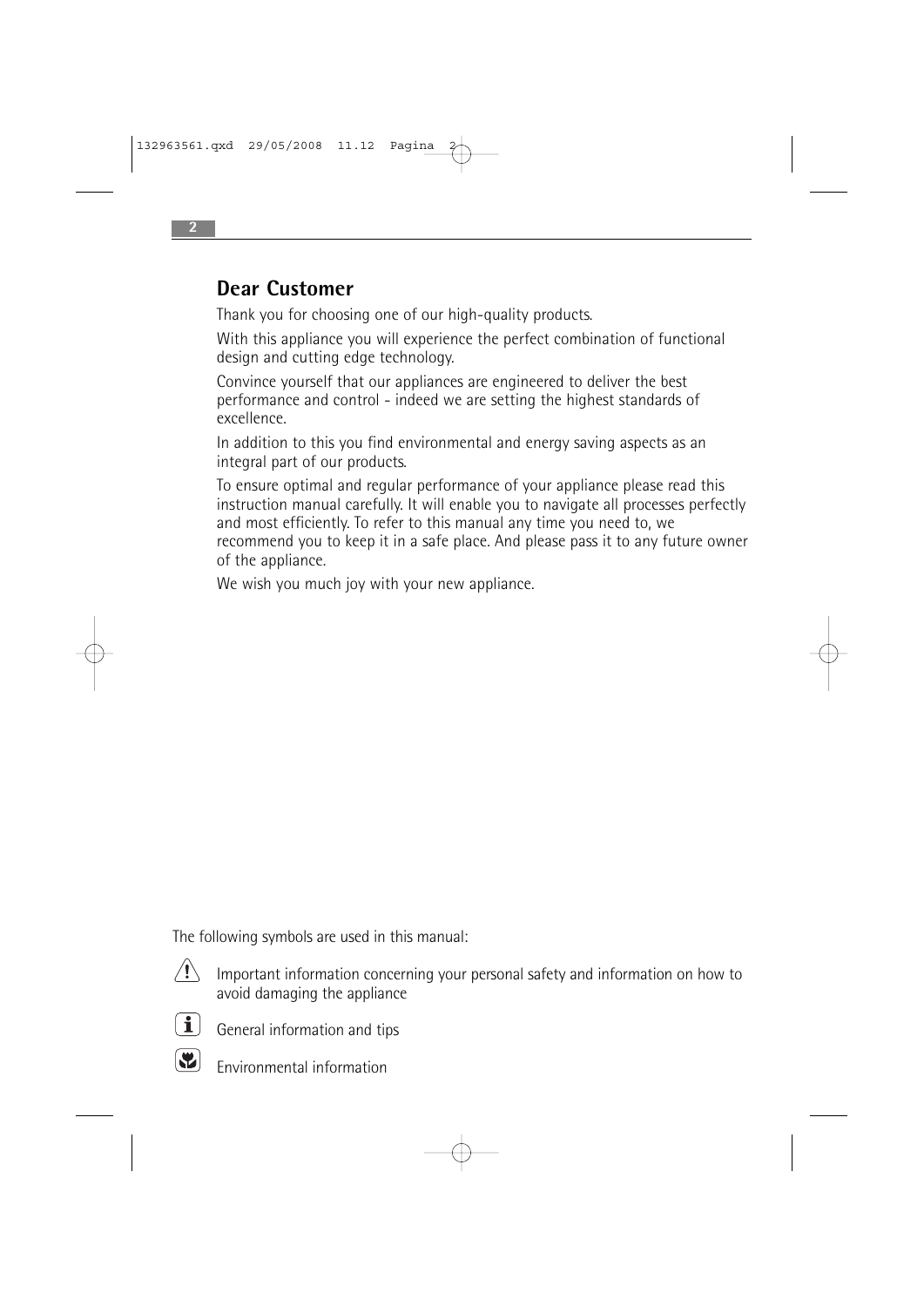|  | r i I | U. | Π |  |
|--|-------|----|---|--|
|--|-------|----|---|--|

| Instructions booklet                                              | 6  |
|-------------------------------------------------------------------|----|
| Safety information                                                | 6  |
| <b>Product Description</b>                                        | 10 |
| Detergent dispenser drawer                                        | 10 |
| Control panel                                                     | 11 |
| Display                                                           | 12 |
| First use                                                         | 14 |
| Personalization                                                   | 14 |
| Acoustic signal                                                   | 14 |
| Child safety lock                                                 | 14 |
| Daily use - Washing                                               | 15 |
| Load the laundry                                                  | 15 |
| Measure out the detergent and the fabric softener                 | 15 |
| Select the required programme by means of programme selector dial | 16 |
| Select the Spin speed, RINSE HOLD or NIGHT CYCLE option           | 16 |
| Selected the desired option                                       | 17 |
| PREWASH option                                                    | 17 |
| STAIN option                                                      | 18 |
| SENSITIVE option                                                  | 18 |
| DAILY option                                                      | 18 |
| <b>SUPER QUICK option</b>                                         | 18 |
| Select an additional rinse                                        | 18 |
| Select the START/PAUSE                                            | 19 |
| Select the DELAY START                                            | 19 |
| Altering an option or a running programme                         | 20 |
| Interrupting a programme                                          | 20 |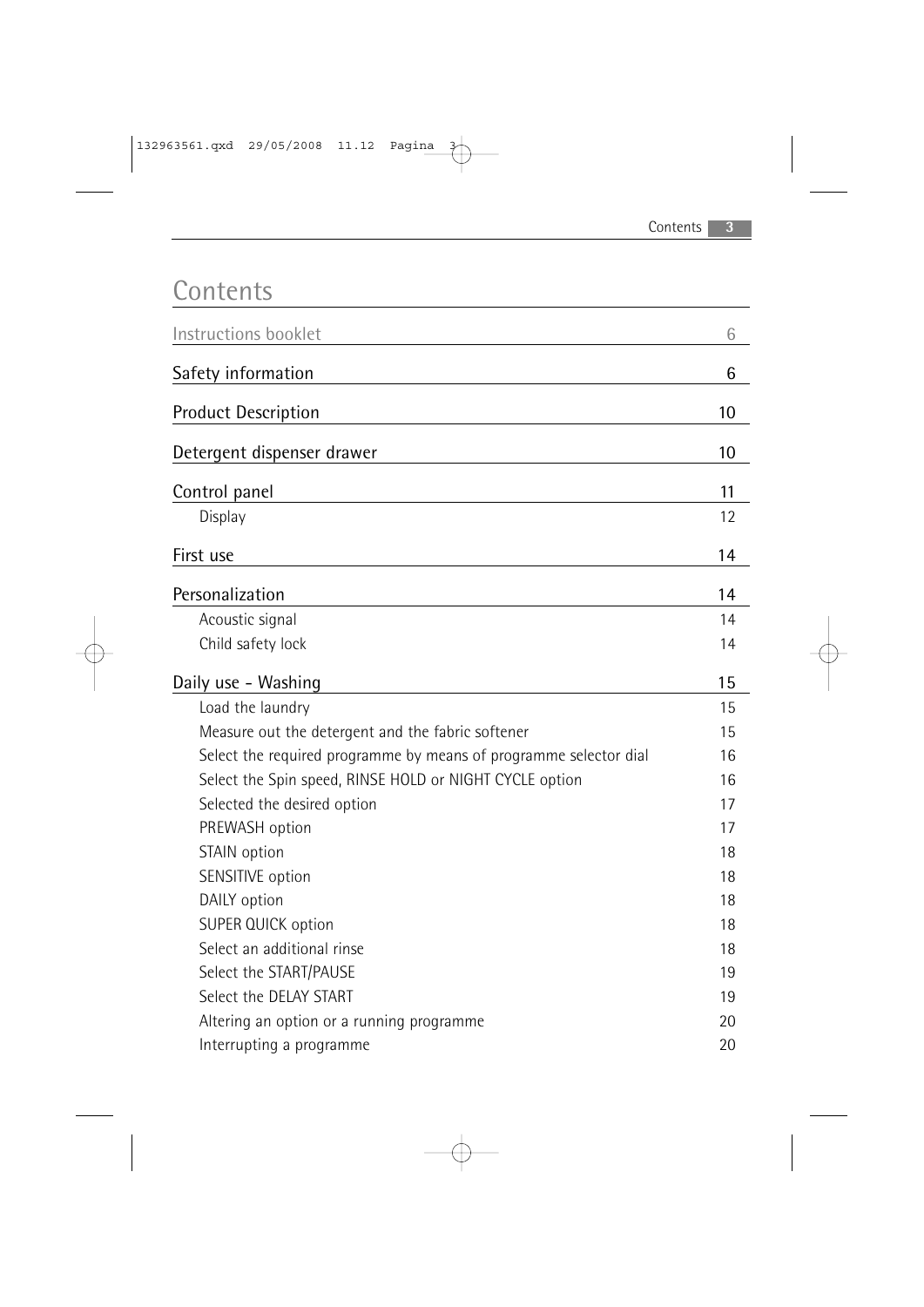| Cancelling a programme                                          | 20 |
|-----------------------------------------------------------------|----|
| Opening the door after the programme has started                | 20 |
| At the end of the programme                                     | 21 |
| Drying                                                          | 22 |
| Select the drying programme by means of programme selector dial | 22 |
| Select the automatic drying                                     | 22 |
| Select the timed drying                                         | 22 |
| At the end of the programme                                     | 23 |
| Automatic washing and drying                                    | 23 |
|                                                                 |    |
| Washing programmes                                              | 24 |
| Programme information                                           | 26 |
| Drying time and programmes                                      | 28 |
|                                                                 |    |
| Preparing the wash cycle                                        | 29 |
| Sorting the laundry                                             | 29 |
| Temperatures                                                    | 29 |
| Before loading the laundry                                      | 29 |
| Maximum loads                                                   | 30 |
| Laundry weights                                                 | 30 |
| Removing stains                                                 | 30 |
| Detergents and additives                                        | 31 |
| Quantity of detergent to be used                                | 32 |
| Degrees of water hardness                                       | 32 |
| Preparing the drying cycle                                      | 33 |
| Laundry not suitable for drying                                 | 33 |
| Drying symbols label                                            | 34 |
| Drying cycle duration                                           | 34 |
| Additional drying                                               | 34 |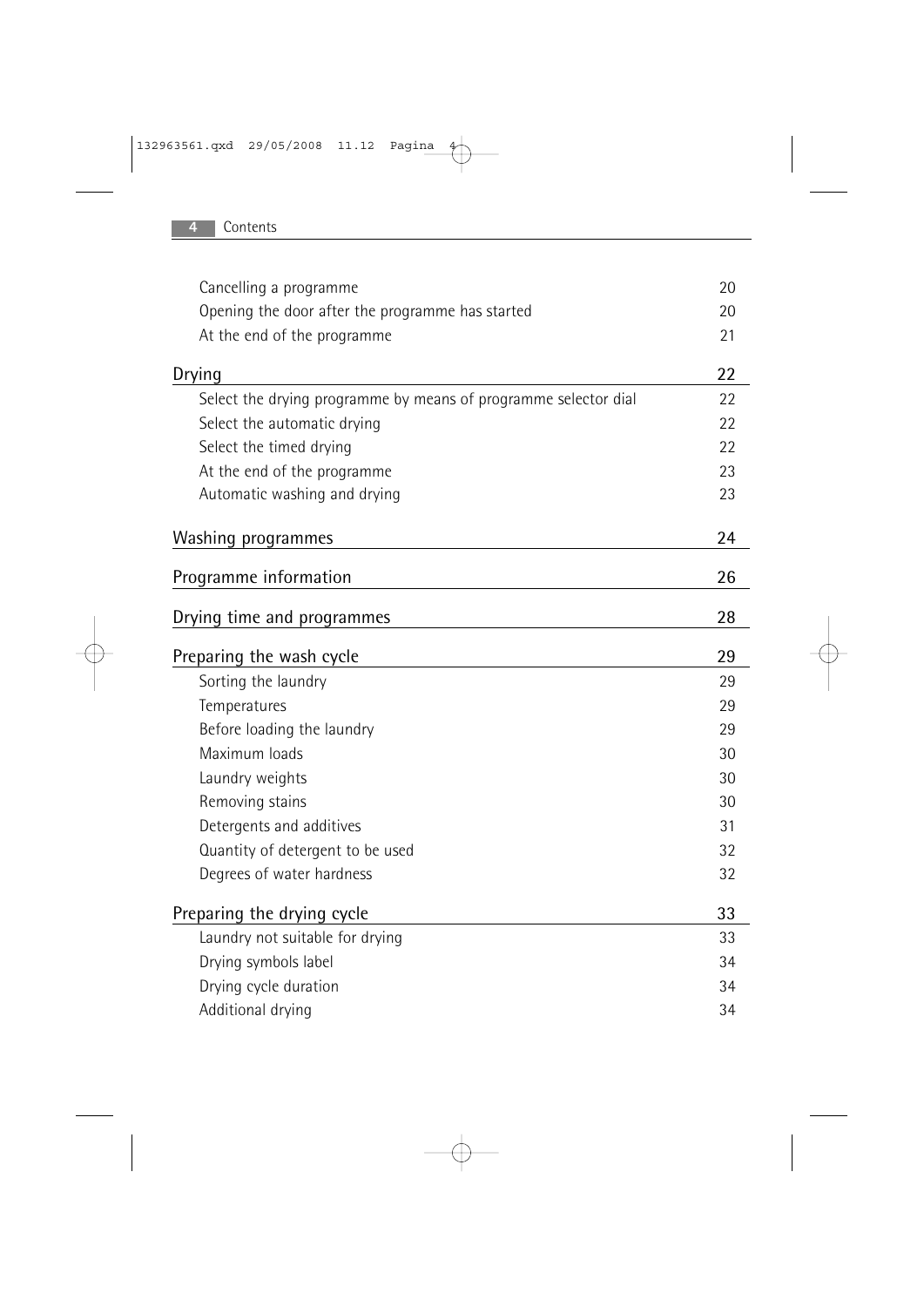| Care and cleaning                  | 35 |
|------------------------------------|----|
| Descaling                          | 35 |
| After each wash                    | 35 |
| External cleaning                  | 35 |
| Maintenance wash                   | 35 |
| Detergent dispenser drawer         | 35 |
| Washing drum                       | 36 |
| Door seal                          | 36 |
| Drain pump                         | 36 |
| Water inlet filter                 | 38 |
| Frost precautions                  | 39 |
| Emergency emptying out             | 39 |
| What to do if                      | 40 |
| <b>Technical Data</b>              | 43 |
|                                    |    |
|                                    |    |
| Consumption value                  | 44 |
| Installation                       | 45 |
| Unpacking                          | 45 |
| Positioning and levelling          | 47 |
| Water inlet                        | 47 |
| Water-stop device                  | 48 |
| Water drainage                     | 48 |
| In the interest of the environment | 50 |
| Electrical connection              | 50 |
| Permanent connection               | 51 |
| Environmental concerns             | 52 |
| Packaging materials                | 52 |
| Old machine                        | 52 |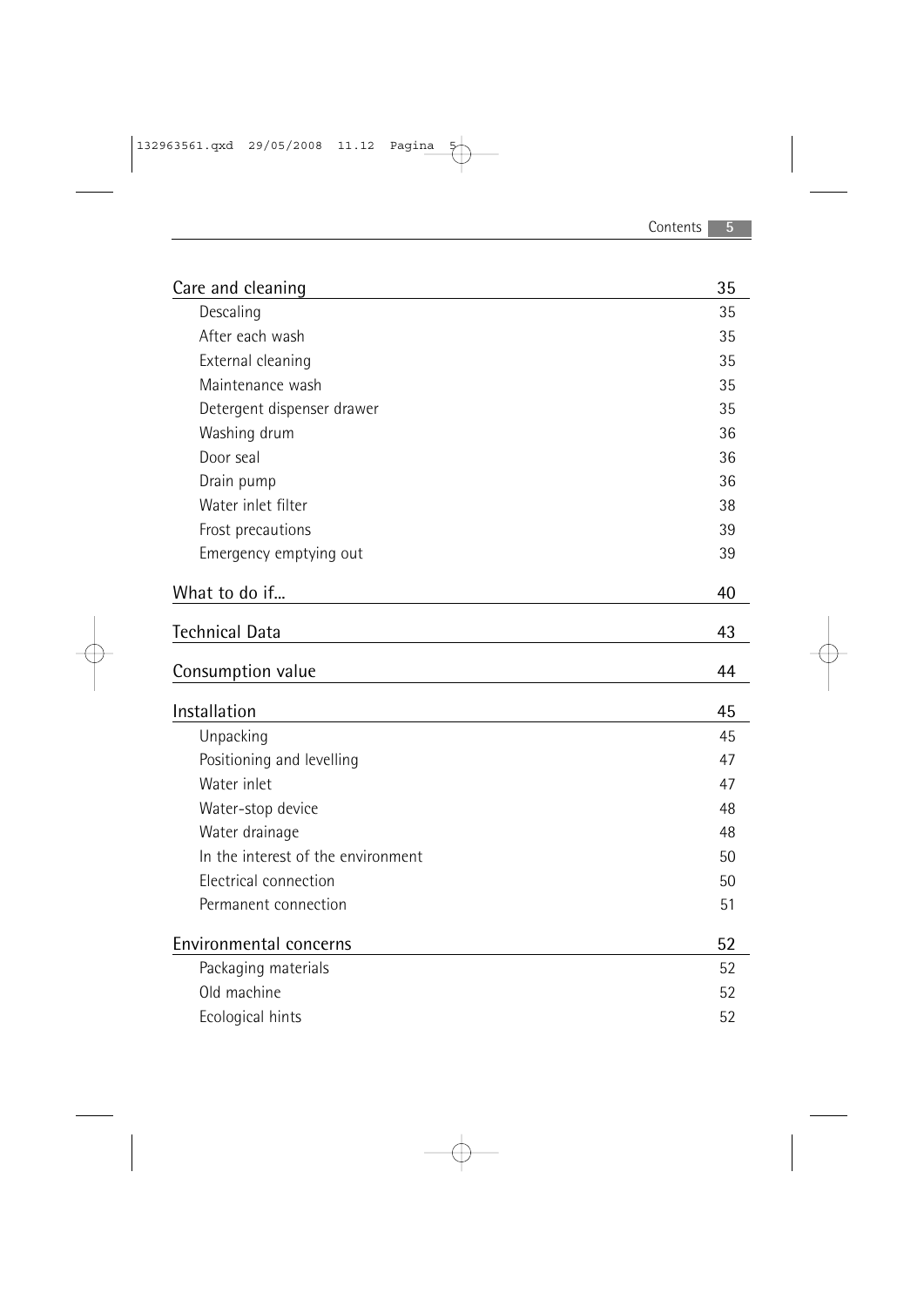## Instructions booklet

## $\triangle$  Safety information

## Prior to using for the first time

- The safety of AEG/ELECTROLUX appliances complies with the industry standards and with legal requirements on the safety of appliances. However, as manufacturers, we feel it is our duty to provide the following safety notes. You **MUST** read them carefully before installing or using the appliance.
- It is most important that this instruction book should be retained with the appliance for future reference. Should the appliance be sold or transferred to another owner, or should you move house and leave the appliance, always ensure that the book is supplied with the appliance in order that the new owner can get to know the functioning of the appliance and the relevant warnings.
- You MUST read them carefully before installing or using the appliance.
- Before first starting up, check the machine for any damage incurred during transport. Never install a damaged machine. If parts are damaged, contact your supplier.
- If the appliance is delivered in the winter months when there are minus temperatures: Store the washer-dryer at room temperature for 24 hours before using for the first time.

### General safety

- It is dangerous to alter the specifications or attempt to modify this product in any way.
- During high temperature washing and drying programmes programmes the door glass may get hot. Do not touch it!
- Make sure that small pets do not climb into the drum. To avoid this, pleas e check inside the drum before using.
- Any objects such as coins, safety pins, nails, screws, stones or any other hard, sharp material can cause extensive damage and must not be placed into the machine.
- Only use the advised quantities of fabric softener and detergent. Damage to the fabric can ensue if you over-fill. Refer to the manufacturer's recommendations of quantities.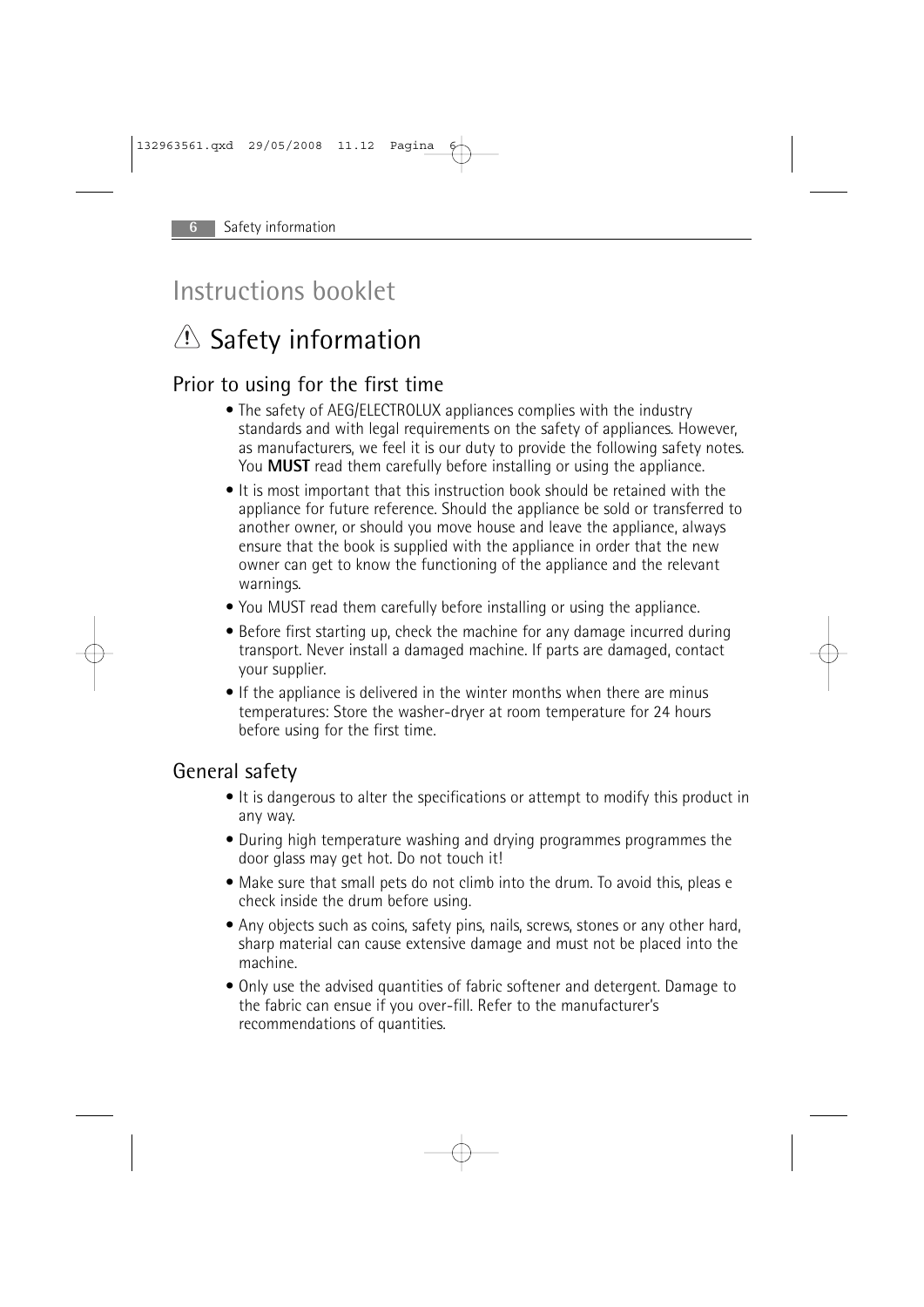- Wash small items such as socks, laces, washable belts etc in a washing bag or pillow case as it is possible for such items to slip down between the tub and the inner drum.
- Do not use your washer-dryer to wash and dry articles with whalebones, material without hems or torn material.
- Always unplug the appliance and turn off the water supply after use, cleaning and maintenance.
- Under no circumstances should you attempt to repair the machine yourself. Repairs carried out by inexperienced persons may cause injury or serious malfunctioning. Contact your local Service Centre. Always insist on genuine spare parts.

### Installation

- When unpacking the appliance, check that it is not damaged. If in doubt, do not use it and contact the Service Centre.
- All packing and transit bolts must be removed before use. Serious damage can occur to the product and to property if this is not adhered to. See relevant section in the user manual.
- After having installed the appliance, check that it is not pressing or standing on its electrical supply cable, inlet hose and drain hose.
- If the machine is situated on a carpeted floor, please adjust the feet in order to allow air to circulate freely under the appliance.
- Always be sure, that there is no water leakage from hoses and their connections after the installation.
- If the appliance is installed in a location subject to frost, please read the "**dangers of freezing**" chapter.
- Any plumbing work required to install this appliance should be carried out by a qualified plumber or competent person.
- Any electrical work required to install this appliance should be carried out by a qualified electrician or competent person.

### Use

- This appliance is designed for domestic use. It must not be used for purposes other than those for which it was designed.
- Only wash and dry fabrics which are designed to be machine washed. Follow the instructions on each garment label.
- Do not overload the appliance. See the relevant section in the user manual.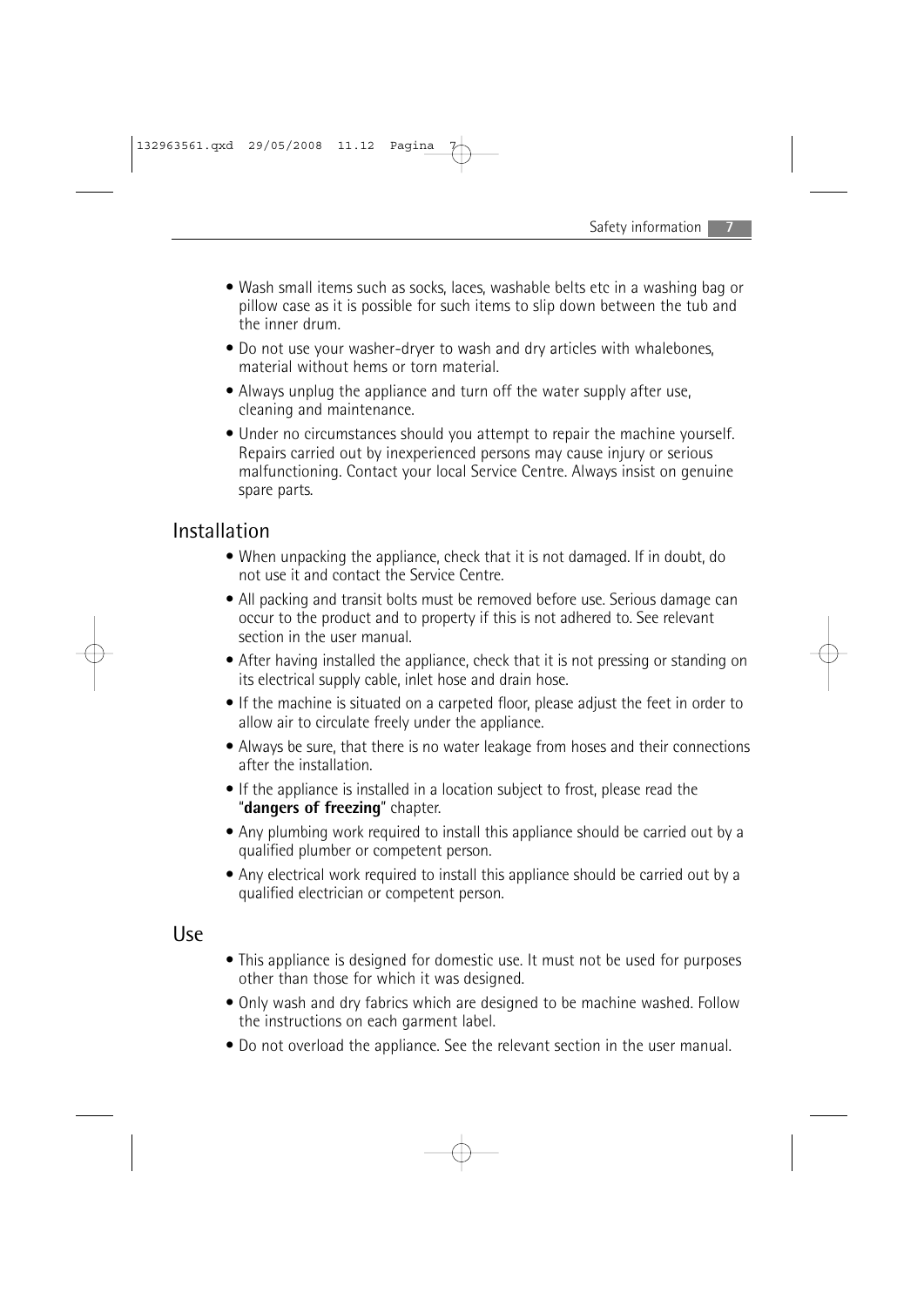- Before washing, ensure that all pockets are empty and buttons and zips are fastened. Avoid washing frayed or torn articles and treat stains such as paint, ink, rust, and grass before washing. Underwired bras must NOT be machine washed.
- Garments which have been in contact with volatile petroleum products should not be machine washed. If volatile cleaning fluids are used, care should be taken to ensure that the fluid is removed from the garment before placing in the machine.
- As some duvets and eiderdowns should be washed/dried in large commercial machines because of their bulk, please check with the manufacturer of the item before washing in a domestic machine.
- The users should always check that they have not left their gas lighters (disposable or otherwise) in their clothing.
- Never tumble dry items that have had contact with chemicals such as dry cleaning fluid.These are of a volatile nature and could cause an explosion. Only tumble dry items which have been washed in water or require airing.
- Plastic detergent dispensers should not remain in the drum during the drying cycle, as the plastic used is not designed to withstand the heat. If you wish to wash-through-to-dry you should use the conventional detergent dispenser drawer.
- Never pull the power supply cable to remove the plug from the socket; always take hold of the plug itself.
- Never use the washer-dryer if the power supply cable, the control panel, the working surface or the base are damaged so that the inside of the washerdryer is accessible.

## Child Safety

- This appliance is not intended for use by person (including children) with reduced physical sensory or mental capabilities or lack of experience and knowledge unless they have been given supervision or instruction concerning use of the appliance by a person responsible for their safety.
- This washer-dryer is not intended for use by young children or infirm persons without supervision.
- Young children should be supervised to ensure that they do not play with the appliance.
- The packaging components (e.g. plastic film, polystyrene) can be dangerous to children - danger of suffocation! Keep them out of children's reach.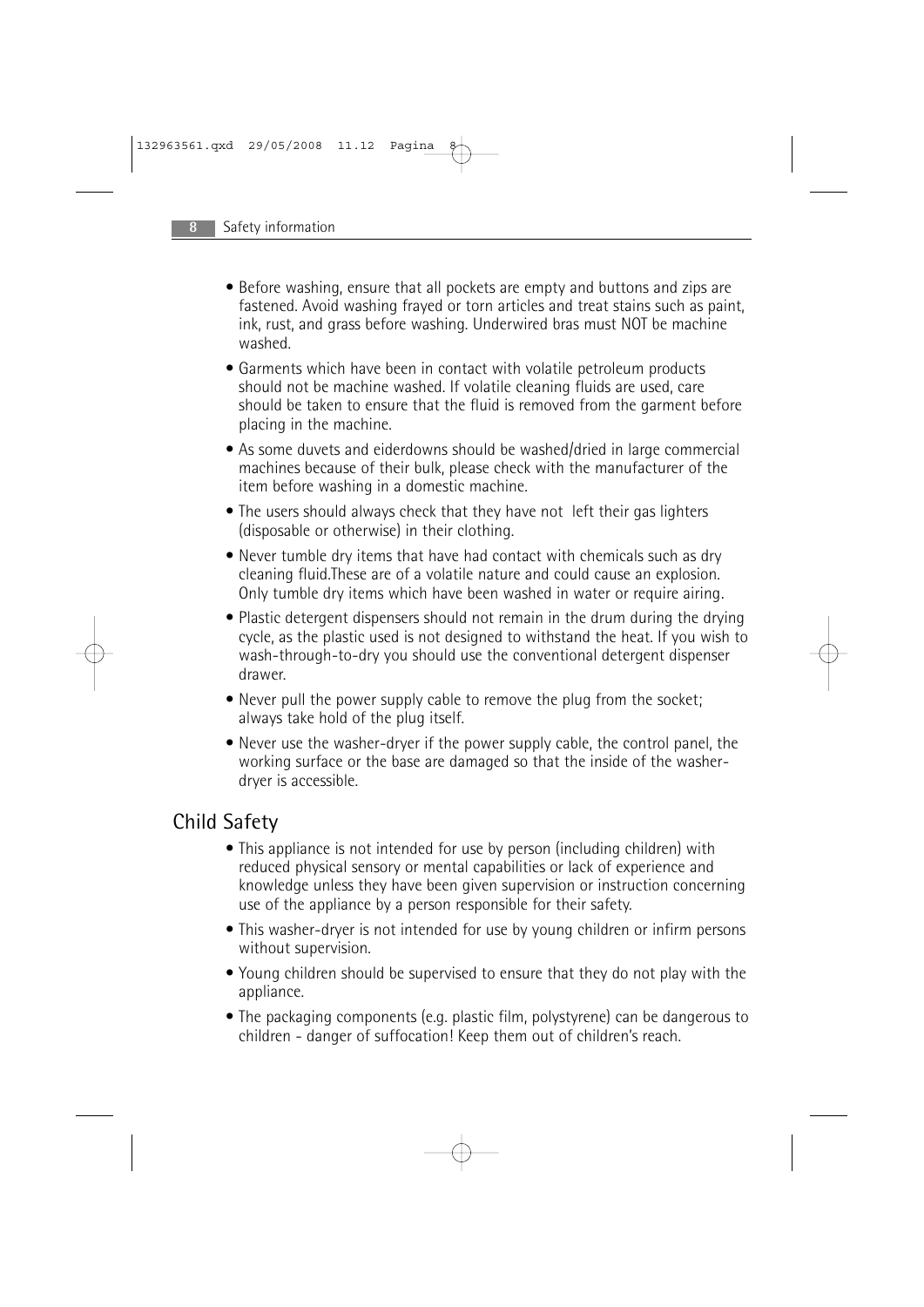- Keep all detergents in a safe place out of children's reach.
- Make sure that children or pets do not climb into the drum. To prevent children or pets becoming trapped

inside the drum, the machine incorporates special feature. To activate this device, rotate the button (without pressing it) inside the door clockwise until the groove is horizontal. If necessary use a coin. To disable this device and restore the possibility of closing the door, rotate the button anti-clockwise until the groove is vertical.

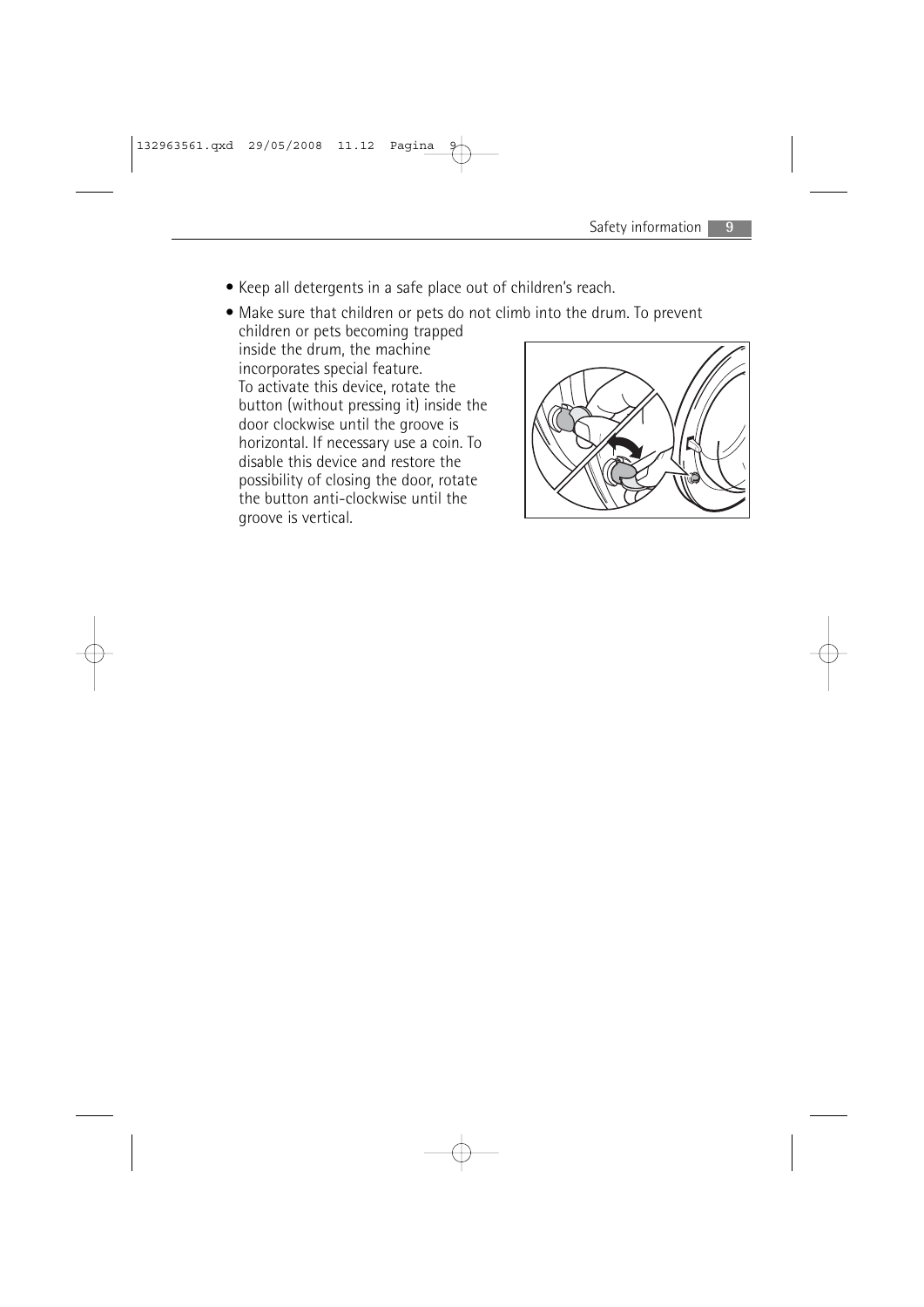**1 2 3**

## Product description

Your new appliance meets all modern requirements for effective treatment of laundry with low water, energy and detergent consumption.



## Detergent dispenser drawer



- Compartment for detergent (used for **prewash**) or stain remover. The prewash detergent is added at the beginning of the wash programme. The stain remover is added during the main wash in programmes with **STAINoption**.
- Compartment for powder or liquid detergent used for **main wash**.
- Compartment for **liquid additives** (fabric softener, starch).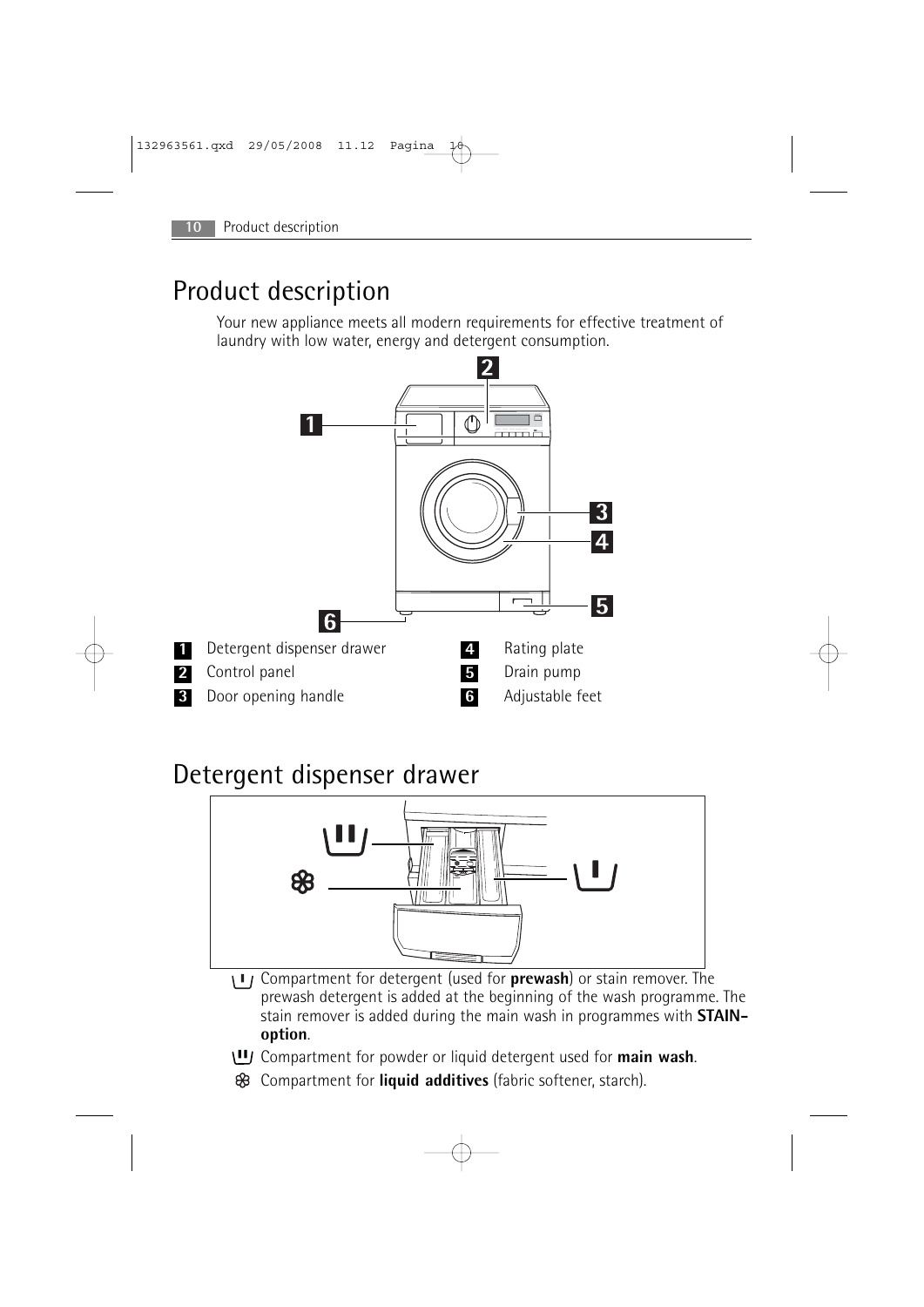## Control panel

 $\boxed{\mathbf{i}}$  Below is a picture of the programme selector dial, the buttons and the display will be indicated with the numbers given in this table.



- Programme selector dial **1**
- SPIN button **2**
	- AUTODRY button **3**
- DRYING TIME button **4**
- 5 OPTION button
- OK button **6**
- START/PAUSE button **7**
- DELAY START button **8**
- Display **9**

### **Symbols on the Control Panel:**

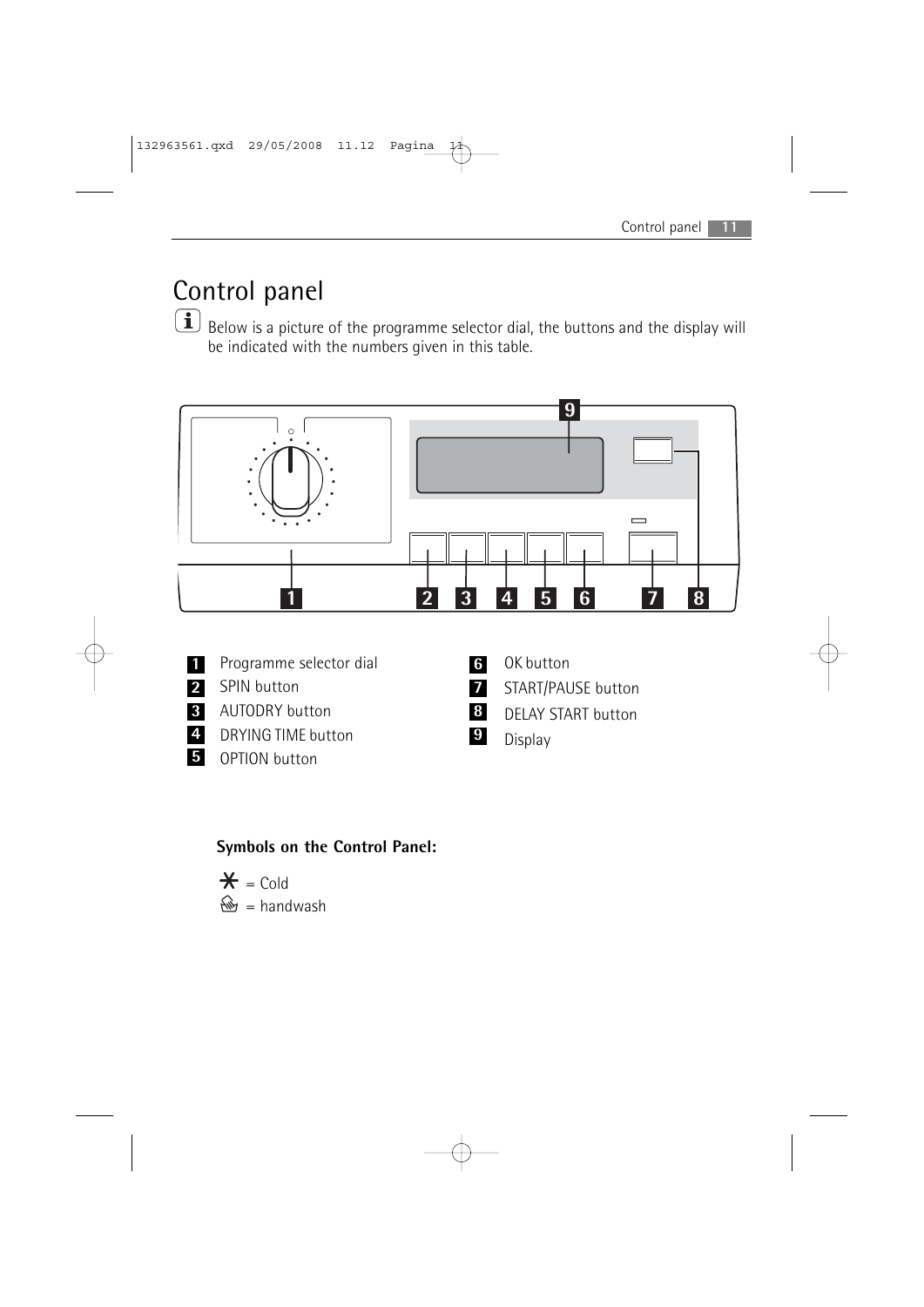

- **9.1** Spin Speed indicator, RINSE HOLD  $\Box$ , NIGHT CYCLE  $\bullet$  symbols
- **9.2** Drying degree indicator allowed by the set programme, IRON DRY 2, CUPBOARD DRY  $\mathbf \Xi$  and EXTRA DRY  $\mathbf \ddot{\mathbf x}$  - symbols, selectable by means of button **3** and indicator «AUTO», connected to the drying programme and the button **4**.
- Programme progress indicator: PREWASH  $\bigcup$ , MAIN WASH  $\bigcup$ , RINSE  $\bigoplus$ , SPIN  $\odot$ , OVERDOSAGE  $\circledcirc$ , DRYING  $\mathsf{W}$ , ANTI-CREASE phase  $\mathsf{E}$  - symbols The programme progress indicator shows the washing or drying phases of the selected programme. **9.3**

During a cycle, a black dash flashes under the phase symbol of the running programme. At the end of each washing phase, the black dash under the corresponding symbol becomes fixed.

If the OVERDOSAGE symbol lights up at the end of the programme, it indicates that too much detergent has been used.

9.4 DOOR  $=$ <sup>o</sup> - symbol (Door locked)

 $\boxed{\mathbf{i}}$ 

This symbol indicates if the door can be opened:

- the symbol is on: the door cannot be opened. The appliance is performing a washing programme.
- the symbol is off: the door can be opened. The washing programme is finished.
- Options: PREWASH  $\Psi$ , STAIN  $\mathbb{G}$ , SENSITIVE  $\mathscr{Q}$ , DAILY  $\mathbb{G}$ , SUPER QUICK  $\mathbb{O}$ , EXTRA RINSE  $\frac{1}{2}$  - symbols. **9.5**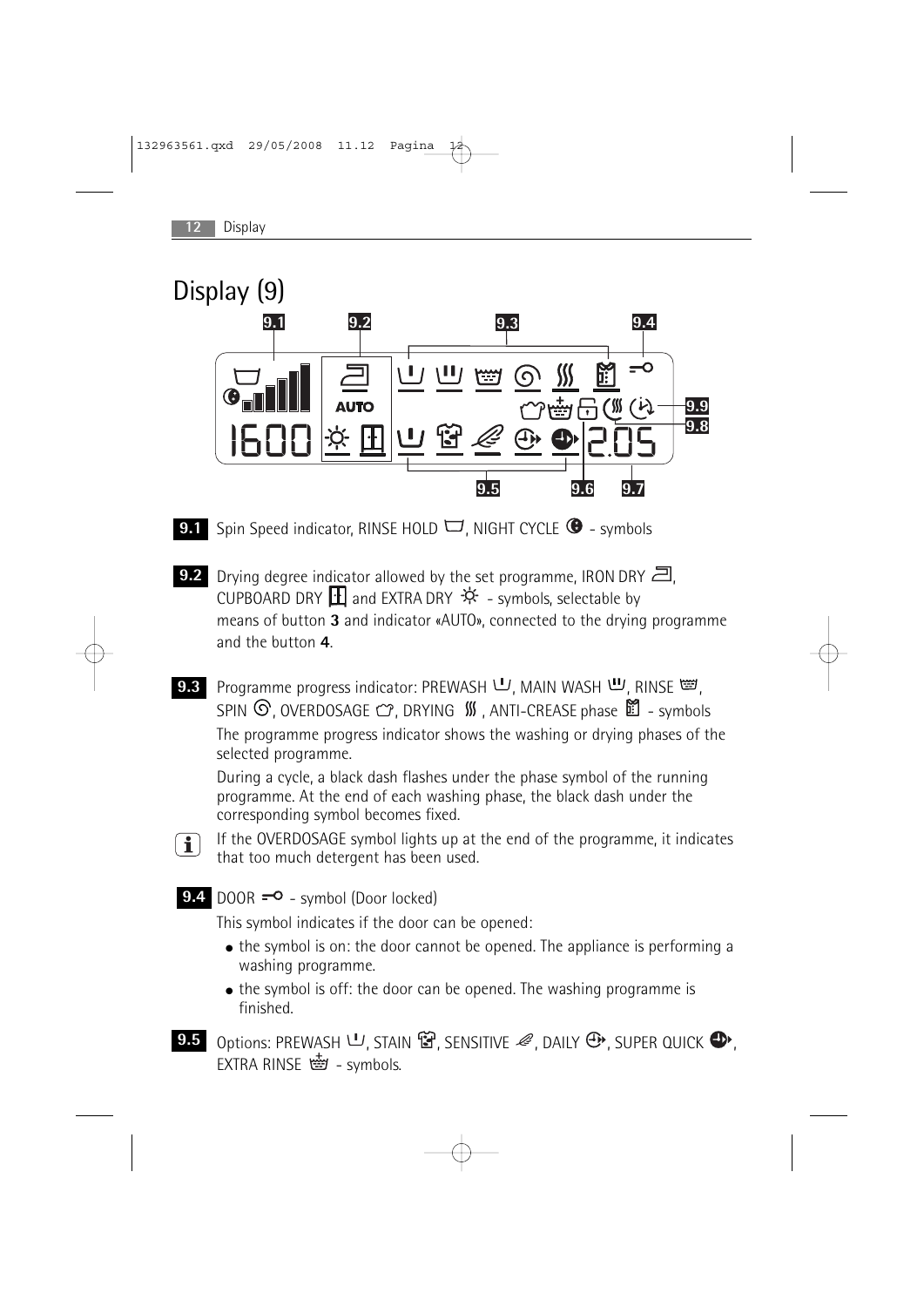### **9.6** CHILD SAFETY LOCK  $\overline{D}$  - symbol

**9.7** The display shows the following information:

#### Duration of the selected programme

After selecting a programme, the duration is displayed in hours and minutes (for example  $2.05$ ). The duration is calculated automatically on the basis of the maximum recommended load for each type of fabric.

After the programme has started, the time remaining is updated every minute.

#### Delay start

The selected delay (20 hours max) set by means of the relevant button appears on the display for about 3 seconds (for example  $90'$ ), then the duration of the previously selected programme is displayed.

The DELAY START symbol will appear on the display.

The delay time value decreases by one unit every hour and then, when remains 1 hour, the time decreases every minute.

#### Selected drying time

After selecting a drying programme, the drying time is displayed in minutes and/or hours. (max 250 mins =  $4.10$  for cottons and max 130 mins =  $2.10$  for synthetics).

After the programme has started the time remaining is updated every minute.

Incorrect option selection

If an option which is not compatible with the set wash programme is selected, the message **Err** is displayed for about 2 seconds and the yellow light of button **7** starts blinking.

#### Alarm codes

In the event of operating problems, some alarm codes can be displayed, for example **E20** (see chapter «What to do if...»).

#### End of the programme

When the programme has finished a blinking zero  $\vec{U}$  is displayed, the DOOR symbol disappears and the door can be opened.

- DRYING TIME DURATION  $\frac{dN}{dx}$  symbol **9.8**
- **9.9** DELAY START  $\ddot{\theta}$  symbol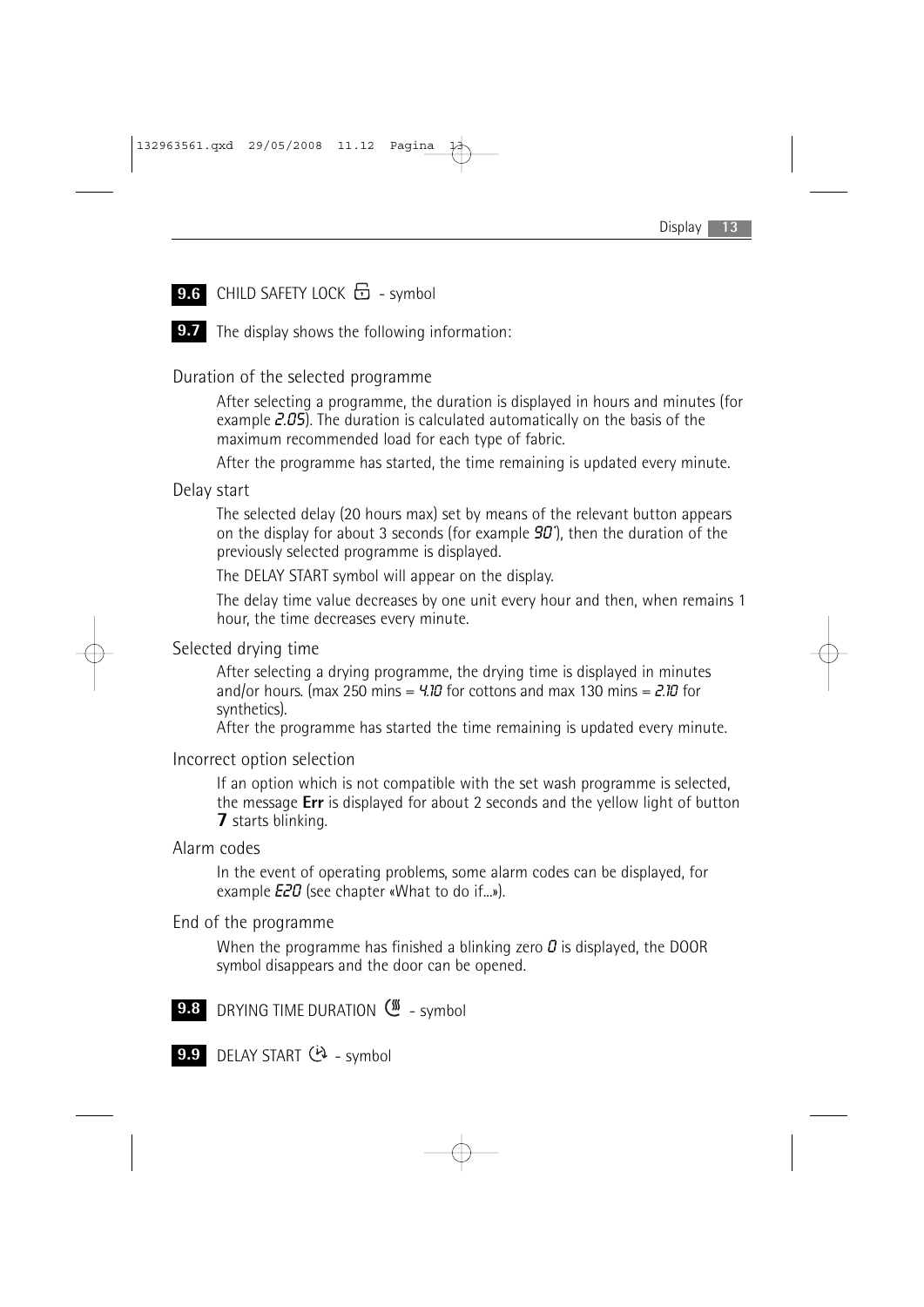## First Use

- Ensure that the electrical and water connections comply with the installation  $\boxed{\mathbf{i}}$ instructions.
- $\boxed{\mathbf{i}}$ Remove the polystyrene block and any material from the drum.
- Run a cotton cycle at 90°C or 95°C, without any laundry in the machine, to  $\boxed{\mathbf{i}}$ remove any manufacturing residue from the drum and tub. Pour 1/2 a measure of detergent into the dispenser drawer and start the machine.

## Personalization

## Acoustic signals

The machine is provided with the acoustic device, which sounds in the following cases:

- at the end of the cycle
- in the event of operating problems

By pressing the **3** and **4** buttons simultaneously for about 6 seconds, the acoustic signal is deactivated (except for the events of operating problems). By pressing the same buttons again, the acoustic signal is reactivated.

## Child safety lock

This device permits you to leave the appliance unsupervised without having the worry that children might be injured by or cause damage to the appliance.

This function remains able also when the washer-dryer is not working.

There are two different ways to set this option:

- before pressing the button **7**: it will be impossible to start the machine.
- after pressing the button **7** it will be impossible to change any other programme or option.

To enable (disable) this option press simultaneously for about 6 seconds **4** and **5** buttons until the CHILD SAFETY LOCK symbol appears (disappears) on (from) the display.

If your laundry is not removed during 10 minutes after the programme is finished, the  $\boxed{\mathbf{i}}$ backlight of the display switches off and the energy saving system will be enabled. Only the button **7** pilot light is blinking to indicate that the appliance has to be switched off.

By pressing any buttons the appliance will come out from the energy saving status and you could set another washing programme or switch off the appliance.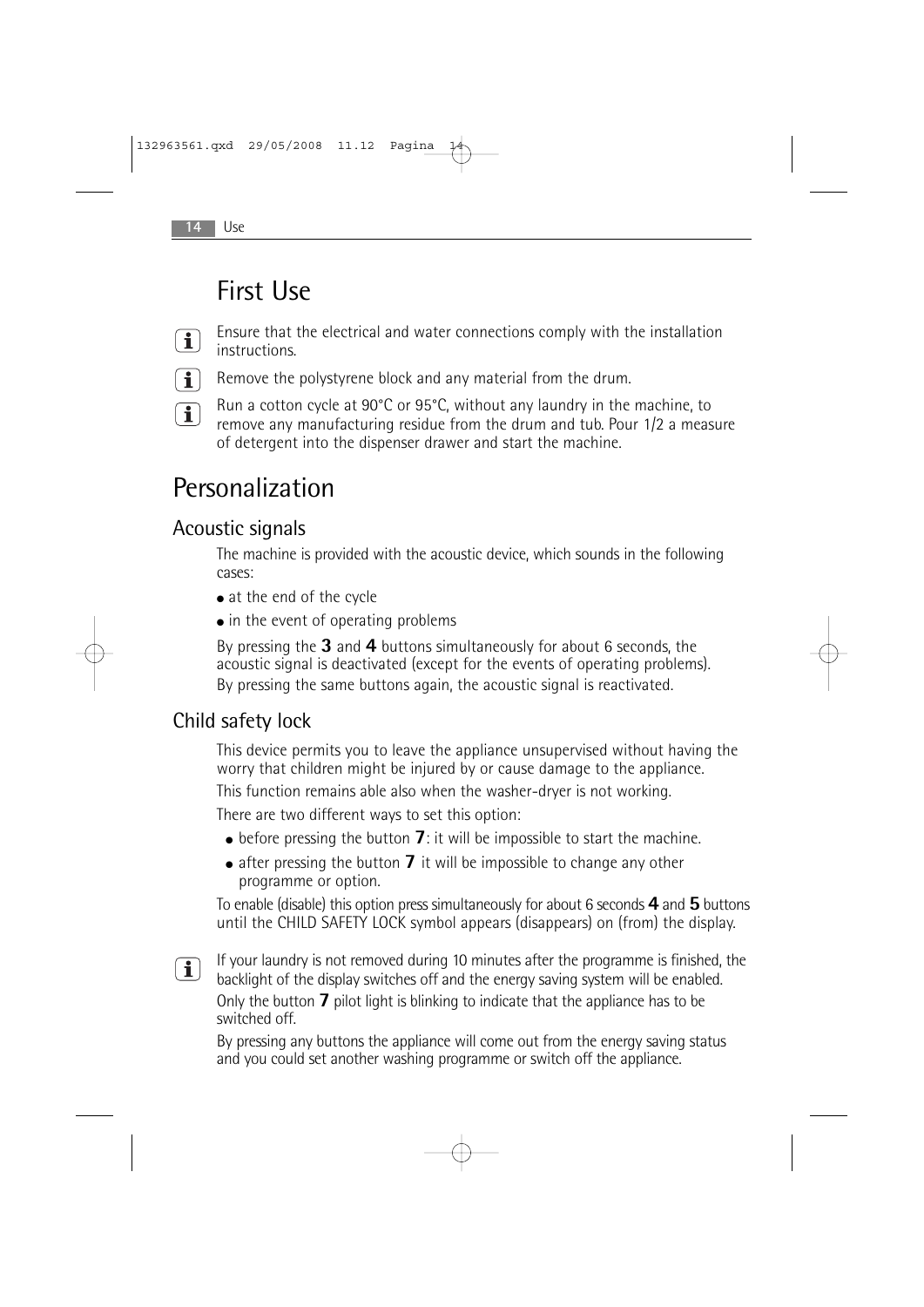# Daily Use

## Load the laundry

- **1.** Open the door by carefully pulling the door handle outwards. Place the laundry in the drum, one item at a time, shaking them out as much as possible.
- **2.** Close the door firmly. You must hear a click during closing.

**Attention!** Please ensure that laundry items do not get stuck between the door and the rubber door gasket.



### Measure out the detergent and the fabric softener

Your new appliance was designed to reduce water, energy and detergent consumption.

- **1.** Pull out the dispenser drawer until it stops. Measure out the amount of detergent required, pour it into the main wash compartment  $\mathbf{U}$  and, if you wish to carry out the **prewash** phase or STAIN action, pour the detergent or the stain remover into the compartment marked  $U$ .
- 2. If required, pour fabric softener into the compartment marked  $\mathcal{B}$  (the amount used must not exceed the **MAX** mark in the drawer). Close the drawer gently.



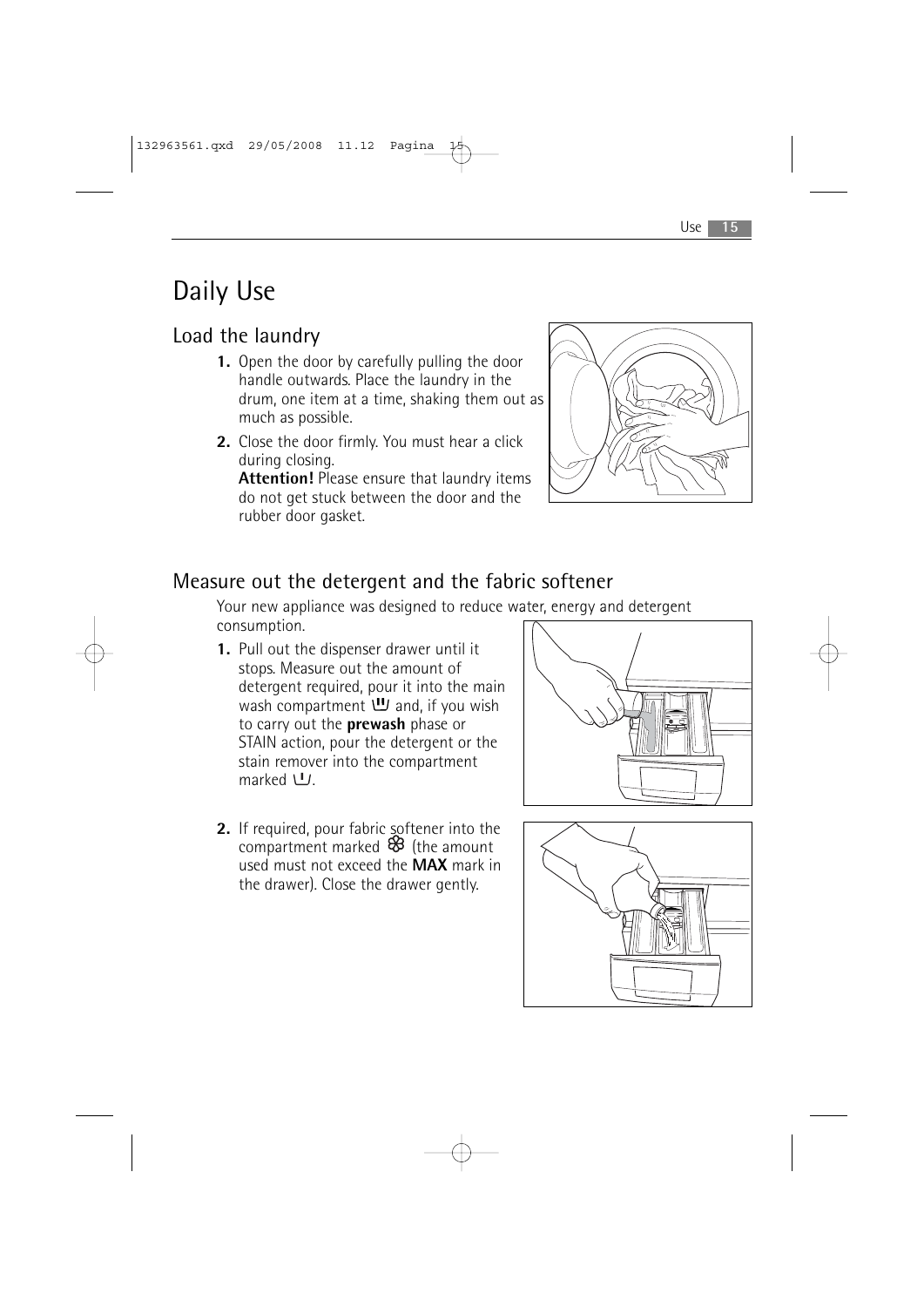### WASHING

### Select the required programme by means of programme selector dial (1)

You can choose the right programme for any type of laundry following the descriptions on the washing programme tables (see «Washing Programmes»).

Turn the programme selector dial to the required programme. The programme selector determines the type of washing cycle (e.g. water level, drum movement, number of rinses) and the washing temperature according to the type of laundry.

By selecting a programme, the programme progress indicator symbols and the symbols corresponding to the drying degree allowed by the set programme appear on the display.

The pilot light of button **7** starts flashing and the display shows the duration of the selected programme.

The selector dial can be turned either clockwise or anticlockwise.

Position  $\mathbf{\hat{X}}$  = Cold wash

Position O= Reset programme/Switch OFF the machine.

#### **At the end of the programme the selector dial must be turned to position** O**, to switch the machine off.**

For the description of each washing programmes of the selector dial, consult the chapter «Washing programmes».

#### **Attention!**

 $\boxed{\mathbf{i}}$ 

If you turn the programme selector dial to another programme when the machine is working, the yellow pilot light of button **7** will flash 3 times and the message **Err** is displayed on the display to indicate a wrong selection. The machine will not perform the new selected programme.

### Select the SPIN speed, RINSE HOLD or NIGHT CYCLE option (button 2)

When the required programme has been selected, your appliance automatically proposes the maximum spin speed provided for that programme.

Press this button repeatedly to change the spin speed, if you want your laundry to be spun at a speed different from the one proposed by the washer-dryer.

RINSE HOLD: by selecting this option the water of the last rinse is not emptied out to prevent the fabrics from creasing. At the end of the programme, a flashing  $\sqrt{a}$  and RINSE HOLD symbol appear on the display, the DOOR symbol (door locked) remains lit, the pilot light of button **7** goes off and the door is locked to indicate that the water must be emptied out.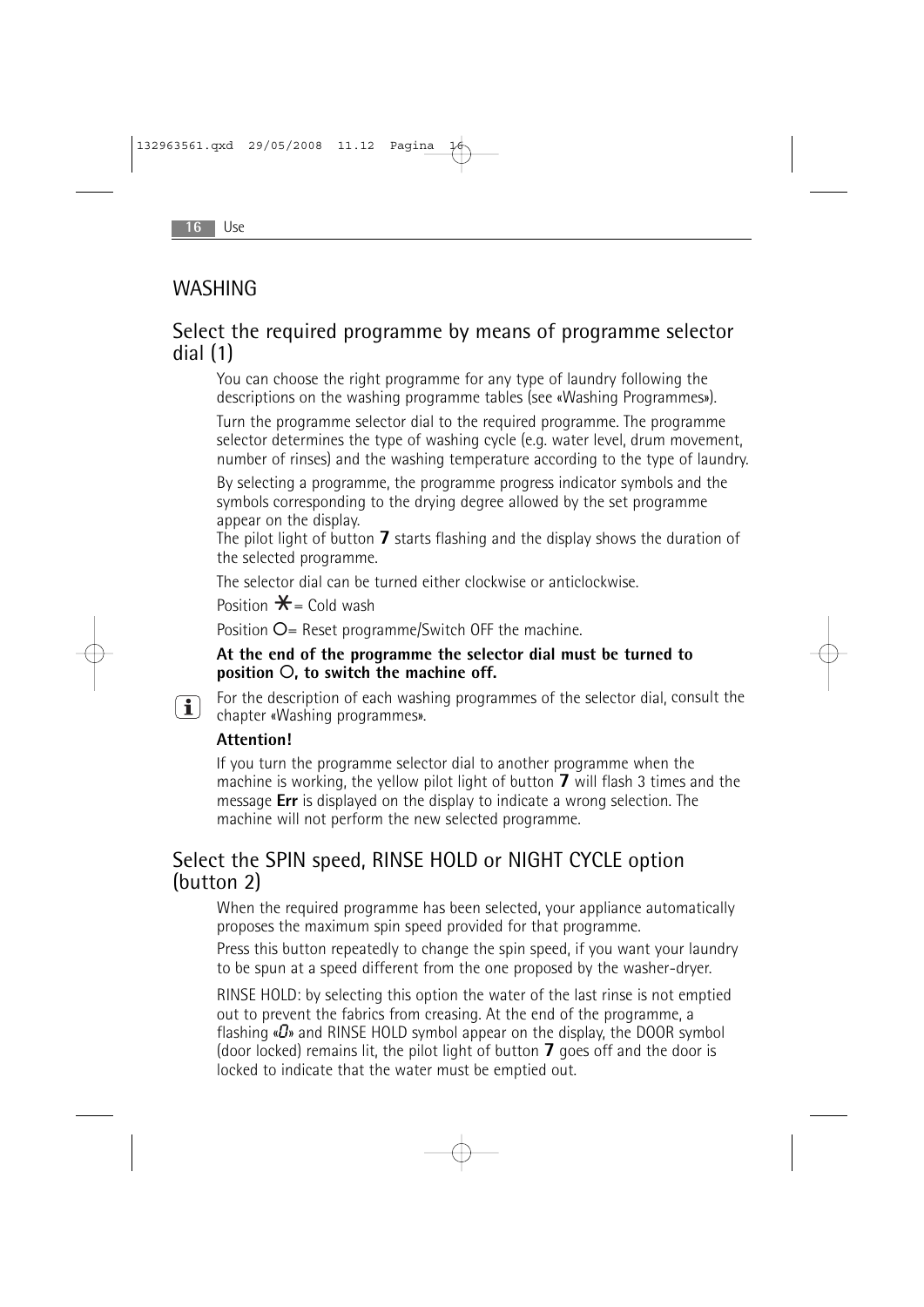NIGHT CYCLE: by selecting this option, the machine will not drain the water of the last rinse, so as not to wrinkle the laundry. As all spinning phases are suppressed, this washing cycle is very quiet and it can be selected at night or in times with a more economical power rate. In some programmes the rinses will be performed with more water. At the end of the programme, a flashing  $\alpha D$  and RINSE HOLD symbol appear on the display, the DOOR symbol remains lit, the pilot light of button **7** goes off and the door is blocked to indicate that the water must be emptied out.

## $\boxed{\mathbf{i}}$

RINSE HOLD or NIGHT CYCLE option is not selectable with a NON -STOP programme (see Drying section).

**To empty out the water, please read chapter «At the end of the programme».**

### Select the desired option by means of button **5** and confirm your choice by means of button **6**

Depending on the programme, different functions can be combined.

**Attention:** Not all the options are compatible among themselves. The symbols of the incompatible options disappear.

Anyway, if an option, which is not compatible with the set washing programme or any other option, is selected, the **Err** message is displayed for few seconds and the yellow pilot of button **7** light starts blinking.

You must select the options after you have selected the programme but before pressing the button **7**. Press button **5**: all the option symbols, available for the set programme, appear on the display.

To scroll all the available options, press the button **5**. The corresponding symbol appears on the display and starts blinking.

Press the button **6** to activate and confirm your choice. A black dash appears under the selected symbol to indicate that this option has been set. Press the same button to deactivate the option.

After selecting the options, wait about few seconds until the display gets back to the default status. The selected options appear on the display.



For the compatibility between this option and washing programmes consult the chapter «Washing programmes».

## PREWASH option

Select this option if you wish your laundry to be prewashed at 30°C before the main wash.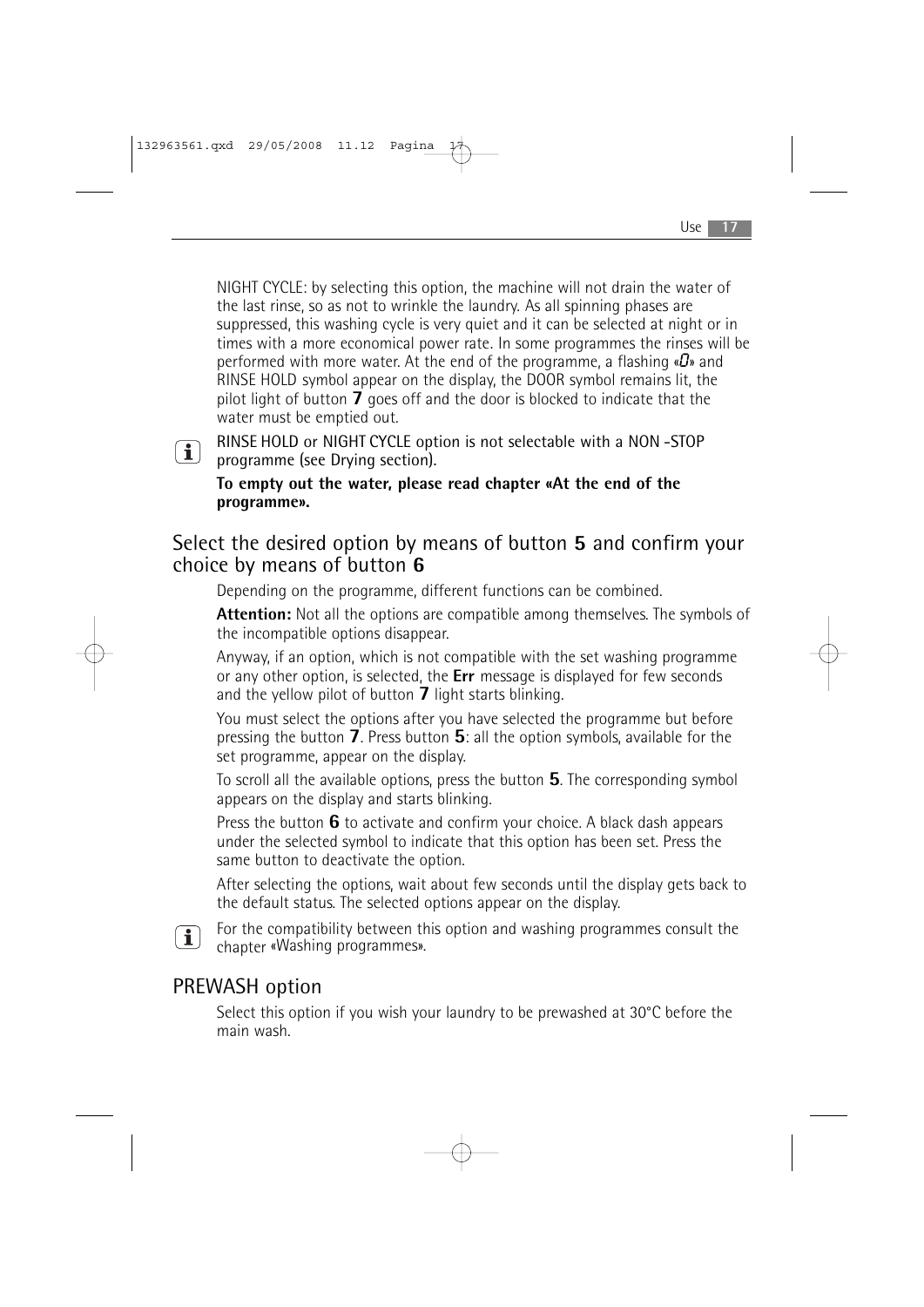The Prewash ends with a short spin in programmes for COTTON and SYNTHETIC fabrics, whereas in the programmes for DELICATE fabrics the water is only drained. The relevant symbol will appear on the display.

### STAIN option

Select this option to treat heavily soiled or stained laundry with stain remover (extended main wash with time optimised stain action phase).

This option **is not** available with a temperature lower than 40°C.

**Attention!** If you wish to perform a programme with the stain option, pour stain remover into compartment  $\Psi$ . STAIN option is not selectable with PREWASH option.

### SENSITIVE option

By selecting this option the washing intensity will be reduced. The machine adds one rinse in the programmes for COTTONS and SYNTHETICS.

This option is non selectable with EXTRA RINSE option.

This option is recommended for non fast coloureds items and for frequently washed items.

### DAILY option

By selecting this option, you will be able to reduce the washing duration for «daily soiled laundry». The display will show the reduced washing time. To be used for daily soiled laundry. We recommend that you reduce the laundry load.

### SUPER QUICK option

By selecting this option, it will be possible to reduce the washing duration for «lightly soiled laundry».

The display will show the reduced washing time. To be used for very lightly soiled laundry only.

### Select an additional rinse (EXTRA RINSE)

This appliance is designed for saving water. However, for people with a very delicate skin (allergic to detergents) it may be necessary to rinse the laundry using an extra quantity of water (extra rinse).

If you wish to activate this option permanently for every washing cycle, depress  $\mathbf{i}$ buttons **2** and **3** simultaneously for about 6 seconds: the symbol EXTRA RINSE appears on the display. This option remains active permanently.

If you wish to cancel it depress the same buttons until the symbol disappears.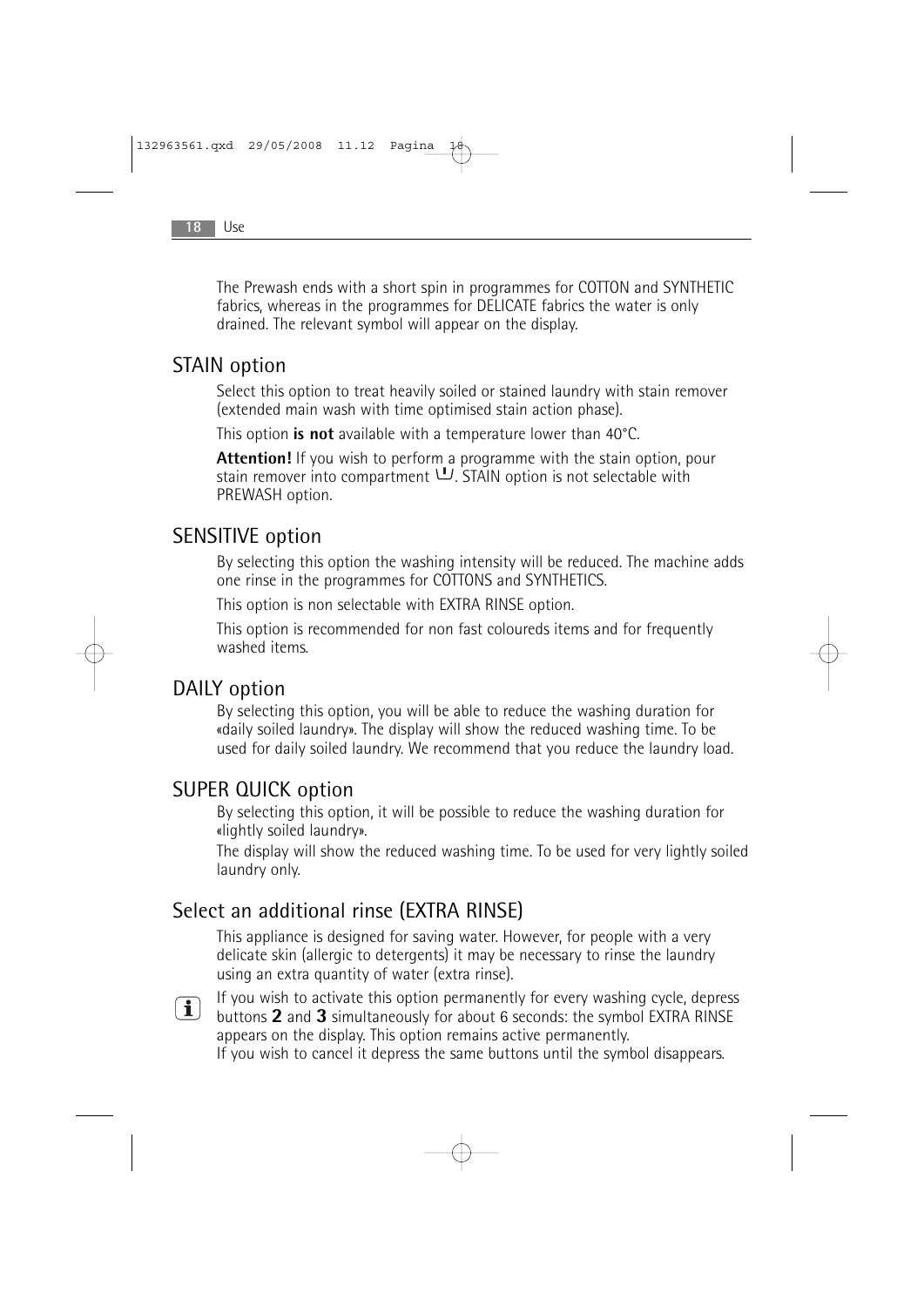## Press the START/PAUSE (button 7)

To start the selected programme, press the button **7**; the corresponding red pilot light stops flashing.

The DOOR symbol appears on the display to indicate that the appliance has started operating and the door is locked.

To interrupt a programme which is running, press the button **7**: the corresponding red pilot light starts flashing.

To restart the programme from the point at which it was interrupted, **press** the button **7 again**.

If you have chosen a delayed start, the machine will begin the countdown.

If an incorrect option is selected, the yellow pilot light of the button **7** flashes 3 times, the message **Err** is displayed for about 2 seconds.

## Select the DELAY START by means of button **8**

**Before you start the programme**, if you wish to delay the start, press the button **8** repeatedly, to select the desired delay.

The corresponding symbol will appear on the display

The selected delay time value (up to 20 hours) will appear on the display for about 3 seconds, then the duration of the programme will appear again.

You must select this option after you have set the programme and before you press the button **7**.

You can modify or cancel the delay time at any moment, before you press the button **7**.

If you wish to add laundry in the machine during the delay time, press the button **7** to set the machine to pause. When the DOOR symbol disappears, the door can be opened. After you have closed the door, press the button **7** again.

The washing programme can be delayed from 30 min - 60 min - 90 min, 2 hours and then by 1 hour up to a maximum of 20 hours by means of this button.

SELECTING THE DELAYED START:

- Select the programme and the required options;
- Select the delay start;
- Press button **7**: the machine starts its hourly countdown. The programme will start after the selected delay has expired.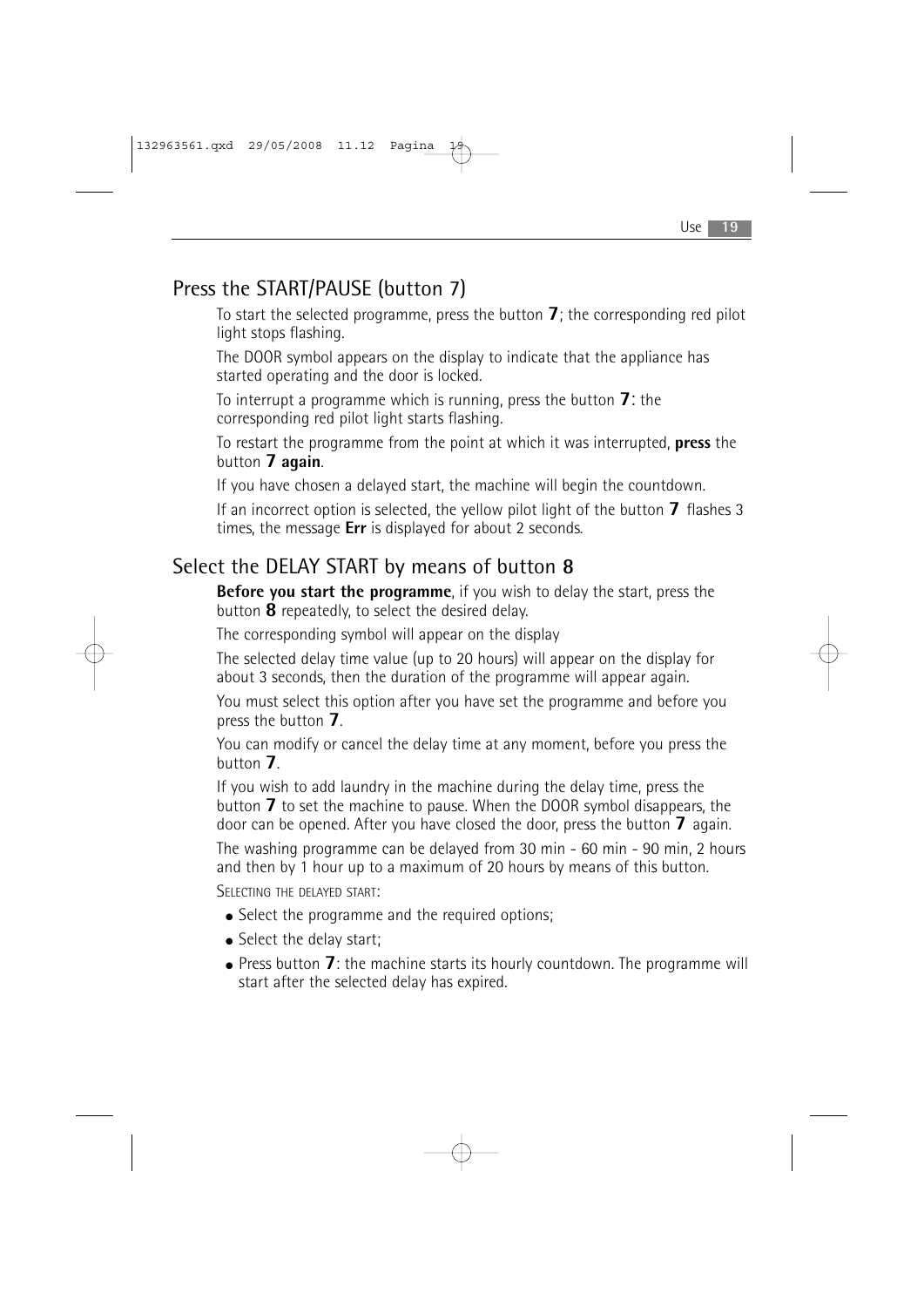CANCELLING THE DELAYED START'

- set the washer-dryer to PAUSE by pressing the button **7**;
- $\bullet$  press the button **8** until the symbol  $\vec{a}$  is displayed;
- press the button **7** again to start the programme.

The button **8 cannot** be selected with DRAIN programme.

### Altering an option or a running programme

It is possible to change some options before the programme carries it out. Before you make any change, you must pause the washer-dryer by pressing the button **7**.

Changing a running programme is possible **only by resetting it**. Turn the programme selector dial to O and then to the new programme position. Start the new programme by depressing the button **7** again. The washing water in the tub will be not emptied out.

### Interrupting a programme

Depress the button **7** to interrupt a programme which is running, the corresponding light starts flashing . Depress the button again to restart the programme.

### Cancelling a programme

Turn the selector dial to  $O$  to cancel a programme which is running. Now you can select a new programme.

### Opening the door after the programme has started

First set the machine to pause by pressing the button **7**.

- if the DOOR symbol disappears, the door can be opened.
- $\bullet$  if the DOOR symbol doesn't go off, it means that the machine is already heating, that the water level is above the bottom edge of the door. In this case the door cannot be opened.
- If you cannot open the door but you need to open it, you have to switch the machine off by turning the selector dial to O. After some minutes the door can be opened **(pay attention to the water level and temperature!)**.

After closing the door, it is necessary to select the programme and options again and to press button **7**.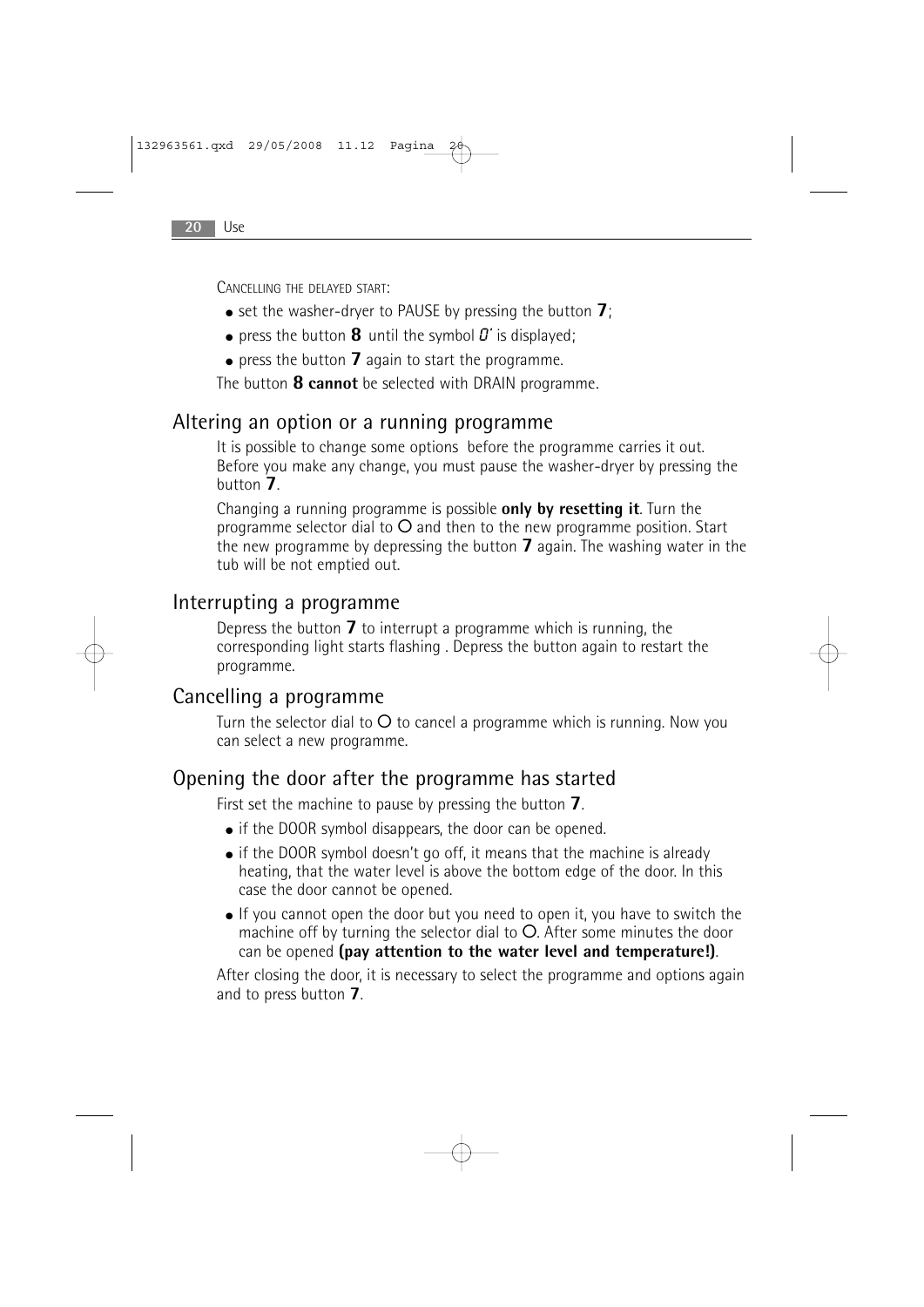### At the end of the programme

The machine stops automatically, the pilot light of button **8** and the DOOR symbol go off, a flashing « $\mathbf{0}$ » appears on the display and the acoustic signal sounds for some minutes.

If you have chosen a programme or an option that ends with water in the tub, **follow the below instruction to empty the water out:**

- $\bullet$  turn the programme selector dial to  $\bullet$
- select the DRAINING or SPINNING programme
- reduce the spin speed if needed, by means of the relevant button
- press the button **7**
- when the programme has finished the display shows a flashing  $\alpha D$ ». On the display the DOOR symbol disappears and the door can be opened.

Turn the programme selector dial to  $O$  to switch the machine off. Remove the laundry from the drum and carefully check that the drum is empty.

If you do not intend to carry out another wash, close the water tap. Leave the door open to prevent the formation of mildew and unpleasant smells.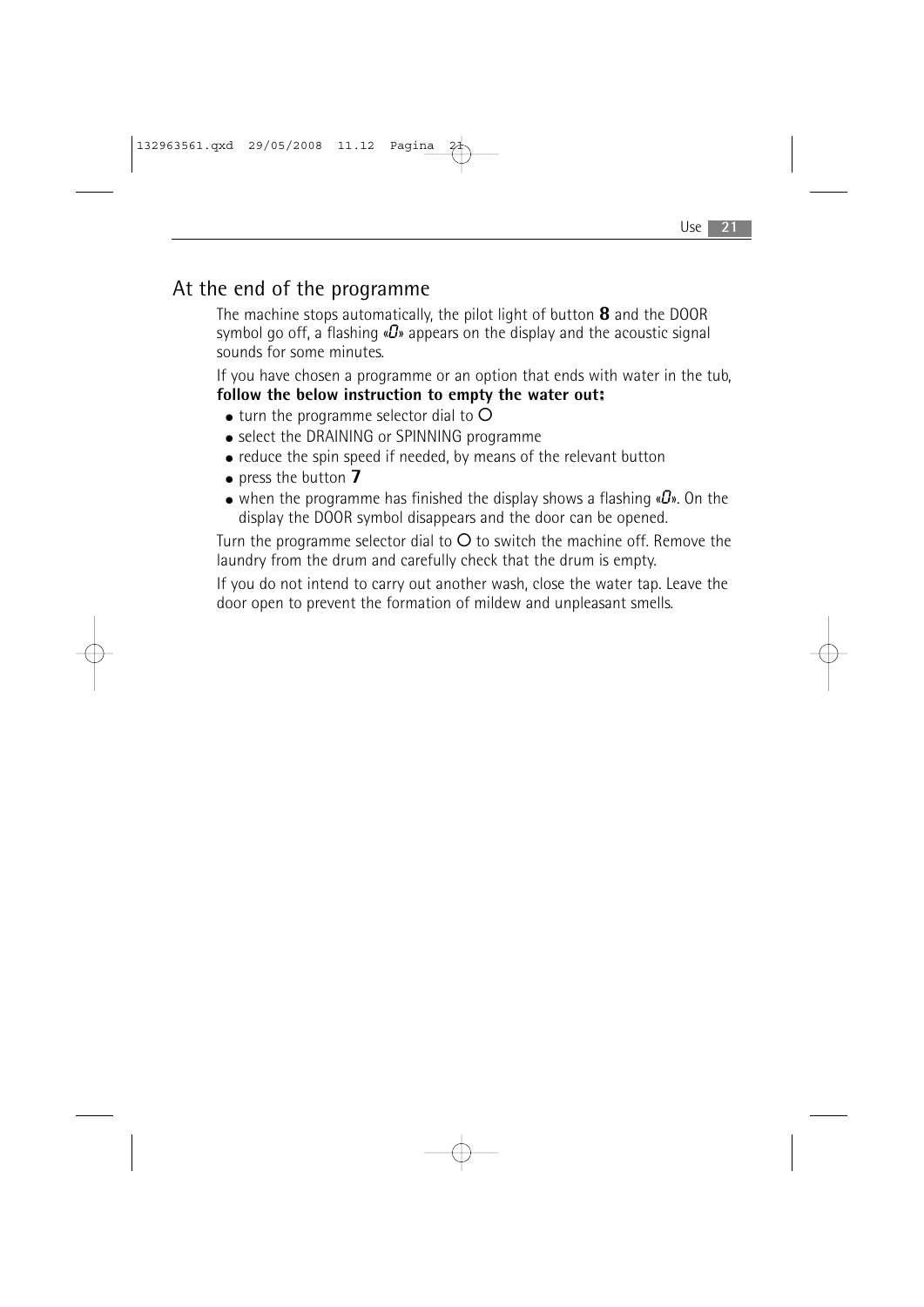## DRYING only

The recommended load to dry in your washer-dryer is 3.5 kg for cotton and 2 kg for synthetics. Note! Only with the timed drying, it is possible also to dry up to 5 kg (see the drying time table).**The water tap must be open and the drain hose must be positioned in the sink or connected to the drain pipe.**

### Select the drying programme by means of programme selector dial (1)

Turn the programme selector dial to the required programme for Cottons or Synthetics in the Drying sector. The DRYING and the ANTI-CREASE symbols corresponding to the phases making up the programme appear on the display. In the same time, the symbols corresponding to the level degrees allowed by the set programme/fabric and «AUTO» lights up.

### Select the automatic drying by means of button **3**

With this button you can select the degree of dryness by an electronic drying. The machine adapts automatically the duration of the drying cycle to the selected degree of dryness. If you depress button **3**, a black dash appears under the selected symbol to indicate that a degree has been set. «AUTO» disappears. The display shows the duration of the drying cycle. The pilot light of button **7** starts blinking. Depress button **7** to start the programme. A black dash flashes under the DRYING symbol.

### Select the timed drying by means of button **4**

With this button is possible to select the duration of the drying cycle for cottons or synthetics. For Cottons you can select a drying time from 10 minutes to 250 minutes (4.10). For **Synthetics** you can select a drying time from 10 minutes to 130 minutes (2.10).Depress button **4**, until the time you want appears on the display. Every time you press this button the drying time increases by 5 mins and the DRYING TIME DURATION symbol appears for few seconds on the display near the duration value.Depress button **7** to start the programme. A black dash flashes under the DRYING symbol.



**Note!**The programme time will automatically increase by up to 2 minutes, this is quite normal.

 $\boxed{\mathbf{i}}$ 

**Note!**The different type of cottons (towelling, sheets, shirts, and so on) or eventual laundry rolling up during spinning phase may cause a not uniform dryness. So, in the exceptional case that at the end of the cycle the laundry remains slightly wet, we suggest you to stretch the items rolled up out, to redistribute evenly the laundry in the drum and to select an additional drying cycle of 20-30 minutes.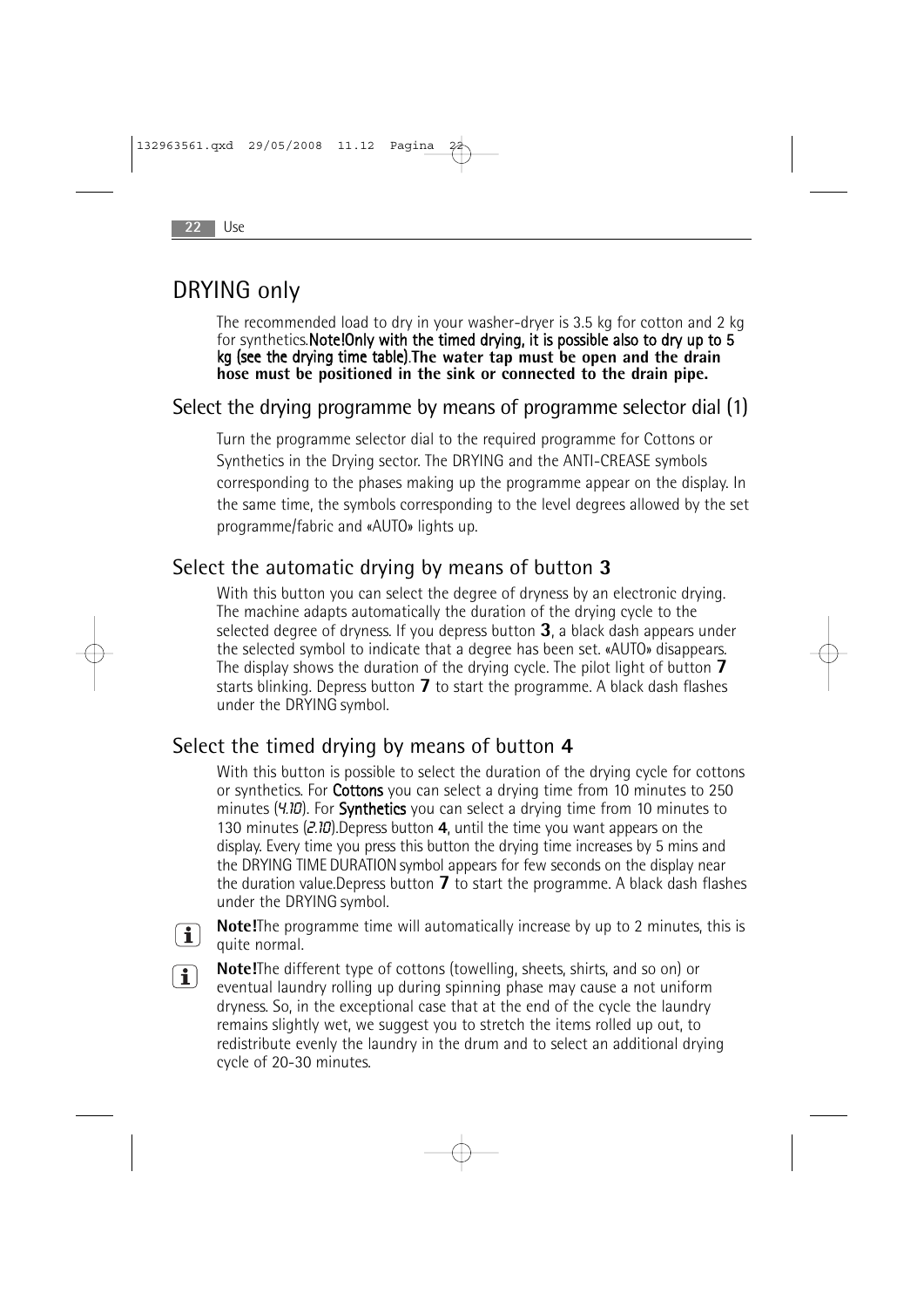### At the end of the programme

At the end of the drying programme, the buzzer sounds. A blinking  $\alpha \mathbf{D}$  appears on the display. At this point, begins an anti-crease phase which lasts for about 10 minutes. During this time the ANTI-CREASE symbol appears on the display and the the door cannot be opened. The DOOR symbol remains lit.

#### **Note!**  $\bigcap$

If you wish to open the door before or during the anti-crease phase or to interrupt it, press any button or turn the programme selector dial to any programme position (except  $\langle O \rangle$ ), the door can be immediately opened.

Turn the selector dial to the « $O$ » position to switch the machine off. Remove the laundry.

## Automatic washing and drying (NON-STOP programme)

For NON-STOP programmes, the recommended load size to wash and dry is 3,5 kg for cotton and 2 kg for synthetics.

### Note!

Only with the timed drying, it is possible also to dry up to 5 kg of cotton items (see the drying time table).

**Do not use a dosing device/ball when carrying out a washing** & **drying programme.**

### Select the washing and the drying programme by means of programme selector dial (1) and buttons **3** and **4**.

Switch the machine on by turning the selector dial to the selected washing programme/temperature with the required options.



If possible, do not select a spin speed lower than that proposed by the appliance to avoid a too long drying time so saving energy.

#### **In any case the reduction of the spin speed is only possible after selecting drying.**

The lowest values you can select are the following:

- with automatic drying: 1000 r.p.m. for cottons and synthetics
- with timed drying: 1000 r.p.m. for cottons and 800 r.p.m. for synthetics

Select the drying time or dryness degree suitable to your laundry and start the programme by depressing button **7**.

**At the end of the programme, follow the indications given in the corresponding previous chapter.**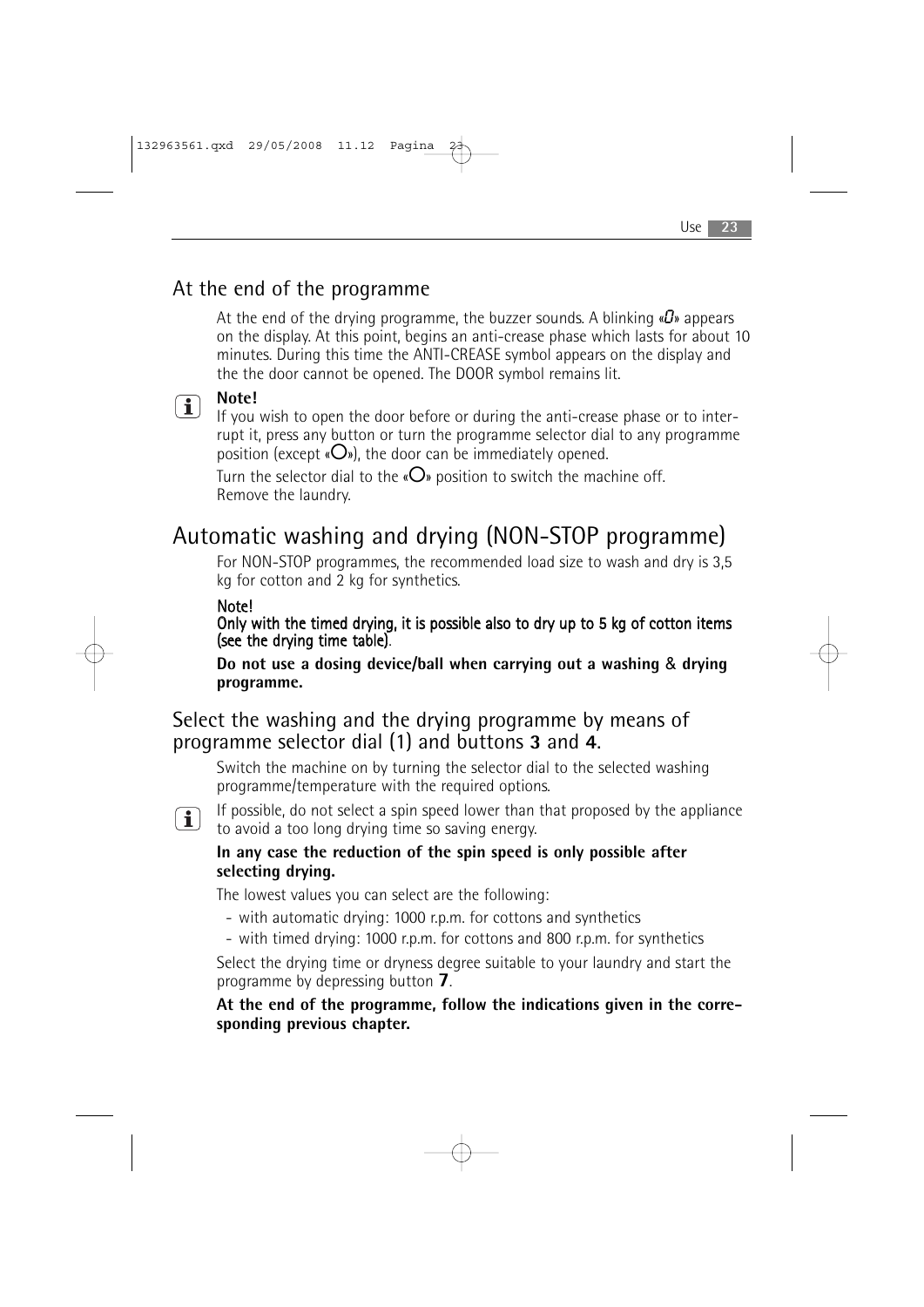## Washing programmes

| Programme/<br><b>Temperature</b>                                                                | Type of laundry                                             | <b>Options</b>                                                                                                         | <b>Description of the</b><br>programme                                                          |
|-------------------------------------------------------------------------------------------------|-------------------------------------------------------------|------------------------------------------------------------------------------------------------------------------------|-------------------------------------------------------------------------------------------------|
| <b>COTTON/LINENS</b><br>$95^{\circ} - 60^{\circ}$                                               | <b>White cotton</b><br>(heavily soiled cotton<br>items)     | SPIN REDUCTION/RINSE<br>HOLD/NIGHT CYCLE<br>PREWASH - STAIN -<br>SENSITIVE - EXTRA RINSE<br>DAILY, SUPER QUICK(**)     | Main wash, Rinses<br>Long spin at maximum<br>speed<br>Max Load: 7 Kg<br>** Reduced Load: Kg 3.5 |
| 40-60 MIX<br>$40^{\circ}$                                                                       | White and coloured<br>cotton normally<br>soiled             | SPIN REDUCTION/RINSE<br>HOLD/NIGHT CYCLE<br>PREWASH - STAIN-<br>SENSITIVE - EXTRA RINSE                                | Main wash,<br><b>Rinses</b><br>Long spin at maximum<br>speed<br>Max Load: 7 Kg                  |
| <b>COTTON/LINENS</b><br>$60^{\circ}$ - $40^{\circ}$ - $30^{\circ}$                              | <b>Coloured cotton</b><br>(normally soiled cotton<br>items) | SPIN REDUCTION/RINSE<br>HOLD/NIGHT CYCLE<br>PREWASH - STAIN -<br>SENSITIVE - EXTRA RINSE<br>DAILY, SUPER QUICK(**)     | Main wash, Rinses<br>Long spin at maximum<br>speed<br>Max Load: 7 Kg<br>** Reduced Load: Kg 3.5 |
| <b>EASY-CARES</b><br>(Synthetics)<br>$60^{\circ}$ - $50^{\circ}$ -<br>$40^{\circ} - 30^{\circ}$ | Synthetic or mixed<br>fabrics                               | SPIN REDUCTION/RINSE<br>HOLD/NIGHT CYCLE<br>PREWASH - STAIN (*) -<br>SENSITIVE - EXTRA RINSE<br>DAILY, SUPER QUICK(**) | Main wash<br><b>Rinses</b><br>Short spin<br>Max Load: 3.5 Kg<br>** Reduced Load: Kg 2           |
| <b>EASY IRON PLUS</b><br>$40^{\circ}$                                                           | Synthetic or mixed<br>fabrics                               | SPIN REDUCTION/<br><b>RINSE HOLD</b><br>PREWASH - EXTRA RINSE                                                          | Main wash<br>Rinses<br>Short spin<br>Max Load Kg 1                                              |
| <b>DELICATES</b><br>$40^{\circ} - 30^{\circ}$                                                   | <b>Delicate fabrics:</b> for<br>example curtains            | SPIN REDUCTION/RINSE<br>HOLD/NIGHT CYCLE<br>PREWASH - STAIN (*) -<br><b>EXTRA RINSE</b><br>DAILY, SUPER QUICK(**)      | Main wash<br><b>Rinses</b><br>Short spin<br>Max Load: 3.5 Kg<br>** Reduced Load: Kg 2           |

- \* Stain option can be selected only at the temperature of 40°C or higher.
- \*\* If you select the SUPER QUICK option we recommend that you reduce the maximum load as indicated above. Full loading possible however with somewhat reduced cleaning results.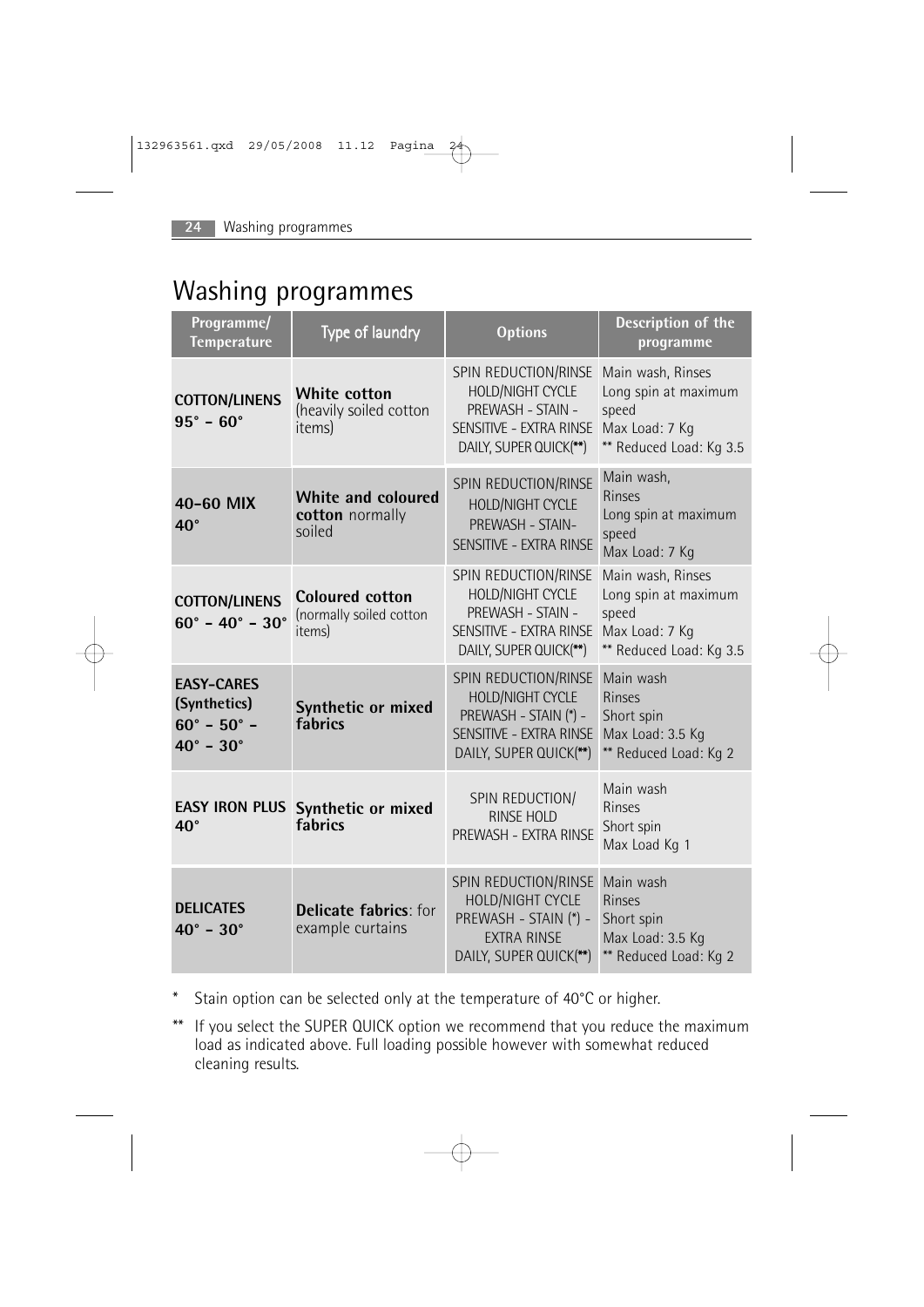# Washing programmes

| Programme/<br><b>Temperature</b>                              | Type of laundry                                                                                     | <b>Options</b>                                                  | Description of the<br>programme                           |
|---------------------------------------------------------------|-----------------------------------------------------------------------------------------------------|-----------------------------------------------------------------|-----------------------------------------------------------|
| <b>WOOL PLUS</b><br>$30^\circ$ - Cold                         | Garments bearing the<br>«Pure new wool, non-<br>shrink, machine<br>washable» or<br>«Handwash» label | SPIN REDUCTION/RINSE<br><b>HOLD/NIGHT CYCLE</b>                 | Main wash<br><b>Rinses</b><br>Short spin<br>Max Load Kg 2 |
| <b>SILK</b><br>$30^\circ$                                     | Silk items to be gentle<br>washed and spun                                                          | SPIN REDUCTION/RINSE<br>HOLD/NIGHT CYCLE                        | Main wash<br><b>Rinses</b><br>Short spin<br>Max Load Kg 1 |
| <b>DELICATE</b><br><b>RINSES</b>                              | Separate rinse cycle for<br>hand washed items                                                       | SPIN REDUCTION/<br>RINSE HOLD/NIGHT CYCLE<br><b>EXTRA RINSE</b> | <b>Rinses</b><br>Short spin<br>Max Load Kg 7              |
| <b>DRAIN</b>                                                  | For emptying out the<br>water                                                                       |                                                                 | Drain<br>Max Load Kg 7                                    |
| <b>SPIN</b>                                                   | Separate spin for<br>cottons                                                                        | <b>SPIN REDUCTION</b>                                           | Drain and long spin at<br>maximum speed<br>Max Load Kg 7  |
| 20 MIN - 3 KG<br>$30^\circ$                                   | For slightly soiled<br>fabrics, except wool                                                         | SPIN REDUCTION                                                  | Main wash<br><b>Rinses</b><br>Short spin<br>Max Load Kg 3 |
| <b>QUICK</b><br><b>INTENSIVE</b><br>$60^{\circ} - 40^{\circ}$ | To use for cotton or<br>mixed fabrics, slightly<br>soiled or worn only once                         | SPIN REDUCTION/<br>RINSE HOLD<br><b>FXTRA RINSF</b>             | Main wash<br><b>Rinses</b><br>Short spin<br>Max Load Kg 5 |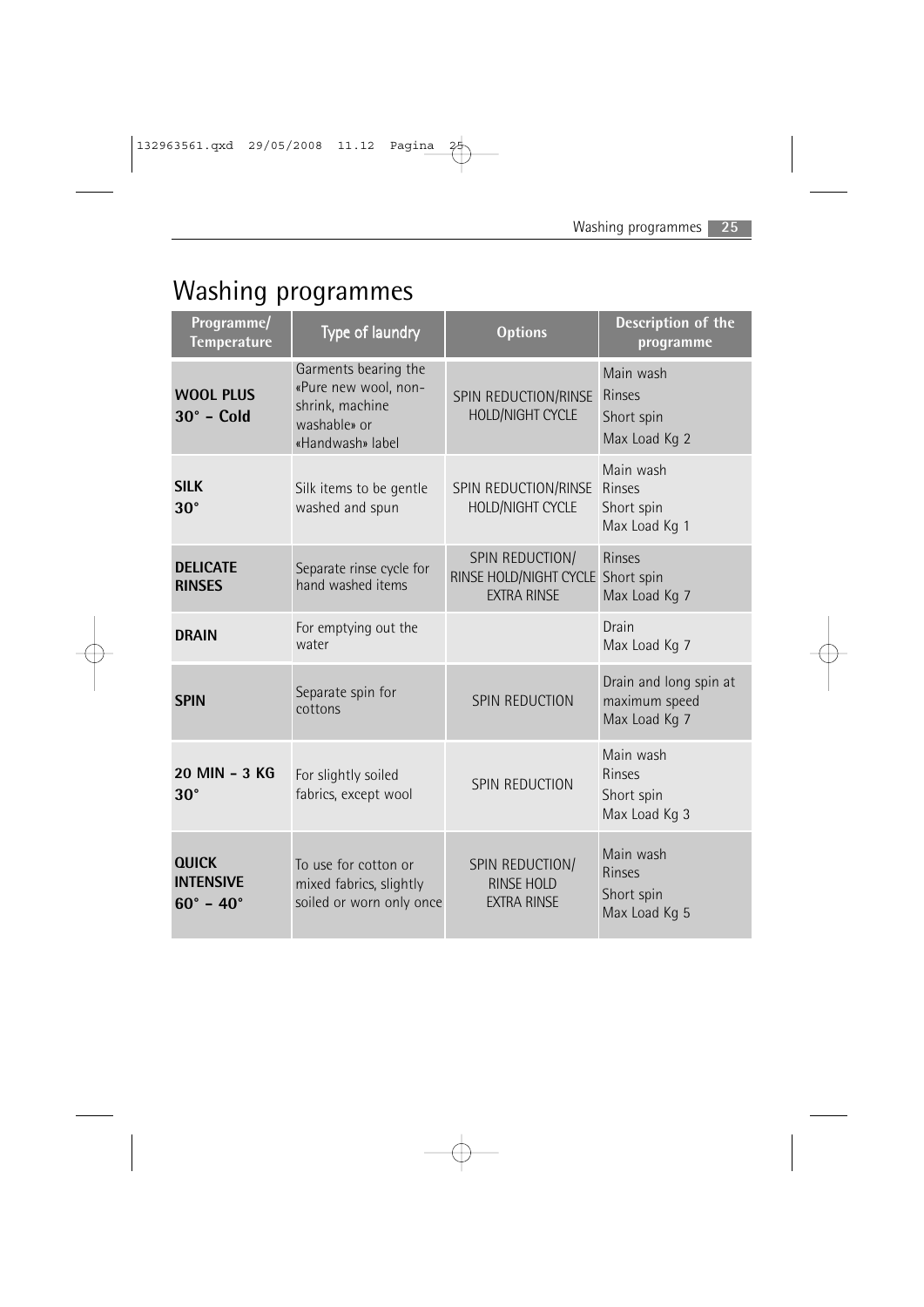## Washing programmes

| Programme/<br><b>Temperature</b> | Type of laundry                                                                          | <b>Options</b>                                                                           | Description of the<br>programme                                       |
|----------------------------------|------------------------------------------------------------------------------------------|------------------------------------------------------------------------------------------|-----------------------------------------------------------------------|
| <b>ECONOMY</b><br>$60^\circ$     | <b>White and fast</b><br>coloured cotton -<br>economy, lightly-<br>normally soiled items | SPIN REDUCTION/RINSE<br>HOLD/NIGHT CYCLE<br>PREWASH - STAIN -<br>SENSITIVE - EXTRA RINSE | Main wash<br>Rinses<br>Long spin at maximum<br>speed<br>Max Load Kg 7 |
| O/OFF                            | For cancelling the pro-<br>gramme which is run-<br>ning or to switch the<br>machine off  |                                                                                          |                                                                       |

# Programme information

| MIX 40-60             | Special programme for white and coloured cotton suitable<br>for different washing temperatures. This programme can be<br>used for laundry, which should be washed at 40°C or 60°C<br>separately. So, you can put into the drum the maximum<br>load capacity in order to save energy and water. You will<br>obtain the same good washing result as a normal<br>programme at 60°C. |
|-----------------------|----------------------------------------------------------------------------------------------------------------------------------------------------------------------------------------------------------------------------------------------------------------------------------------------------------------------------------------------------------------------------------|
| <b>EASY IRON PLUS</b> | Selecting this programme the laundry is gently washed<br>and spun to avoid any creasing. In this way ironing is<br>easier. Furthermore the machine will perform additional<br>rinses.                                                                                                                                                                                            |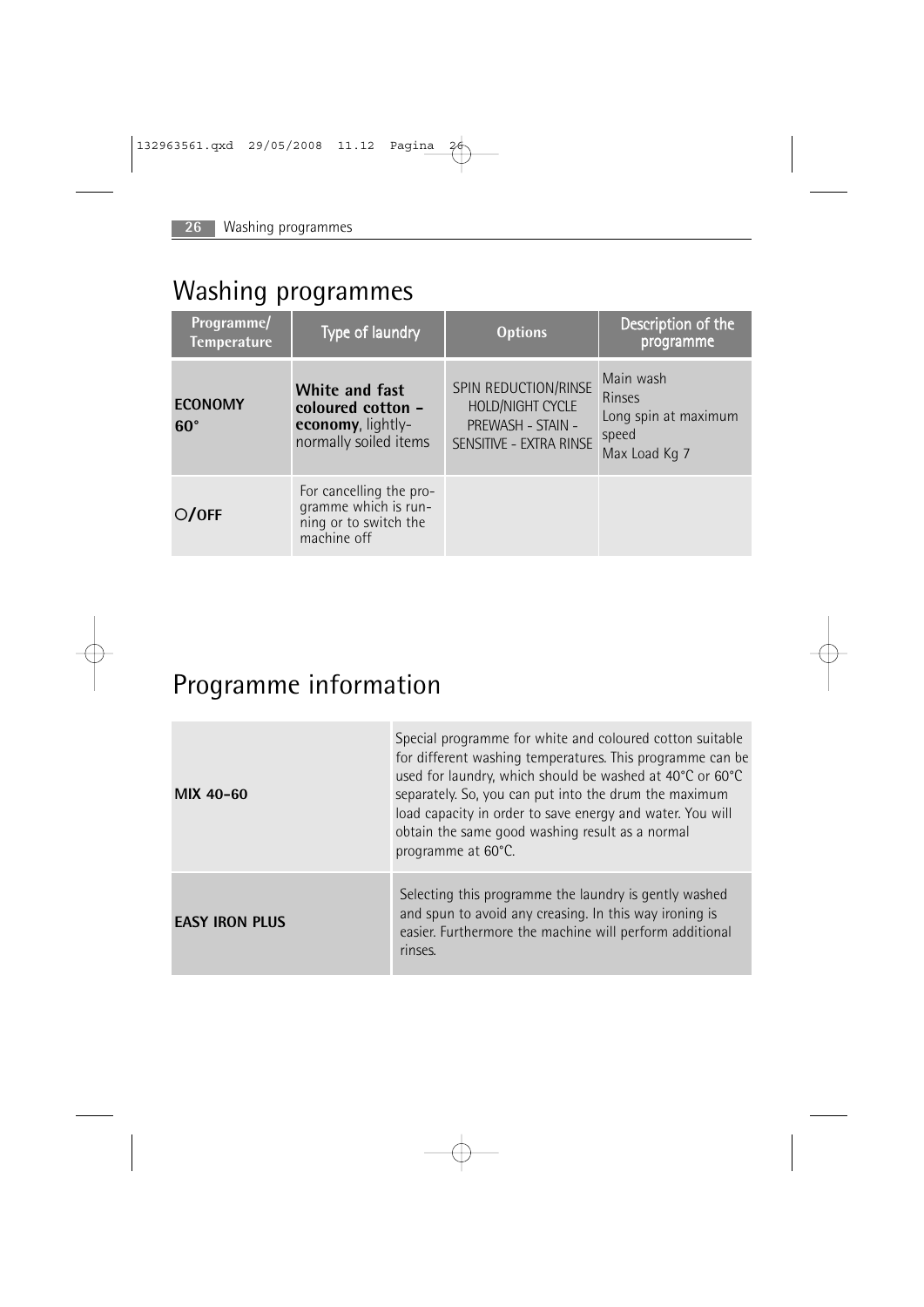# Programme information

| <b>WOOL PLUS</b><br>(HANDWASH) | Washing programme for machine washable wool as well<br>as for hand washable woollens and delicate fabrics with<br>the «hand washing» care symbol \`\'.                                                                                                                                               |
|--------------------------------|------------------------------------------------------------------------------------------------------------------------------------------------------------------------------------------------------------------------------------------------------------------------------------------------------|
| 20 MIN. - 3 KG                 | Special program at 30°C, duration - approx. 20 minutes,<br>ideal for laundry to be refreshed: e.g. a sport jacket worn<br>only once or slightly soiled or new garments.                                                                                                                              |
| <b>QUICK INTENSIVE</b>         | Quick washing programme, to be used for lightly soiled<br>white/fast coloured cottons and mixed fabrics.                                                                                                                                                                                             |
| <b>ECONOMY</b>                 | This programme can be selected for slightly or normally<br>soiled cotton items. The temperature will decrease and the<br>washing time will be extended. This allows you to obtain a<br>good washing efficiency by saving energy.                                                                     |
| <b>DELICATE RINSES</b>         | With this programme it is possible to rinse and spin<br>garments which have been washed by hand. The machine<br>performs 3 rinses, followed by a final short spin. The spin<br>speed can be reduced by relevant button.                                                                              |
| <b>DRAIN</b>                   | For emptying out the water of the last rinse in<br>programmes with the RINSE HOLD and NIGHT CYCLE<br>option. Before selecting this programme the selector dial<br>must be turned to $O$ .                                                                                                            |
| <b>SPIN</b>                    | Separate spin for hand washed cotton items and after<br>programmes with the RINSE HOLD and NIGHT CYCLE<br>option. Before selecting this programme the selector dial<br>must be turned to $O$ . You can choose the speed by means<br>of the relevant button to adapt it to the fabrics to be<br>spun. |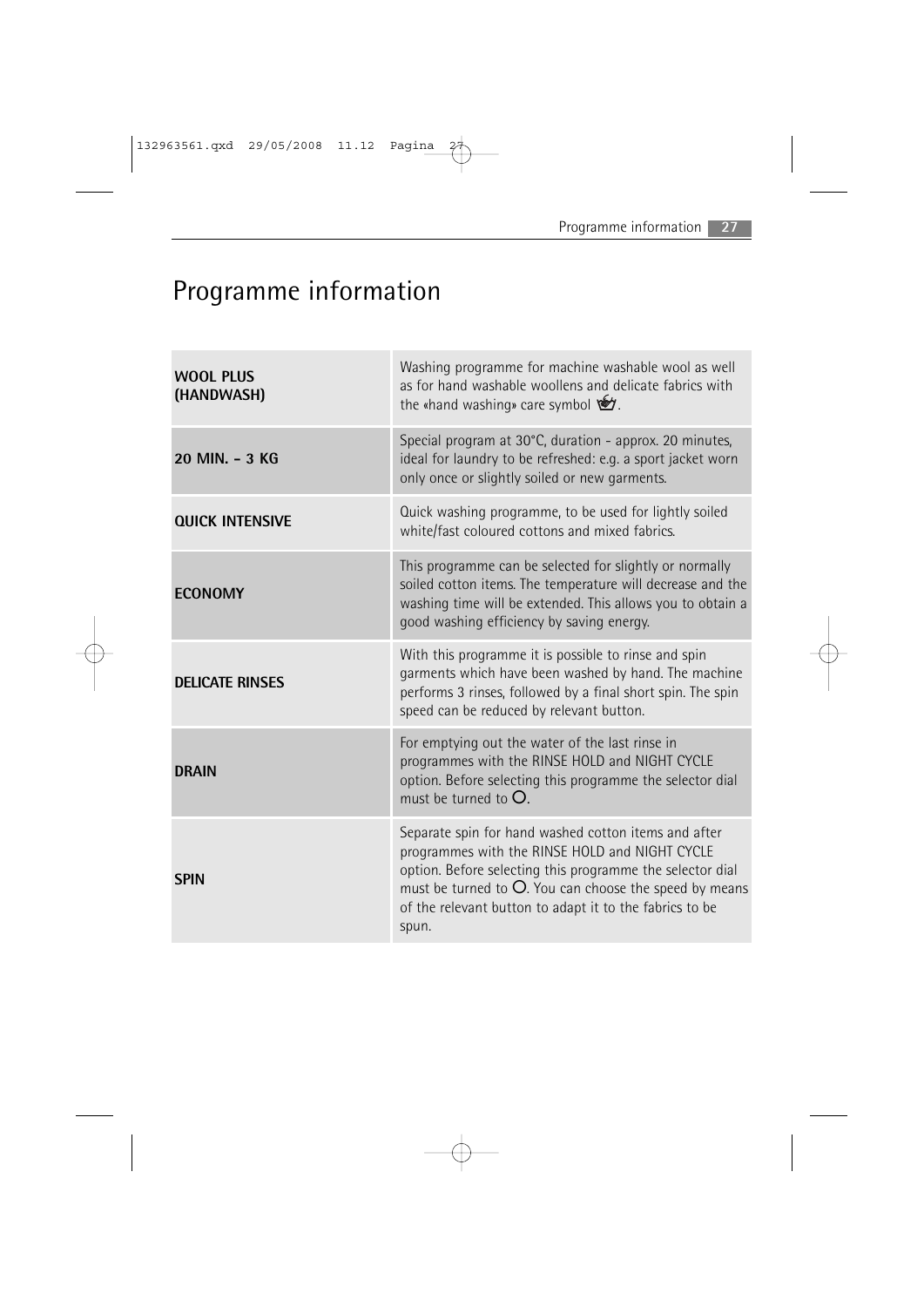## Automatic drying programmes

| Degree of drying                                               | <b>Type of fabric</b>                                                          | <b>Max Load</b> |
|----------------------------------------------------------------|--------------------------------------------------------------------------------|-----------------|
| Extra dry<br>Ideal for towelling materials                     | Cotton and linen<br>(bathrobes, bath towels, etc)                              | $3.5$ kg        |
| Store dry<br>Suitable for items to put away<br>without ironing | Cotton and linen<br>(bathrobes, bath towels, etc)                              | $3.5$ kg        |
|                                                                | Synthetics and mixed fabrics (jumpers,<br>blouses, underwear, household linen) | $2$ kg          |
| Iron dry<br>Suitable for ironing                               | <b>Cotton and linen</b> (sheets, tablecloths,<br>shirts, etc.)                 | $3.5$ kg        |

## Drying times

| Degree of drying                                     | <b>Type of fabric</b>                                                                | Max load | <b>Spin Speed</b> | <b>Suggested</b><br>drying time<br>in mins |
|------------------------------------------------------|--------------------------------------------------------------------------------------|----------|-------------------|--------------------------------------------|
| Suitable for items to<br>put away without<br>ironing | Cotton and linen<br>(bathrobes, bath towels,<br>etc)                                 | $5$ kg   | 1400              | $175 - 195$                                |
|                                                      |                                                                                      | $3.5$ kg | 1400              | $90 - 100$                                 |
|                                                      |                                                                                      | $1.5$ kg | 1400              | $40 - 50$                                  |
|                                                      | Synthetics and mixed<br>fabrics (jumpers, blouses,<br>underwear, household<br>linen) | $2$ kg   | 1200              | $65 - 75$                                  |
|                                                      |                                                                                      | $1$ kg   | 1200              | $30 - 40$                                  |
|                                                      |                                                                                      | $5$ kg   | 1400              | $145 - 165$                                |
| Suitable<br>for ironing                              | Cotton and linen (sheets,<br>tablecloths, shirts, etc.)                              | $3.5$ kg | 1400              | $70 - 80$                                  |
|                                                      |                                                                                      | $1.5$ kg | 1400              | $35 - 45$                                  |

In compliance with EC directive EN 50229 the cotton reference programme for the data entered in the Energy Label must be tested dividing the maximum washing load by two equal parts and drying with TIMED DRYING each of them.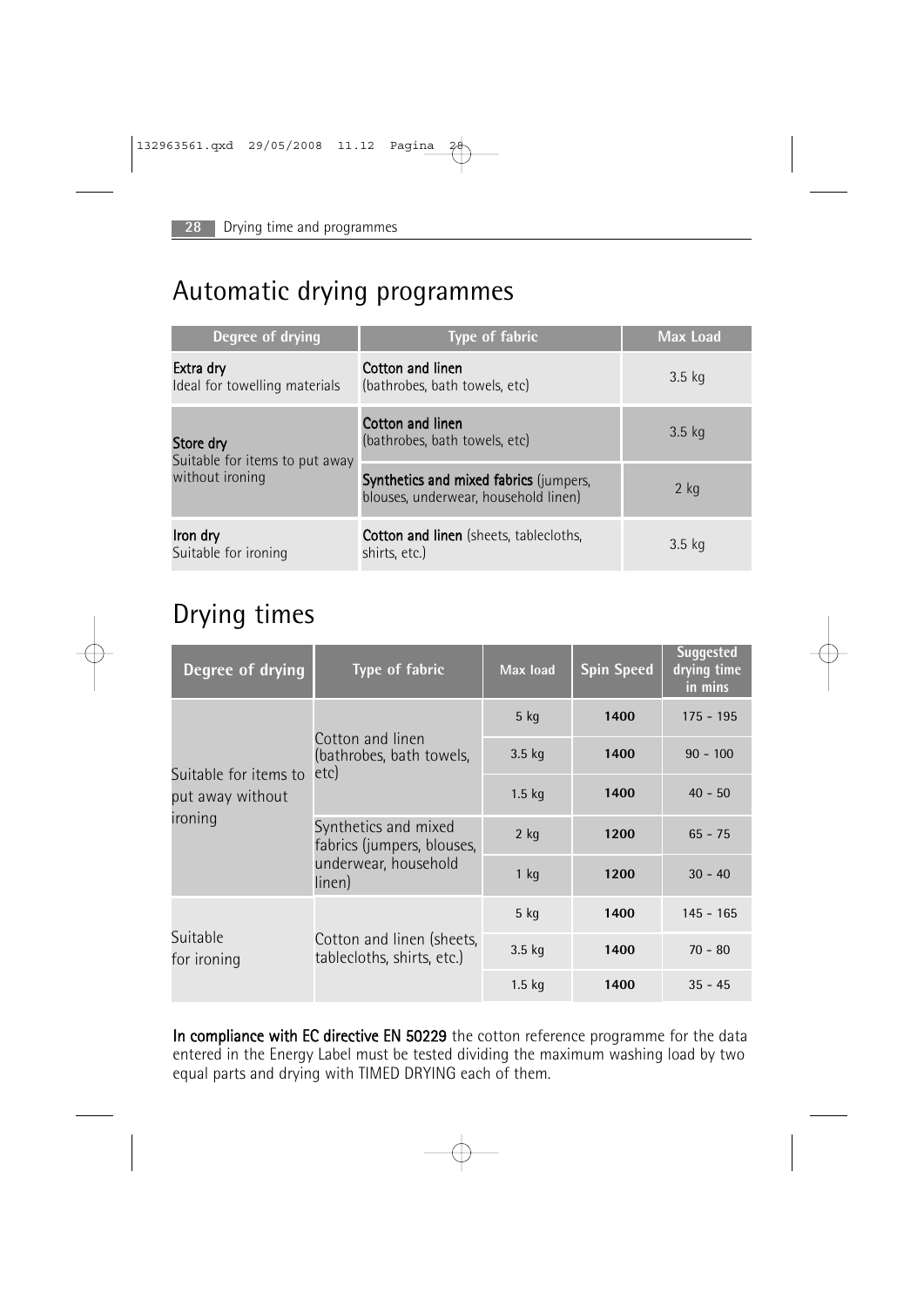## $\left| \mathbf{\hat{i}} \right|$  Preparing the wash cycle

### Sorting out the laundry

Follow the wash code symbols on each garment label and the manufacturer's washing instructions. Sort the laundry as follows: whites, coloureds, synthetics, delicates, woollens.

### Temperatures

| 95° or 90°                   | for normally soiled white cottons and linen (e.g. tea cloths,<br>towels, tablecloths, sheets).                                                                                   |
|------------------------------|----------------------------------------------------------------------------------------------------------------------------------------------------------------------------------|
| $60^{\circ}/50^{\circ}$      | for normally soiled, colour fast garments (e.g. shirts, night<br>dresses, pyjamas) in linen, cotton or synthetic fibres and<br>for lightly soiled white cotton (e.g. underwear). |
| $40^\circ - 30^\circ -$ Cold | for delicate items (e.g. net curtains), mixed laundry including<br>synthetic fibres and woollens bearing the label «pure new<br>wool, machine washable, non-shrink».             |

### Before loading the laundry

Never wash whites and coloureds together. Whites may lose their "whiteness" in the wash.

New coloured items may run in the first wash; they should therefore be washed separately the first time.

#### **Make sure that no metal objects are left in the laundry (e.g. hair clips, safety pins, pins).**

Button up pillowcases, close zip fasteners, hooks and poppers. Tie any belts or long tapes.

Remove persistent stains before washing.

Rub particularly soiled areas with a special detergent or detergent paste.

Treat curtains with special care. Remove hooks or tie them up in a bag or net.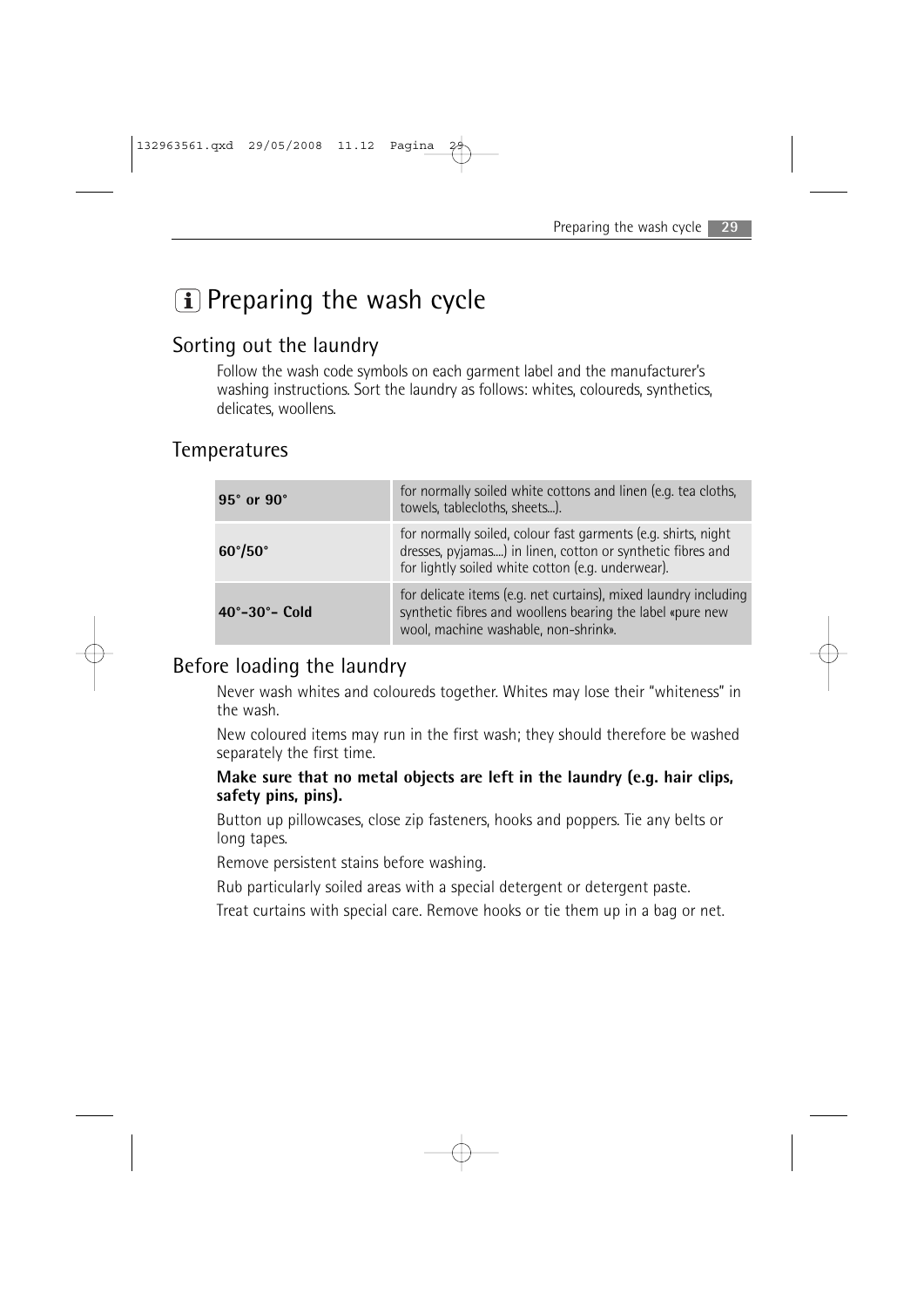### Maximum loads

Recommended loads are indicated in the washing programme charts. General rules:

**Cotton, linen:** drum full but not too tightly packed;

**Synthetics:** drum no more than half full;

**Delicate fabrics and woollens:** drum no more than one third full.

Washing a maximum load makes the most efficient use of water and energy.

For heavily soiled laundry, reduce the load size.

Washing a maximum load makes the most efficient use of water and energy. For heavily soiled laundry, reduce the load size.

### Laundry weights

The following weights are indicative:

| bathrobe         | 1200 g           |
|------------------|------------------|
| napkin           | 100 <sub>g</sub> |
| quilt cover      | 700 g            |
| sheet            | 500 g            |
| pillow case      | 200 <sub>g</sub> |
| tablecloth       | 250 <sub>g</sub> |
| towelling towel  | 200 <sub>g</sub> |
| tea cloth        | 100 <sub>g</sub> |
| night dress      | 200 <sub>g</sub> |
| ladies' briefs   | 100 <sub>g</sub> |
| man's work shirt | 600 g            |
| man's shirt      | 200 g            |
| man's pyjamas    | 500 g            |
| blouse           | 100 <sub>g</sub> |
| men's underpants | 100q             |

### Removing stains

Stubborn stains may not be removed by just water and detergent. It is therefore advisable to treat them prior to washing.

**Blood:** treat fresh stains with cold water. For dried stains, soak overnight in water with a special detergent then rub in the soap and water.

**Oil based paint:** moisten with benzine stain remover, lay the garment on a soft cloth and dab the stain; treat several times.

**Dried grease stains:** moisten with turpentine, lay the garment on a soft surface and dab the stain with the fingertips and a cotton cloth.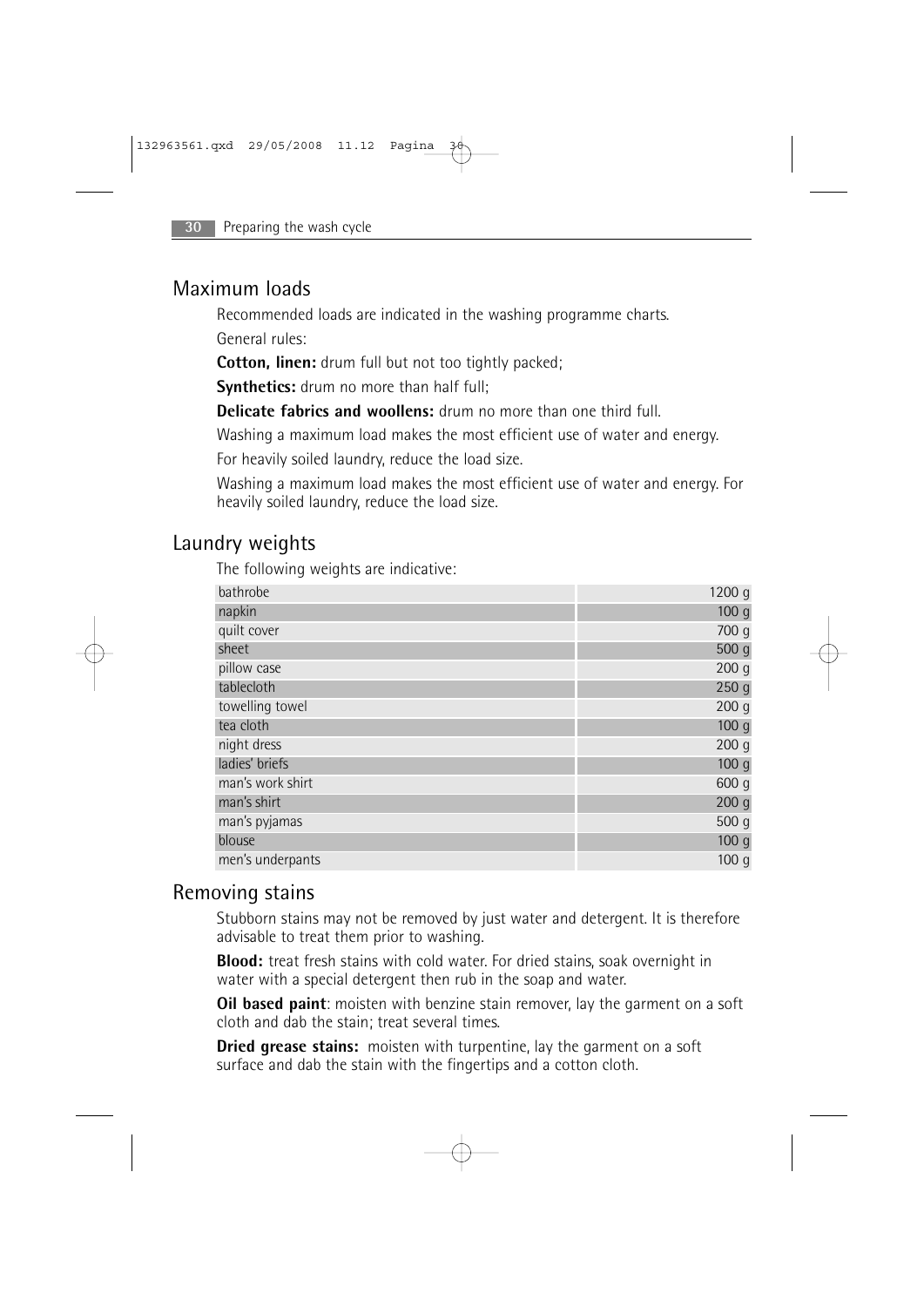**Rust:** oxalic acid dissolved in hot water or a rust removing product used cold. Be careful with rust stains which are not recent since the cellulose structure will already have been damaged and the fabric tends to hole.

**Mould stains:** treat with bleach, rinse well (whites and fast coloureds only).

**Grass:** soap lightly and treat with colour-safe bleach (whites and fast coloureds only).

**Ball point pen and glue:** moisten with acetone (\*), lay the garment on a soft cloth and dab the stain.

**Lipstick:** moisten with acetone as above, then treat stains with methylated spirits. Treat any residual marks with bleach.

**Red wine:** soak in water and detergent, rinse and treat with acetic or citric acid, then rinse. Treat any residual marks with bleach.

**Ink:** depending on the type of ink, moisten the fabric first with acetone (\*), then with acetic acid; treat any residual marks on white fabrics with bleach and then rinse thoroughly.

**Tar stains:** first treat with stain remover, methylated spirits or benzine, then rub with detergent paste.

(\*) do not use acetone on artificial silk.

### Detergents and additives

Good washing results also depend on the choice of detergent and use of the correct quantities to avoid waste and protect the environment.

Although biodegradable, detergents contain substances which, in large quantities, can upset the delicate balance of nature.

The choice of detergent will depend on the type of fabric (delicates, woollens, cottons, etc.), the colour, washing temperature and degree of soiling.

All commonly available washer-dryer detergents may be used in this appliance:

- powder detergents for all types of fabric,
- powder detergents for delicate fabrics (60°C max) and woollens,
- liquid detergents, preferably for low temperature wash programmes (60°C) max) for all types of fabric, or special for woollens only.

The detergent and any additives must be placed in the appropriate compartments of the dispenser drawer before starting the wash programme.

If using concentrated powder or liquid detergents, a programme **without** prewash must be selected.

The washer-dryer incorporates a recirculation system which allows an optimal use of the concentrated detergent.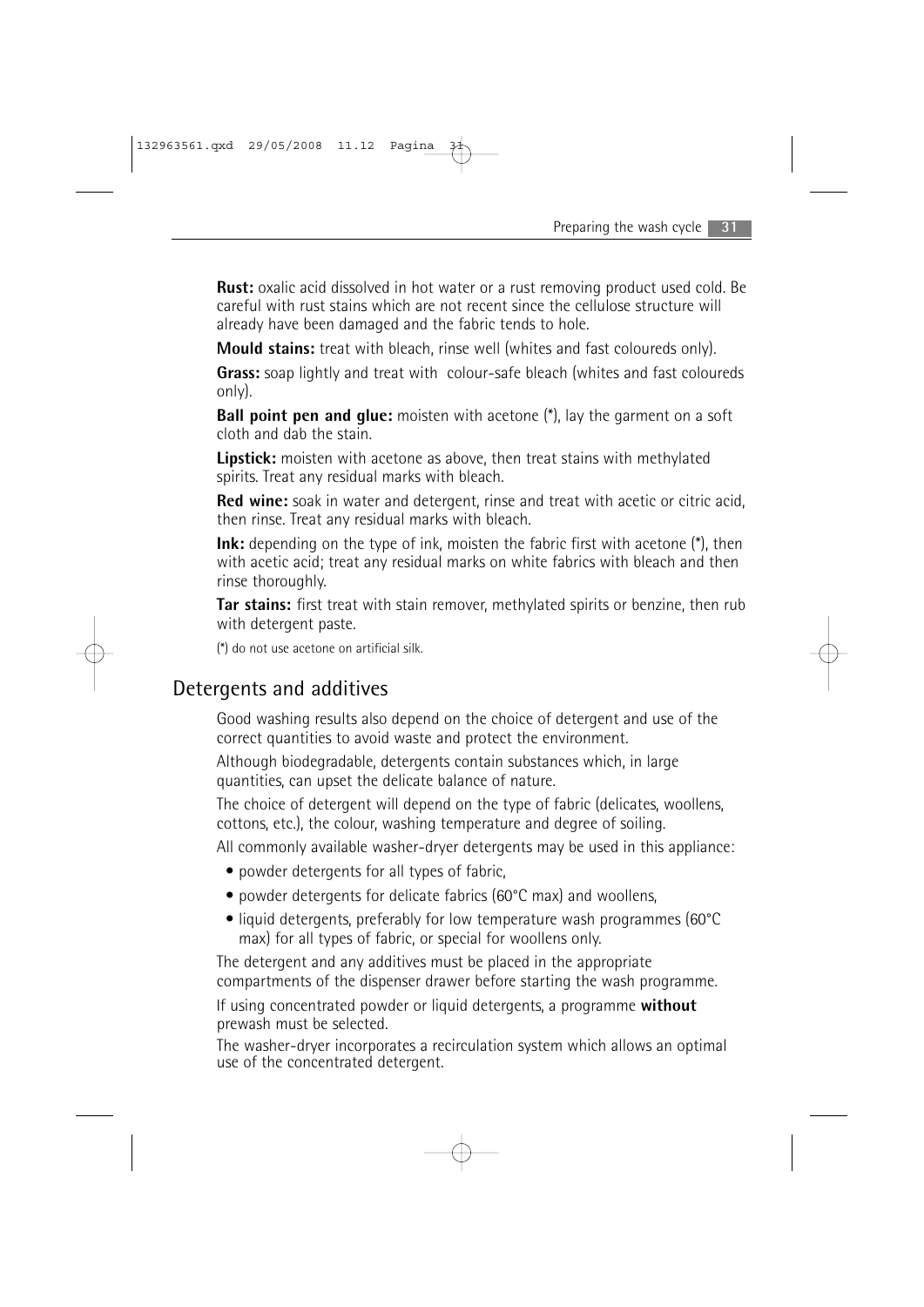**Pour liquid detergent into the dispenser drawer compartment marked <b>U** just **before** starting the programme.

Any fabric softener or starching additives must be poured into the compartment marked  $\bigotimes$  before starting the wash programme.

Follow the product manufacturers' recommendations on quantities to use and **do not exceed the «MAX» mark in the detergent dispenser drawer.**

### Quantity of detergent to be used

The type and quantity of detergent will depend on the type of fabric, load size, degree of soiling and hardness of the water used.

Follow the product manufacturers' instructions on quantities to use.

Use less detergent if:

- you are washing a small load,
- the laundry is lightly soiled.
- large amounts of foam form during washing. For the stain treatment before the washing cycle, follow the product manufacturers' instructions on detergent quantities. If you use any specific product to remove the stains, you must start the washing immediately .

### Degrees of water hardness

Water hardness is classified in so-called "degrees" of hardness. Information on hardness of the water in your area can be obtained from the relevant water supply company, or from your local authority.

**Note:** A water softener must be added when water has a medium-high degree of hardness (from degree of hardness II). Follow the manufacturer's instructions. The quantity of detergent can then always be adjusted to degree of hardness  $I =$ soft).

|       |                       | Degrees of water hardness |                 |
|-------|-----------------------|---------------------------|-----------------|
| Level | <b>Characteristic</b> | German<br>°dH             | French<br>°T.H. |
|       | soft                  | $0 - 7$                   | $0 - 15$        |
|       | medium                | $8 - 14$                  | $16 - 25$       |
|       | hard                  | $15 - 21$                 | $26 - 37$       |
|       | very hard             | > 21                      | > 37            |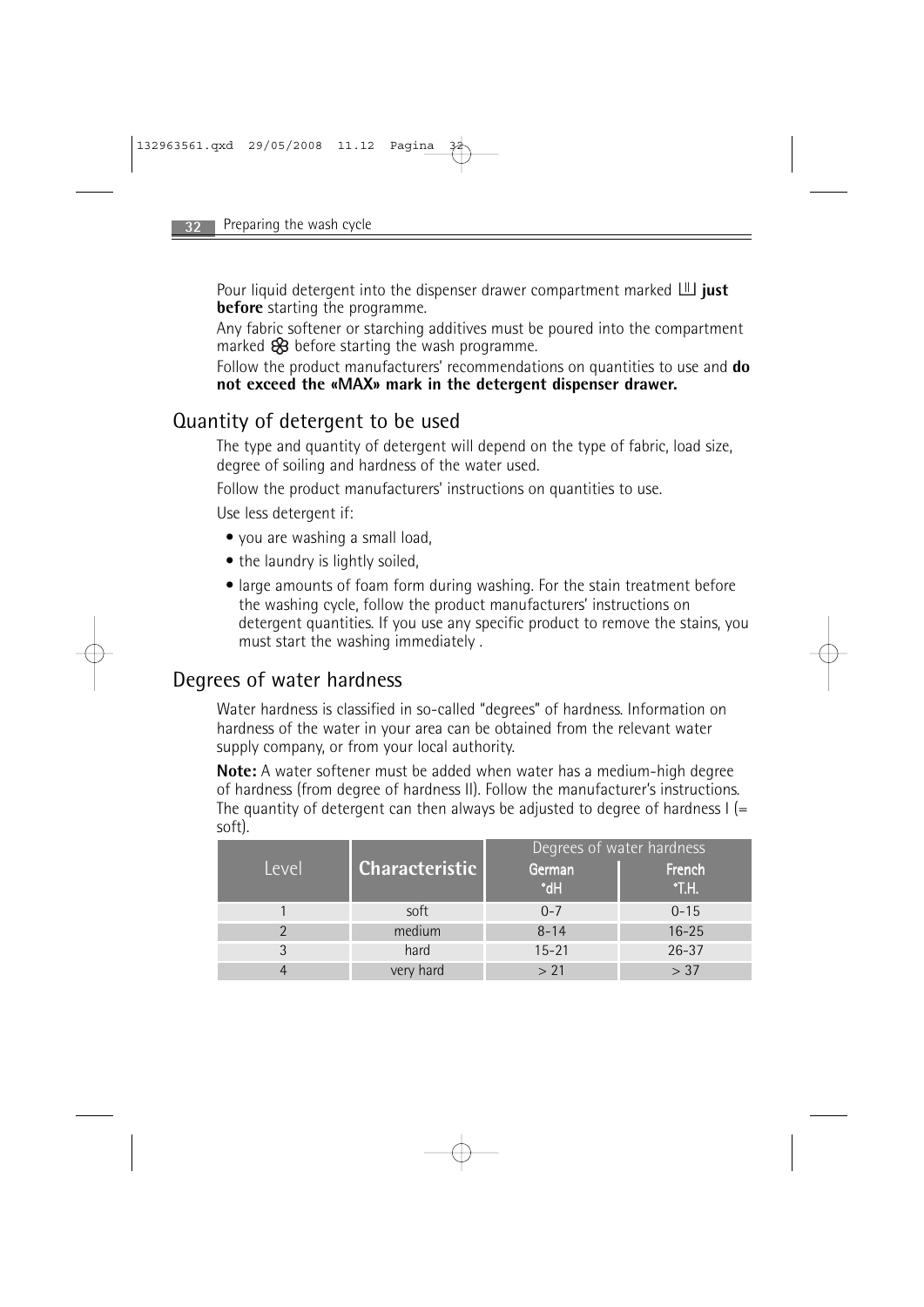## $\left| \mathbf{\hat{i}} \right|$  Preparing the drying cycle

As a dryer, the machine works on the condensation principle.

**Therefore, the water tap must be open and the drain hose must drain water into a sink or into the drain pipe, even during the drying cycle.**

#### **Attention!**

**Before starting the drying programme, reduce the loads of washed laundry, in order to obtain good performances.**

### Laundry not suitable for drying

- Particularly delicate items such as synthetic curtains, woollen and silk, garments with metal inserts, nylon stockings, bulky garments such as anoraks, bedcovers, quilts, sleeping bags and duvets must not be machine dried.
- Avoid drying dark clothes with light coloured fluffy items such as towels as these can attract the fluff.
- Remove the laundry when the appliance has finished drying.
- To avoid a static charge when drying is completed, use either a fabric softener when you are washing the laundry or a fabric conditioner specifically for tumble dryers.
- Garments padded with foam-rubber or materials similar to foam-rubber must not be machine dried; they represent a fire hazard.
- Also, fabrics containing residues of setting lotions or hair sprays, nail solvents or similar solutions must not be machine dried in order to avoid the formation of harmful vapours..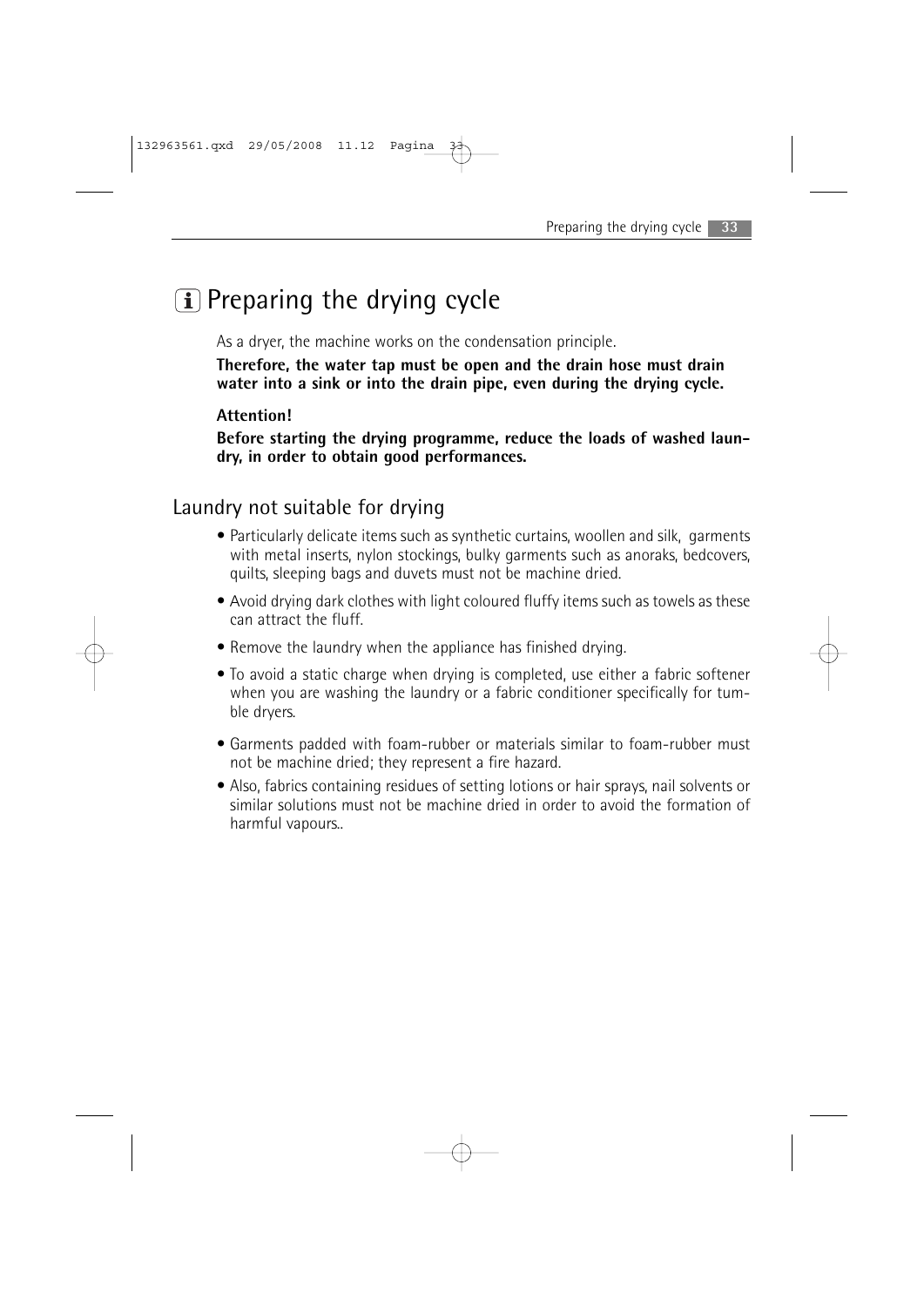### Gargment labels

For drying, follow the indications given on the manufacturer's labels:



- **O** Drying at high temperature
- $\Omega$  Drying at reduced temperature
- Do not tumble dry.

### Drying cycle duration

The drying time may vary depending on:

- speed of the final spin
- dryness degree required (extra dry, iron dry, cupboard dry)
- type of laundry
- weight of the load size

The average drying time for a timed drying are indicated in the «Drying programmes» chapter. The experience will help you to dry your laundry in a more suitable way, according to the different fabrics. Take note of the duration drying time of the already performed cycles.

### Additional drying

If the laundry is still damp at the end of the drying programme, again select a short drying cycle.

**Attention! Do not over dry the laundry in order to avoid creasing of**  $\boxed{\mathbf{i}}$ **fabrics or garment's shrinking .**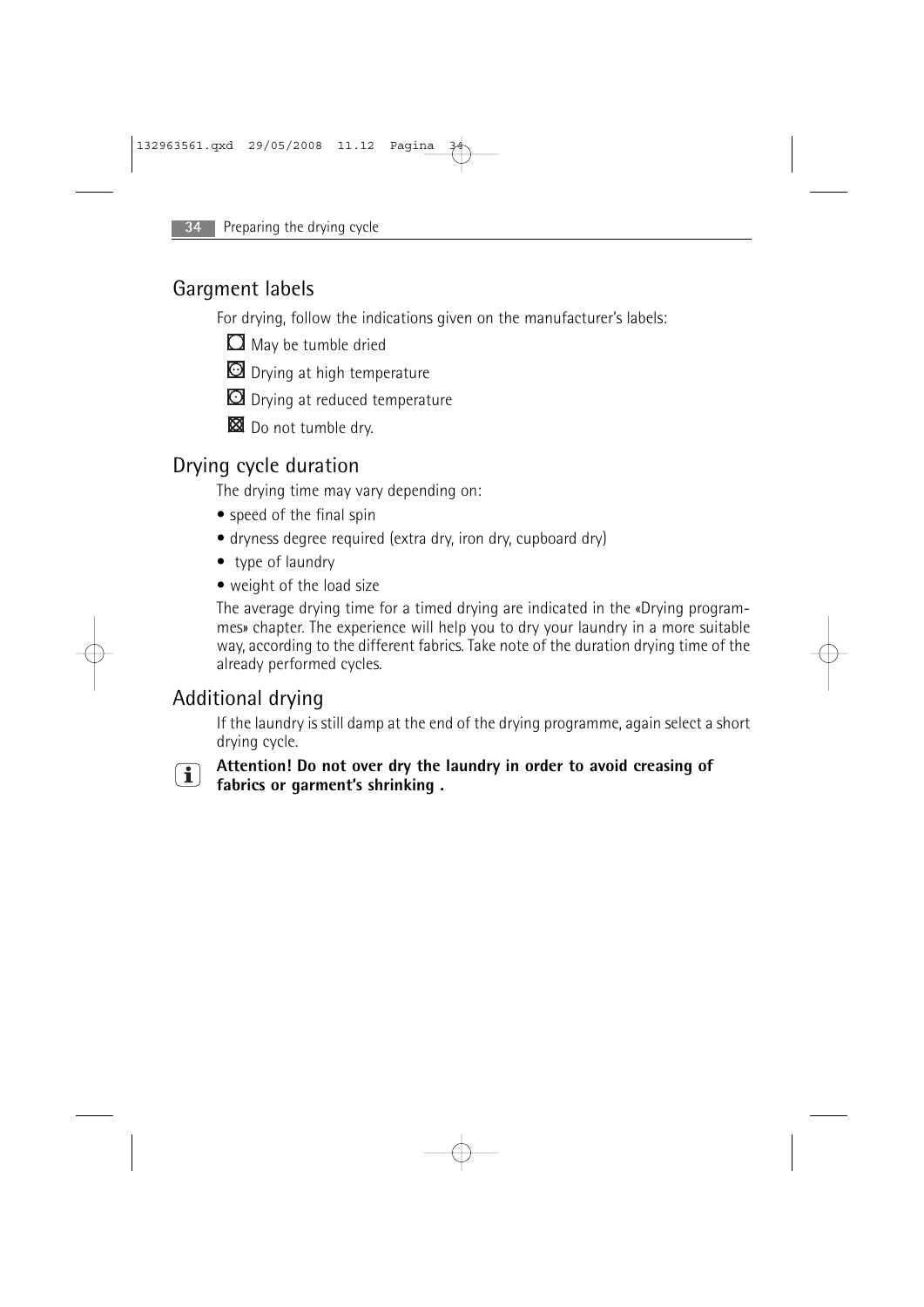## Care and cleaning

You must DISCONNECT the appliance from the electricity supply, before you can carry out any cleaning or maintenance work.

## Descaling

The water we use normally contains lime. It is a good idea to periodically use a water softening powder in the machine. Do this separately from any laundry washing, and according to the softening powder manufacturer's instructions. This will help to prevent the formation of lime deposits.

### After each wash

Leave the door open for a while. This helps to prevent mould and stagnant smells forming inside the appliance. Keeping the door open after a wash will also help to preserve the door seal.

### Maintenance wash

With the use of low temperature washes it is possible to get a build up of residues inside the drum.

We recommend that a maintenance wash be performed on a regular basis.

To run a maintenance wash:

- The drum should be empty of laundry.
- Select the hottest cotton wash programme.
- Use a normal measure of detergent, must be a powder with biological properties.

### External cleaning

Clean the exterior cabinet of the appliance with soap and water only, and then dry thoroughly.

**Important**! Do not use methylated spirits, solvents or similar products to clean the cabinet.

### Detergent dispenser drawer

The detergent dispenser drawer should be cleaned regularly.

**1.** Remove the detergent dispenser drawer by pulling it firmly.

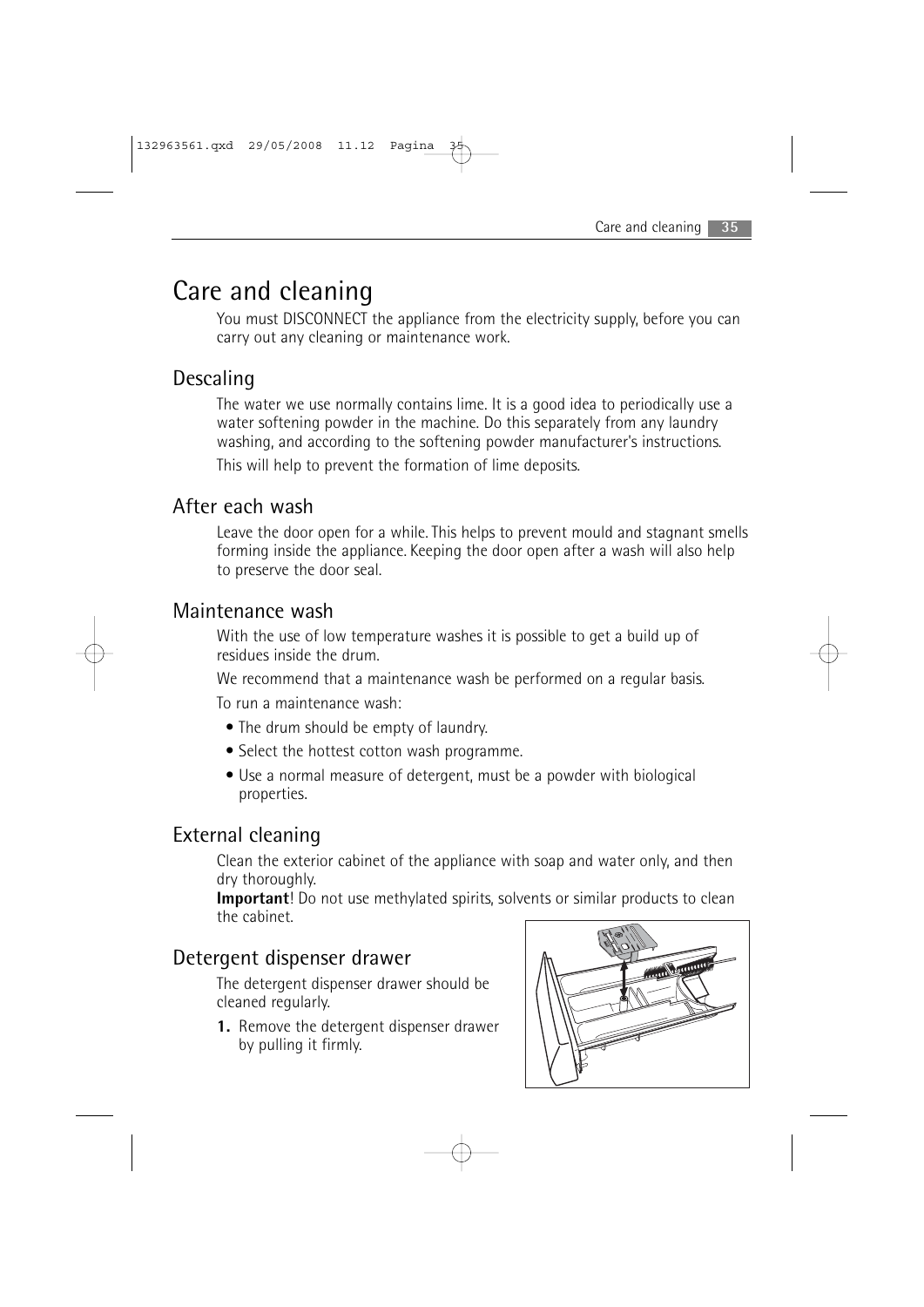- **2.** Remove the conditioner insert from the middle compartment.
- **3.** Clean all parts with water.
- **4.** Put the conditioner insert in as far as it will go, so that it is firmly in place.
- **5.** Clean all parts of the washing machine, especially the nozzles in the top of the washing-in chamber, with a brush.



**6.** Insert the detergent dispenser drawer in the guide rails and push it in.

### Washing drum

Rust deposits in the drum may occur due to rusting foreign bodies in the washing or tap water containing iron.

**Important!** Do not clean the drum with acidic descaling agents, scouring agents containing chlorine, iron or steel wool.

- **1.** Remove any rust deposits on the drum with a cleaning agent for stainless steel.
- **2.** Run a washing cycle without any laundry to clean off any cleaning agent residues. Programme: COTTONS/LINEN 90° or 95°C, press the button **7**, add approx. 1/4 measuring cup of detergent.

### Door seal

Check from time to time the door seal and eliminate eventual possible objects that could be trapped in the fold.

### Drain pump

The pump should be inspected regularly and particularly if

- the machine does not empty and/or spin
- the machine makes an unusual noise during draining due to objects such as safety pins, coins etc. blocking the pump.

Proceed as follows:

- **1.** Disconnect the appliance.
- **2.** If necessary wait until the water has cooled down.
- **3.** Open the pump door.

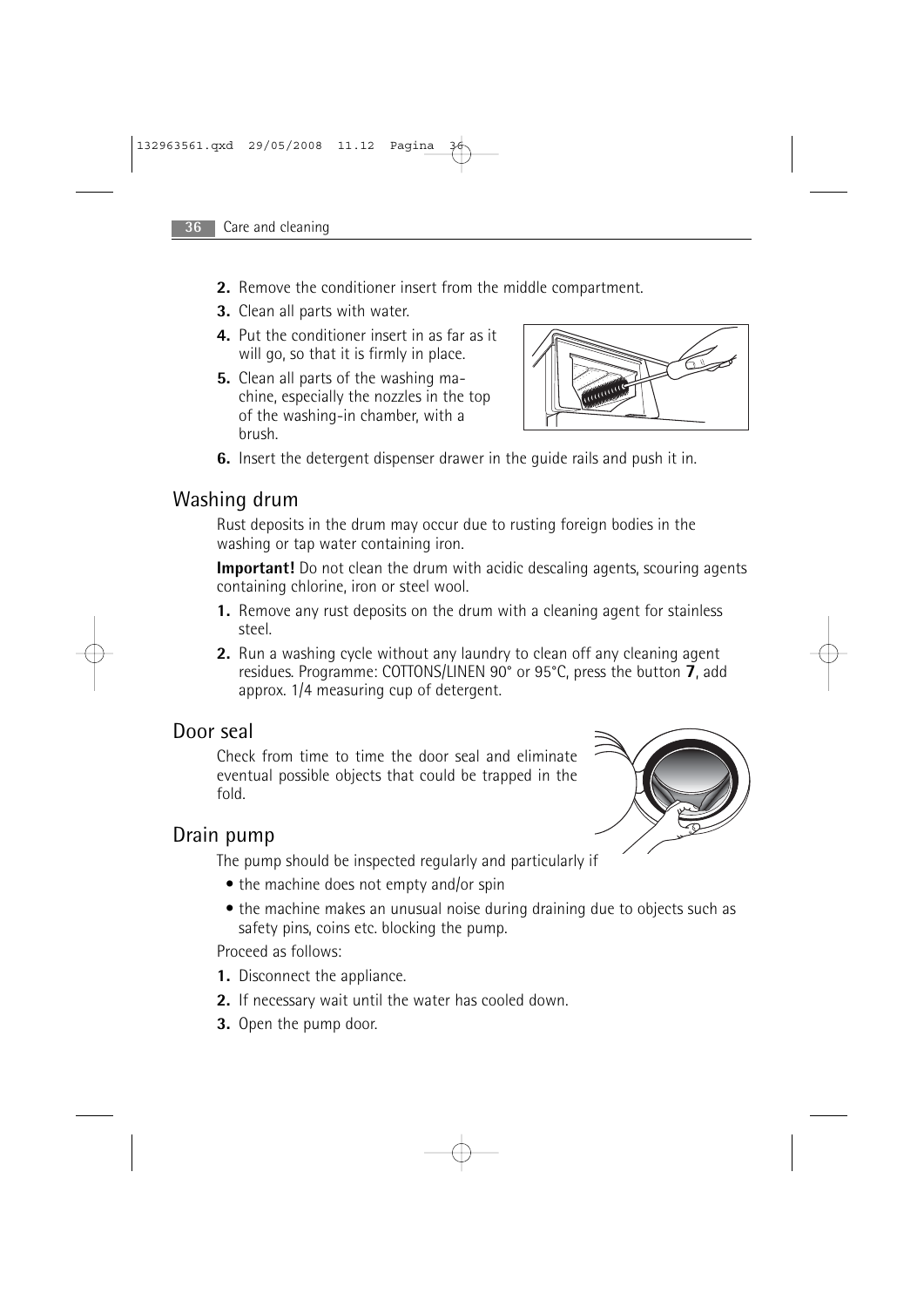**4.** Place a container close to the pump to collect any spillage.





**5.** Release the emergency emptying hose, place it in the container and remove its cap.



**6.** When no more water comes out, unscrew the pump and remove it. Always keep a rag nearby to dry up spillage of water when removing the pump.



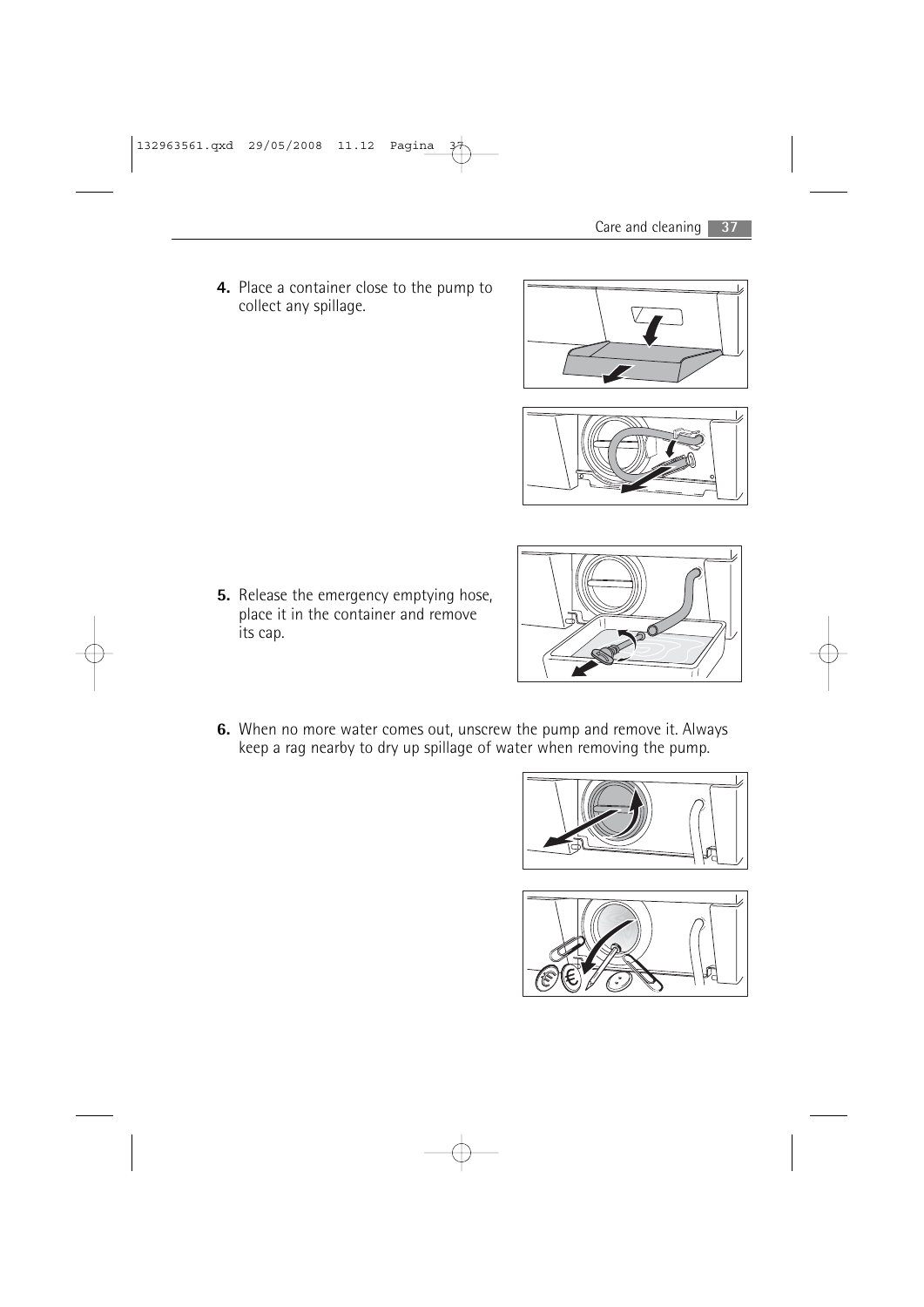**7.** Remove any objects from the pump impeller by rotating it.



- **8.** Put the cap back on the emergency emptying hose and place the latter back in its seat.
- **9.** Screw the pump fully in.
- **10.** Close the pump door.



When the appliance is in use and depending on the programme selected there can be hot water in the pump. Never remove the pump cover during a wash cycle, always wait until the appliance has finished the cycle, and is empty. When replacing the cover, ensure it is securely retightened so as to stop leaks and young children being able to remove it.

### Water inlet filter

If you notice that the machine is taking longer to fill, check that the filter in the water inlet hose is not blocked.

- 1. Turn off the water tap.
- 2. Unscrew the hose from the tap.
- 3. Clean the filter in the hose with a stiff brush.
- 4. Screw the hose back onto the tap.



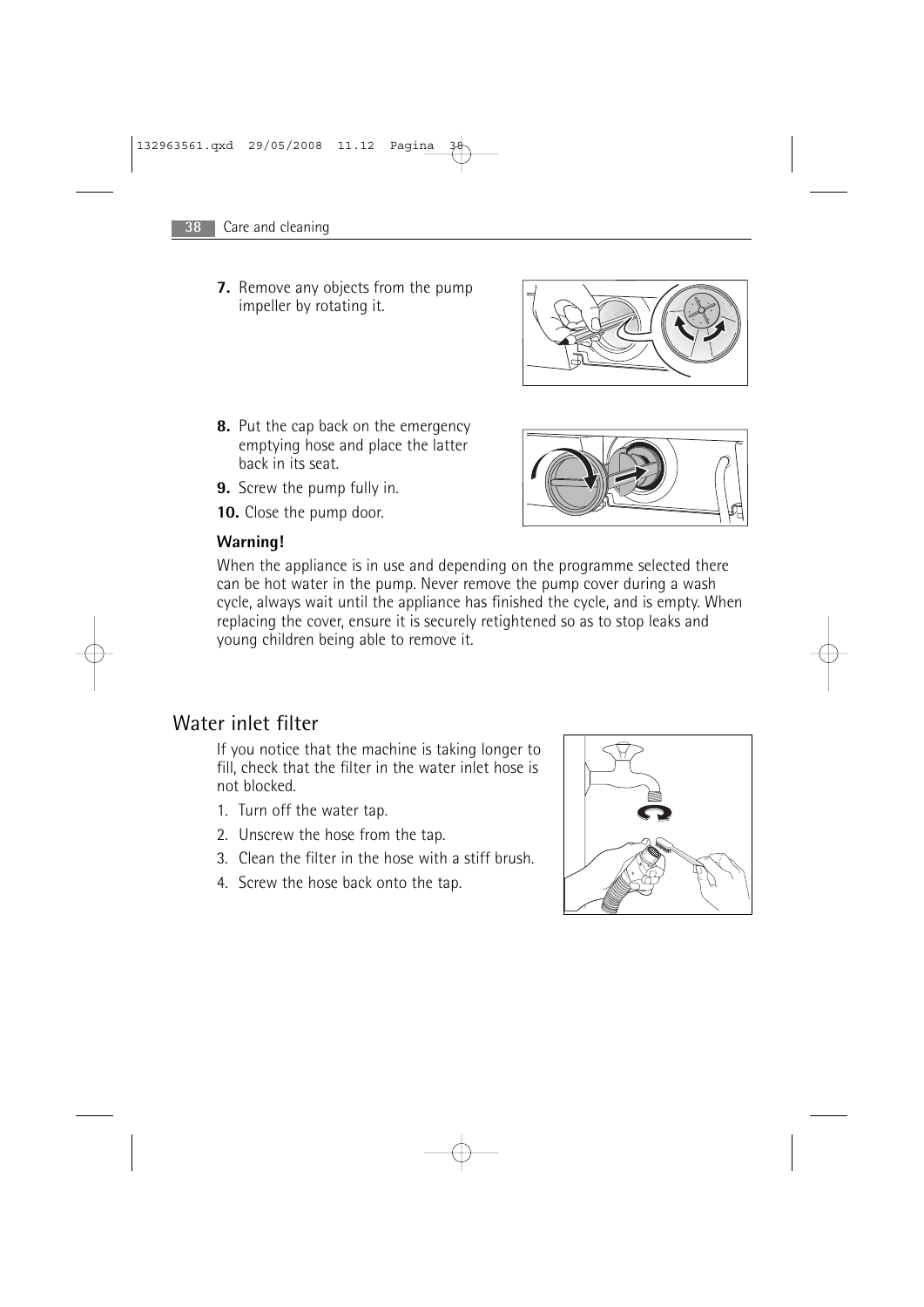### Frost precautions

If the machine is installed in a place where the temperature could drop below 0°C, proceed as follows:

- **1.** Close the water tap and unscrew the water inlet hose from the tap.
- **2.** Place the end of the emergency emptying hose and that of the inlet hose in a bowl placed on the floor and let water drain out.
- **3.** Screw the water inlet hose back on and reposition the emergency emptying hose after having put the cap on again.

By doing this, any water remaining in the machine is removed, avoiding ice forming and consequently damage to the appliance.

When you use the machine again, make sure that the ambient temperature is above 0°C.

### Emergency emptying out

If the water is not discharged, proceed as follows to empty out the machine:

- **1.** pull out the plug from the power socket;
- **2.** close the water tap;
- **3.** if necessary, wait until the water has cooled down;
- **4.** open the pump door;
- **5.** place a bowl on the floor and place the end of the emergency emptying hose into the bowl. Remove its cap. The water should drain by gravity into the bowl. When the bowl is full, put the cap back on the hose. Empty the bowl. Repeat the procedure until water stops flowing out;
- **6.** clean the pump if necessary as previously described;
- **7.** replace the emergency emptying hose in its seat after having plugged it:
- **8.** screw the pump again and close the door.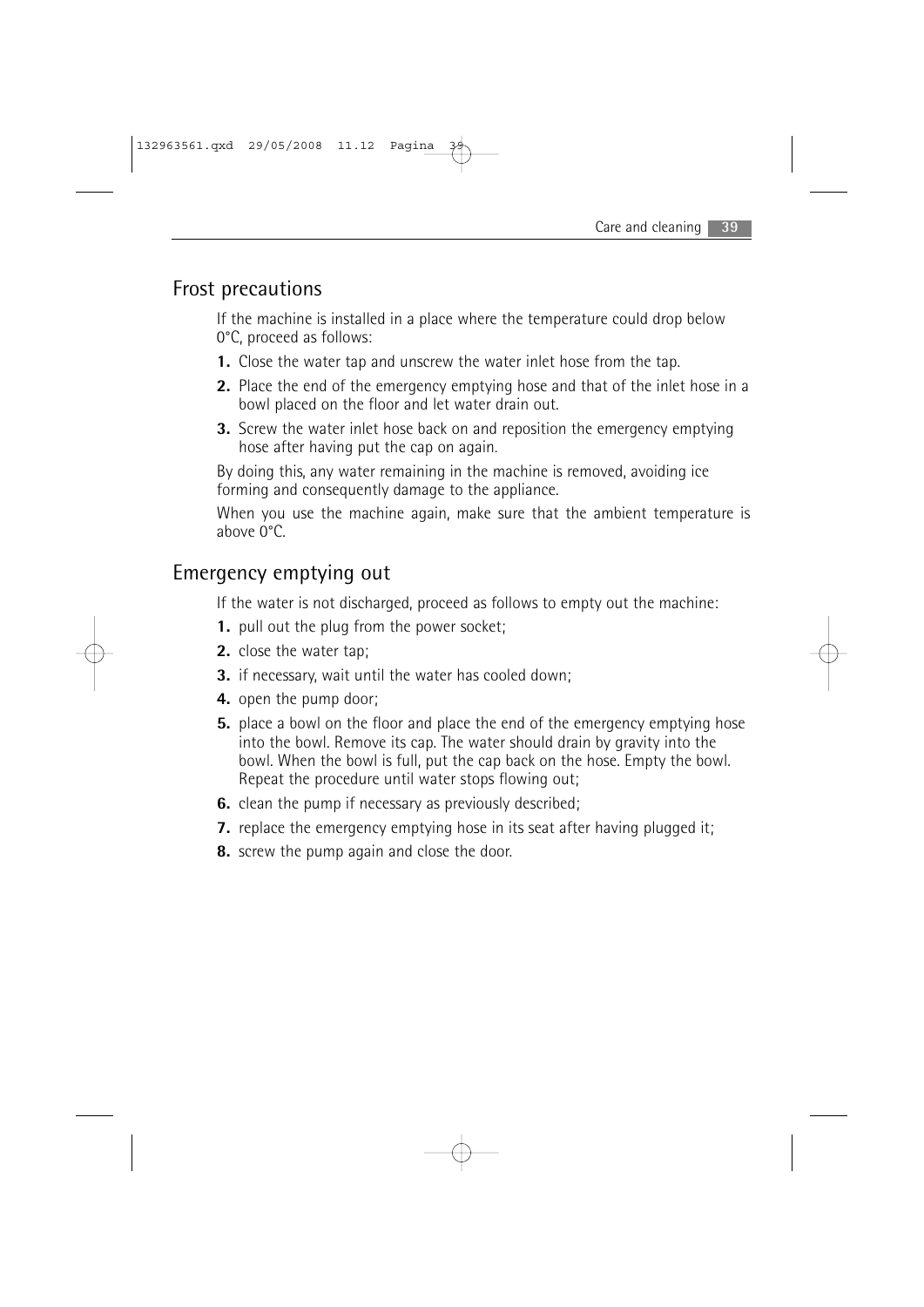## What to do if...

Certain problems are due to lack of simple maintenance or oversights, which can be solved easily without calling out an engineer. Before contacting your local Service Centre, please carry out the checks listed below.

During machine operation it is possible that the **yellow** pilot light of button **7** flashes, one of the following alarm codes appears on the display and at the same time some acoustic signals sound every 20 seconds to indicate that the machine is not working:

- $E10$  : problem with the water supply
- **E20** : problem with the water draining
- E40 : door open.
- **EFD**: Anti-flooding system has activated

Once the problem has been eliminated, press the button 7 to restart the programme. If after all checks, the problem persists, contact your local Service Centre.

| Problem                          | <b>Possible cause/Solution</b>                                                                                                                                |
|----------------------------------|---------------------------------------------------------------------------------------------------------------------------------------------------------------|
| The washer-dryer does not start: | The door has not been closed. E40<br>• Close the door firmly.                                                                                                 |
|                                  | The plug is not properly inserted in the power socket.<br>• Insert the plug into the power socket.                                                            |
|                                  | There is no power at the socket.<br>• Please check your domestic electrical installation.                                                                     |
|                                  | The main fuse has blown.<br>• Replace the fuse.                                                                                                               |
|                                  | The selector dial is not correctly positioned and the<br>button 7 has not been depressed.<br>• Please turn the selector dial and press the button 7<br>again. |
|                                  | The delay start has been selected.<br>• If the laundry is to be washed immediately, cancel<br>the delay start.                                                |
|                                  | The Child safety lock has been activated.<br>• Deactivated this device.                                                                                       |
| The machine does not fill:       | The water tap is closed. EID<br>• Open the water tap.                                                                                                         |
|                                  | The inlet hose is squashed or kinked. <b>EID</b><br>• Check the inlet hose connection.                                                                        |
|                                  | The filter in the inlet hose is blocked.EID<br>• Clean the water inlet hose filter.                                                                           |
|                                  | The door is not properly closed. <b>EYD</b><br>• Close the door firmly.                                                                                       |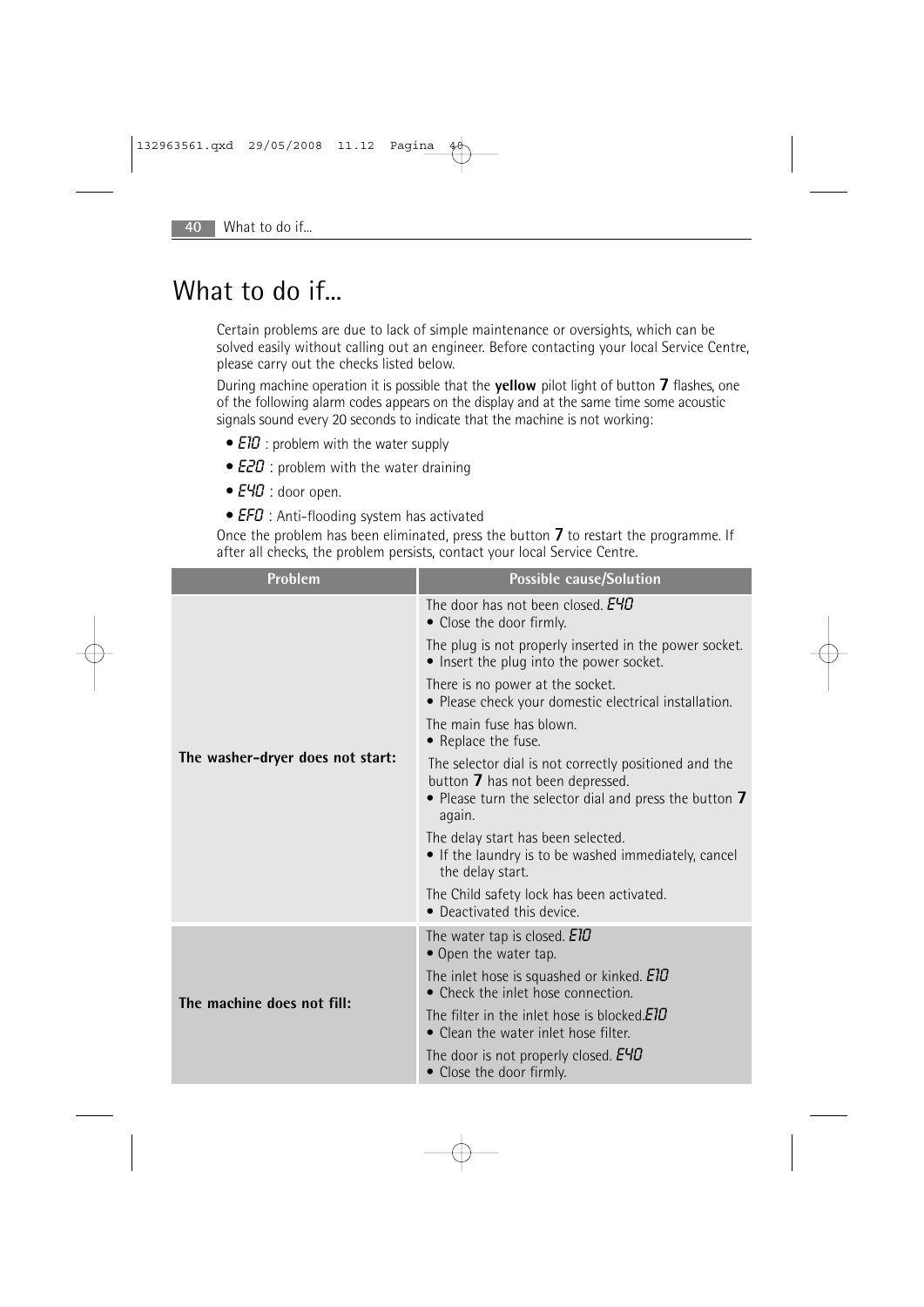| Problem                                             | <b>Possible cause/Solution</b>                                                                                                                                                                                                                                                                                                                                                                                                                                                                                                                                                                                                          |  |
|-----------------------------------------------------|-----------------------------------------------------------------------------------------------------------------------------------------------------------------------------------------------------------------------------------------------------------------------------------------------------------------------------------------------------------------------------------------------------------------------------------------------------------------------------------------------------------------------------------------------------------------------------------------------------------------------------------------|--|
| The machine fills then empties<br>immediately:      | The end of the drain hose is too low.<br>• Refer to relevant paragraph in «water drainage»<br>section.                                                                                                                                                                                                                                                                                                                                                                                                                                                                                                                                  |  |
| The machine does not empty<br>and/or does not spin: | The drain hose is squashed or kinked. E20<br>• Check the drain hose connection.<br>The drain filter is clogged. <b>E2D</b><br>$\bullet$ Clean the drain filter.<br>An option/programme that ends with the water still<br>in the tub or eliminates all the spinning phases has<br>been selected.<br>• Disable the option.<br>• Select the draining or the spinning programme.<br>The laundry is not evenly distributed in the drum.<br>• Redistribute the laundry.                                                                                                                                                                       |  |
| There is water on the floor:                        | Too much detergent or unsuitable detergent (creates<br>too much foam) has been used.<br>• Reduce the detergent quantity or use another one.<br>Check whether there are any leaks from one of the<br>inlet hose fittings. It is not always easy to see this as<br>the water runs down the hose; check to see if it is<br>damp.<br>• Check the water inlet hose connection.<br>The drain hose is damaged.<br>• Replace it with a new one.<br>The cap on the filter has not been replaced or the<br>filter has not been properly screwed in after cleaning<br>action.<br>• Put the cap back on the filter or screw the filter<br>fully in. |  |
| Unsatisfactory washing results:                     | Too little detergent or unsuitable detergent has been<br>used.<br>• Increase the detergent quantity or use another one.<br>Stubborn stains have not been treated prior to<br>washing.<br>• Use commercial products to treat the stubborn<br>stains.<br>The correct temperature was not selected.<br>• Check if you have selected the correct temperature.<br>Excessive laundry load.<br>• Reduce the laundry load.                                                                                                                                                                                                                      |  |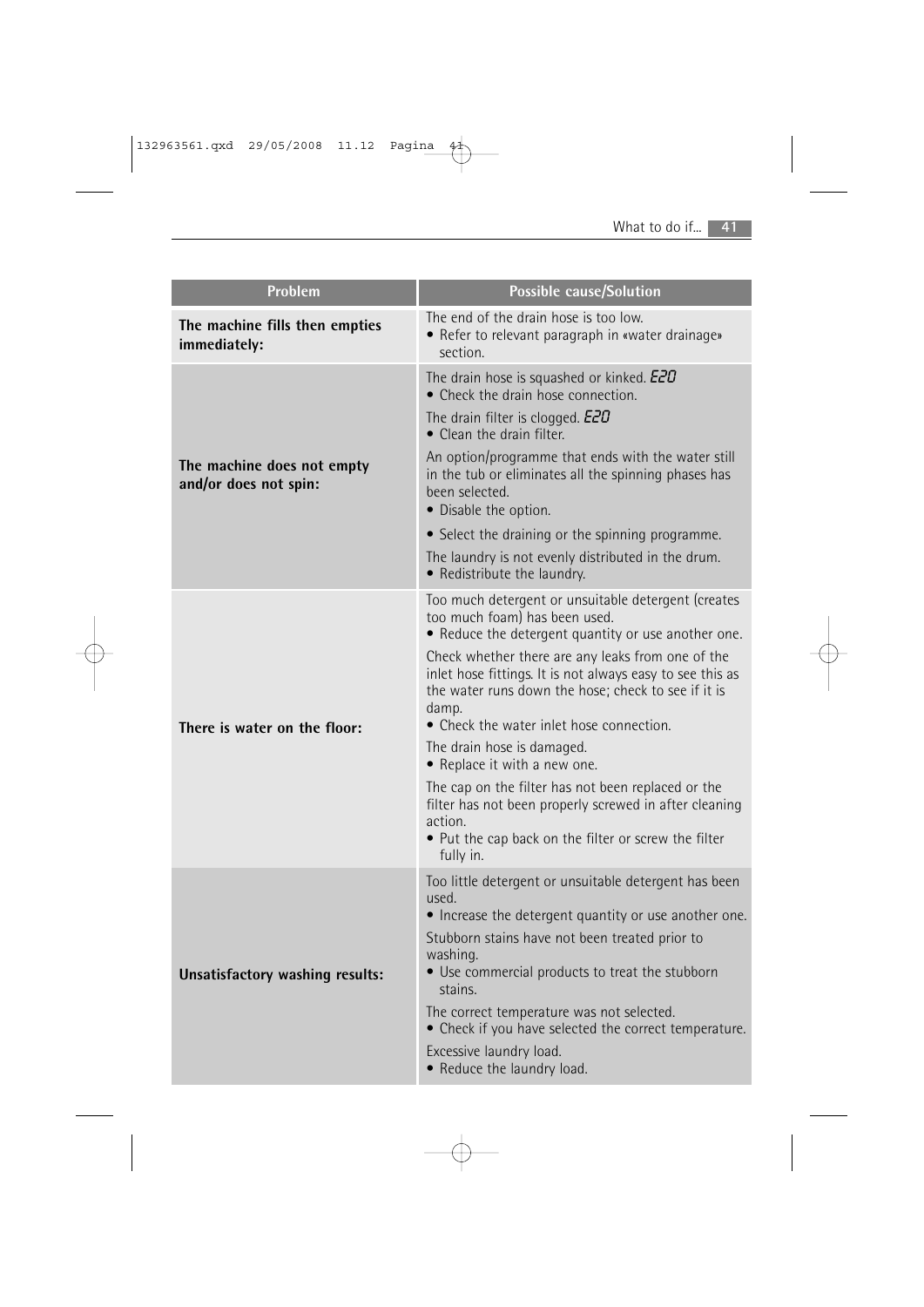| Problem                                               | Cause possible/Solution                                                                                                                                                                                                                                                                                                                                                                                                                                                                                              |
|-------------------------------------------------------|----------------------------------------------------------------------------------------------------------------------------------------------------------------------------------------------------------------------------------------------------------------------------------------------------------------------------------------------------------------------------------------------------------------------------------------------------------------------------------------------------------------------|
| The door will not open:                               | The programme is still running.<br>• Wait until the end of washing cycle.<br>The door lock has not been released.<br>• Wait until the DOOR symbol disappears.<br>There is water in the drum.<br>• Select drain or spin programme to empty out the<br>water.                                                                                                                                                                                                                                                          |
| The machine vibrates or is noisy:                     | The transit bolts and packing have not been removed.<br>• Check the correct installation of the appliance.<br>The support feet have not been adjusted<br>• Check the correct levelling of the appliance.<br>The laundry is not evenly distributed in the drum.<br>• Redistribute the laundry.<br>Maybe there is very little laundry in the drum.<br>• Load more laundry.                                                                                                                                             |
| Spinning starts late or the machine<br>does not spin: | The electronic unbalance detection device has cut in<br>because the laundry is not evenly distributed in the<br>drum. The laundry is redistributed by reverse rotation<br>of the drum. This may happen several times before<br>the unbalance disappears and normal spinning can<br>resume. If, after some minutes, the laundry is still not<br>evenly distributed in the drum, the machine will not<br>spin.<br>• Redistribute the laundry.                                                                          |
| The machine does not dry or does<br>not dry properly  | The drying time or the dryness degree has not been<br>selected.<br>• Select the drying time or the dryness degree<br>The water tap is not turned on $(E10)$<br>• Open the water tap.<br>The drain filter is clogged ( $E20$ )<br>• Clean the drain filter.<br>The machine is overloaded.<br>Reduce the laundry load.<br>$\bullet$<br>The selected drying programme, time or dryness<br>degree was not suitable for the laundry<br>• Select the suitable drying programme, time or<br>dryness degree for the laundry. |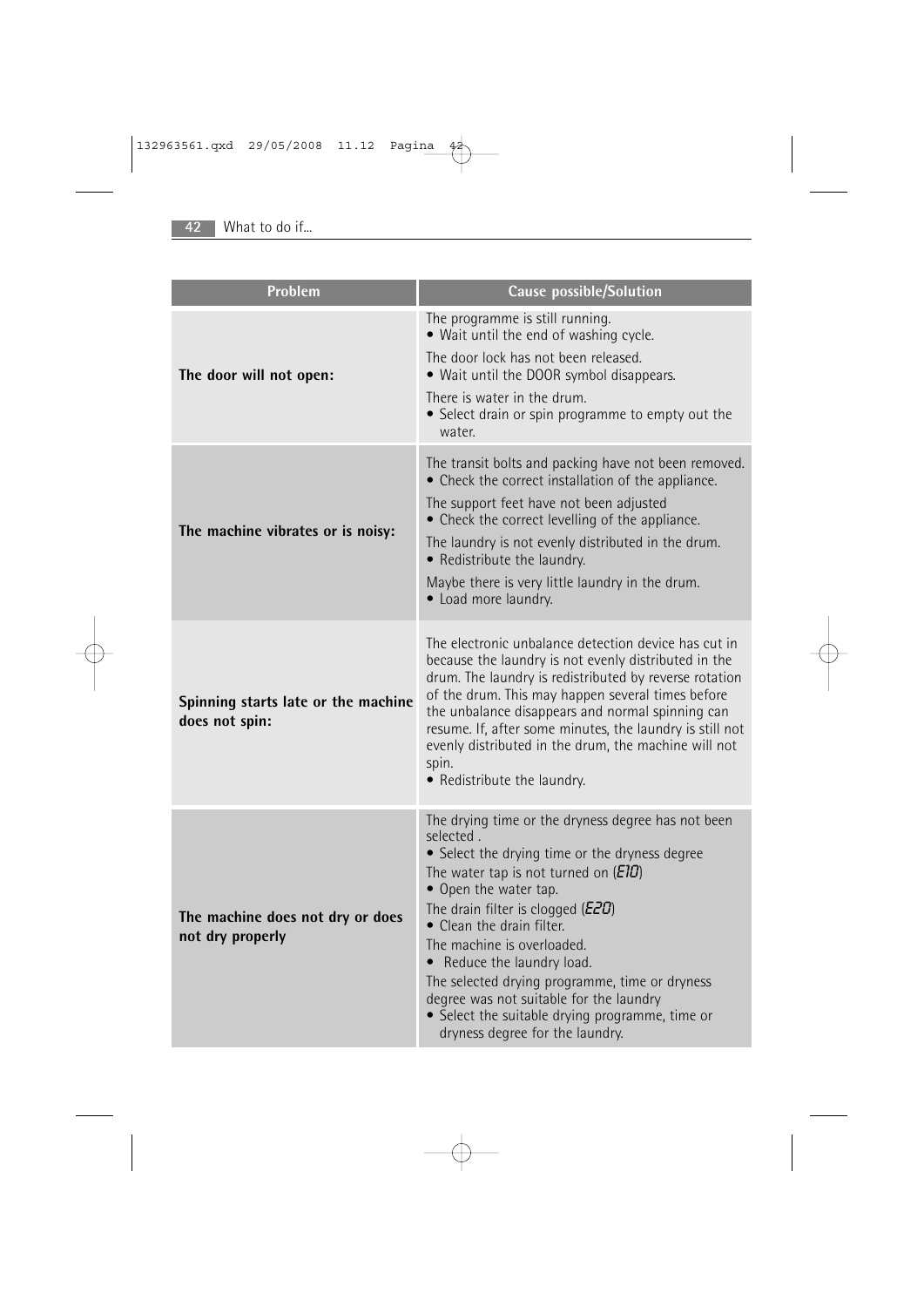| <b>Problem</b>                           | Cause possible/Solution                                                                                                    |
|------------------------------------------|----------------------------------------------------------------------------------------------------------------------------|
| No water is visible in the drum:         | Machines based on modern technology operate very<br>economically using very little water without affecting<br>performance. |
| The display shows the alarm code<br>FFN: | Anti-flooding system has activated.<br>• Disconnect the appliance and contact the Service<br>Force Centre                  |

If you are unable to identify or solve the problem, contact our service centre. Before

telephoning, make a note of the model, serial number and purchase date of your machine: the Service Centre will require this information.



## Technical Data

| Dimensions            | Width<br>Height<br>Depth (door included)                                          | 60 cm<br>85 cm<br>63 cm          |
|-----------------------|-----------------------------------------------------------------------------------|----------------------------------|
| Electrical connection | Power supply voltage/frequency<br>Total power absorbed<br>Minimum fuse protection | 220-230 V/50 Hz<br>2050 W<br>10A |
| Water supply pressure | Minimum<br>Maximum                                                                | 0,05 MPa<br>MPa<br>0.8           |
| Maximum Load          | Cottons                                                                           | 7 kg                             |
| Maximum Dry Load      | Cotton<br>Cotton big capacity<br>Synthetics                                       | 3.5 kg<br>$5$ kg<br>$2$ kg       |
| Spin Speed            | Maximum                                                                           | 1400 rpm                         |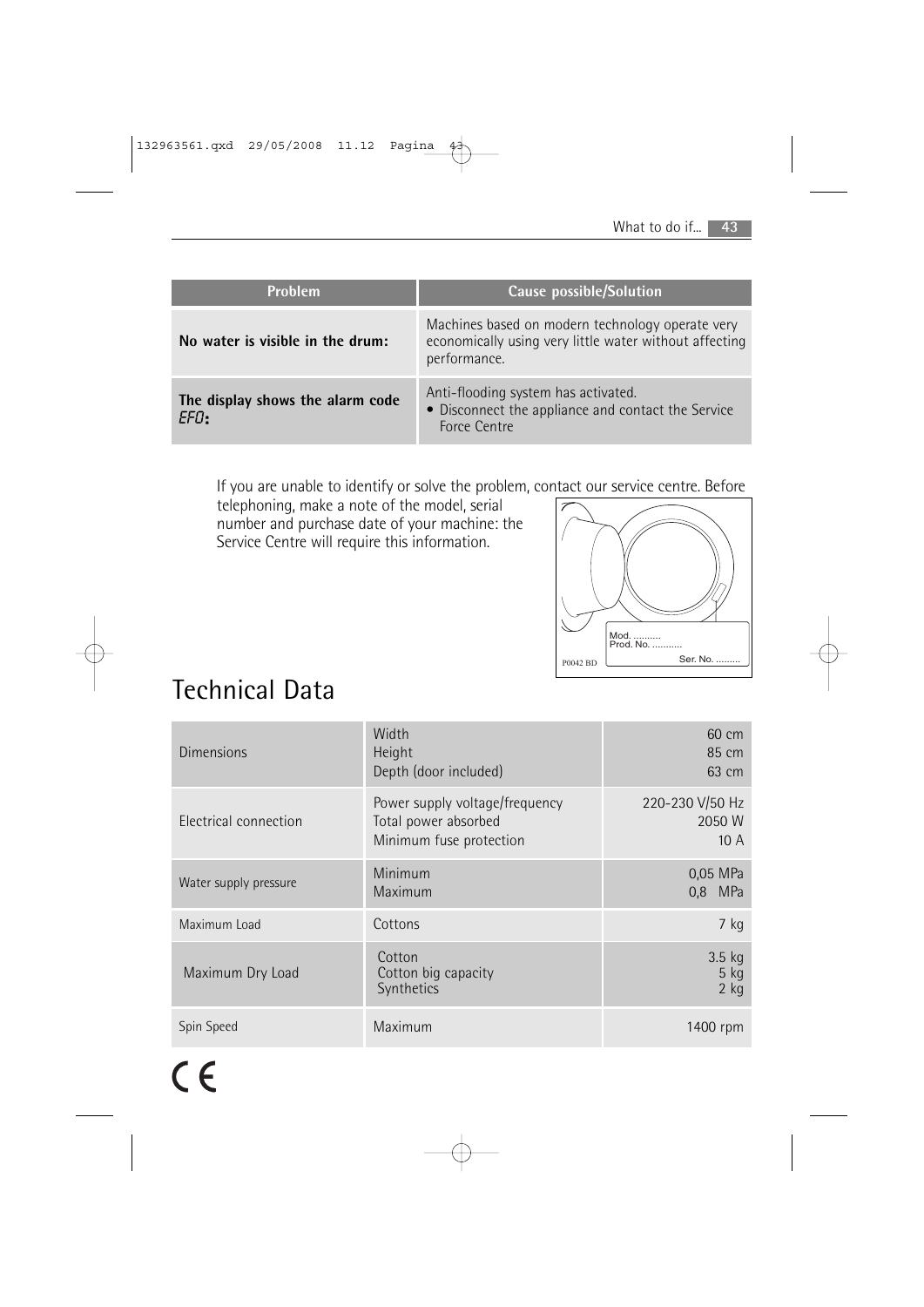| Consumption value |  |
|-------------------|--|
|-------------------|--|

| Programme                | <b>Water consumption</b><br>(litres) | <b>Energy consumption</b><br>(KWh) | <b>Programme duration</b><br>(Minutes) |
|--------------------------|--------------------------------------|------------------------------------|----------------------------------------|
| <b>White Cottons 95°</b> | 62                                   | 2.1                                |                                        |
| Cottons 60°              | 58                                   | 1.35                               |                                        |
| (*)Cotton ECOMONY 60°    | 52                                   | 1.19                               |                                        |
| Cottons 40°              | 58                                   | 0.75                               |                                        |
| Synthetics 60°           | 54                                   | 0.9                                |                                        |
| <b>Delicates</b> 40°     | 63                                   | 0.55                               |                                        |
| Wool (Handwash) 30°      | 62                                   | 0.25                               |                                        |

- $\boxed{\mathbf{1}}$ The consumption data shown on this chart is to be considered purely indicative, as it may vary depending on the quantity and type of laundry, on the inlet water temperature and on the ambient temperature.
- $(i)$  (\*) «Economy 60°C» with a load of 7 kg is the reference programme for the data entered in the energy label, in compliance with EEC 92/75 standards.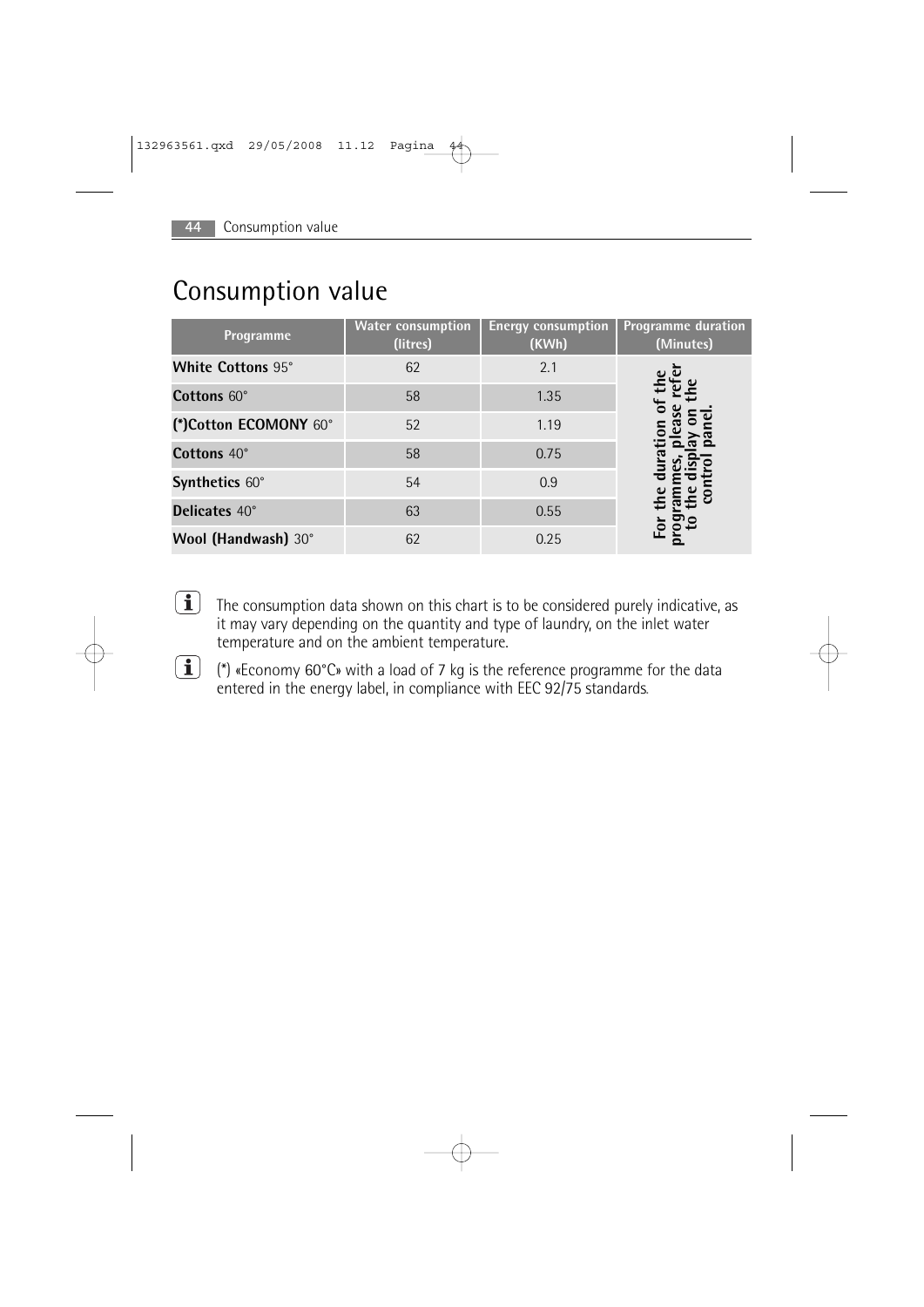## Installation

## Unpacking

All transit bolts and packing must be removed before using the appliance.

You are advised to keep all transit devices so that they can be refitted if the machine ever has to be transported again.

**1.** After removing all the packaging, carefully lay machine on it's back to remove the polystyrene base from the bottom.

**2.** Remove the power supply cable and the draining hose from the hose holders on the rear of the appliance.

**3.** With a suitable spanner unscrew and remove the central rear bolt **A.**

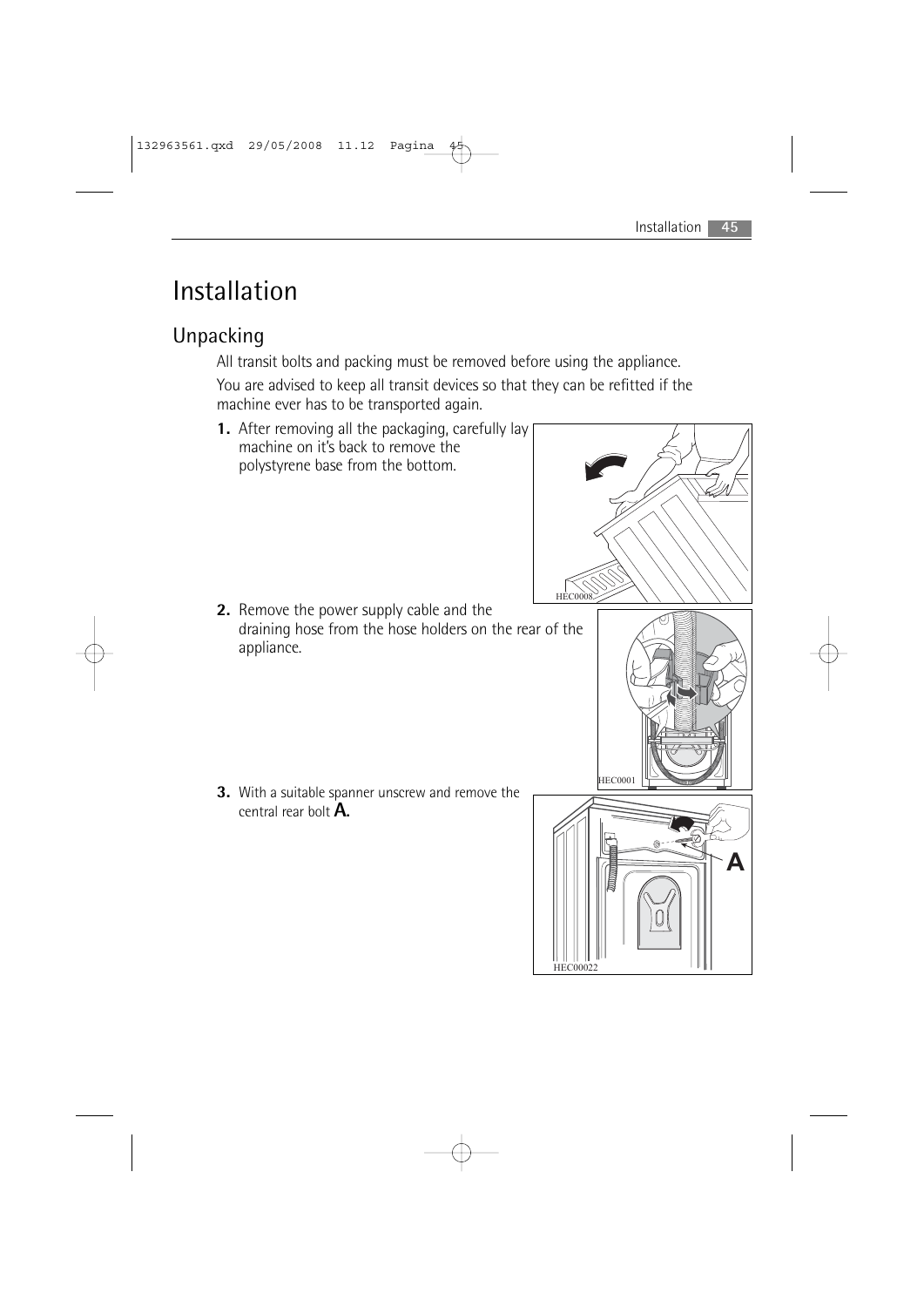**4.** Unscrew and remove the two large rear bolts **B** and the six smaller bolts **C**. **5.** Remove the bracket **D** and refit the six smaller bolts **C**. Slide out the relevant plastic spacer **E. 6.** Open the porthole, take out the inlet hose from the drum and remove the polystyrene block fitted on the door seal. **7.** Fill the smaller upper hole and the two large ones with the corresponding plastic plug caps supplied in the bag containing the instruction booklet. **8.** Connect the water inlet hose as described under the paragraph «Water inlet». All the different plug caps are supplied with the appliance in the plastic bag containing the instruction booklet.  **B** D HE C0003 **B HEC0023** C  E HEC0010 hе C0005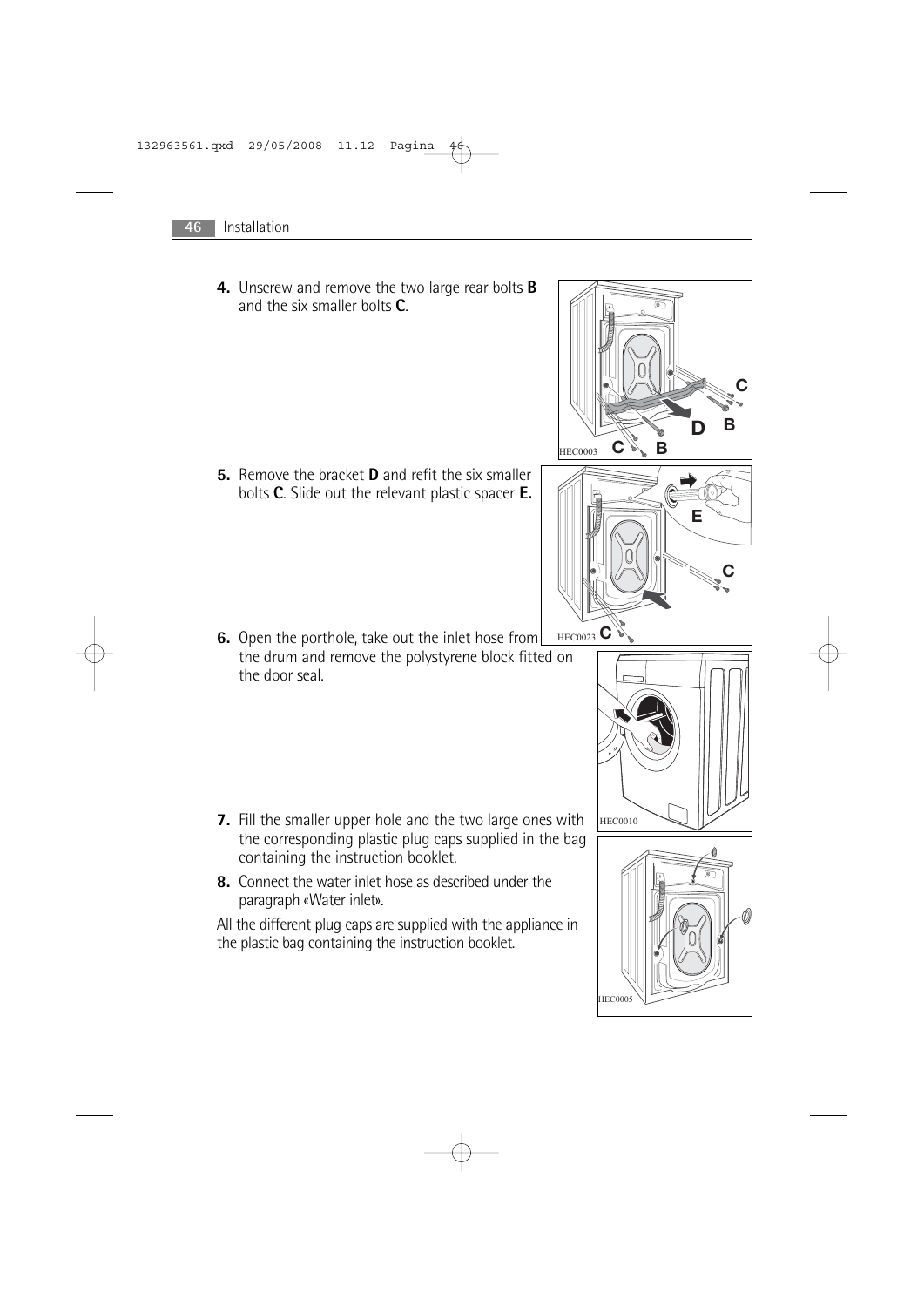## Positioning and levelling

Install the machine on a flat hard floor.

Make sure that air circulation around the machine is not impeded by carpets, rugs etc.

Before placing it on small tiles, apply a rubber coating.

Never try to correct any unevenness in the floor by putting pieces of wood, cardboard or similar materials under the machine.



If it is impossible to avoid positioning the machine next to a gas cooker or coalburning stove, an insulating panel covered with aluminium foil on the side facing the cooker or stove, must be inserted between the two appliances.

The machine must not be installed in rooms where the temperature can drop below 0.

The water inlet hose and the drain hose must not be kinked.

Please ensure that when the appliance is installed, it is easily accessible for the engineer in the event of a breakdown.

Carefully level by screwing the adjustable feet in or out. Never place cardboard, wood or similar materials under the machine to compensate for any unevenness in the floor.

## Water inlet

An inlet hose is supplied and can be found inside the machine drum.

#### **Do not use the hose from your old machine to connect to the water supply.**

### **This appliance must be connected to a cold water supply.**

- **1.** Open the porthole and extract the inlet hose.
- **2.** Connect the hose with the angled connection to the machine.



#### **Do not place the inlet hose downwards. Angle the hose to the left or right depending on the position of your water tap.**

- 3. Set the hose correctly by loosening the ring nut. After positioning the inlet hose, be sure to tighten the ring nut again to prevent leaks.
- 4. Connect the hose to a tap with a 3/4" thread. Always use the hose supplied with the appliance.

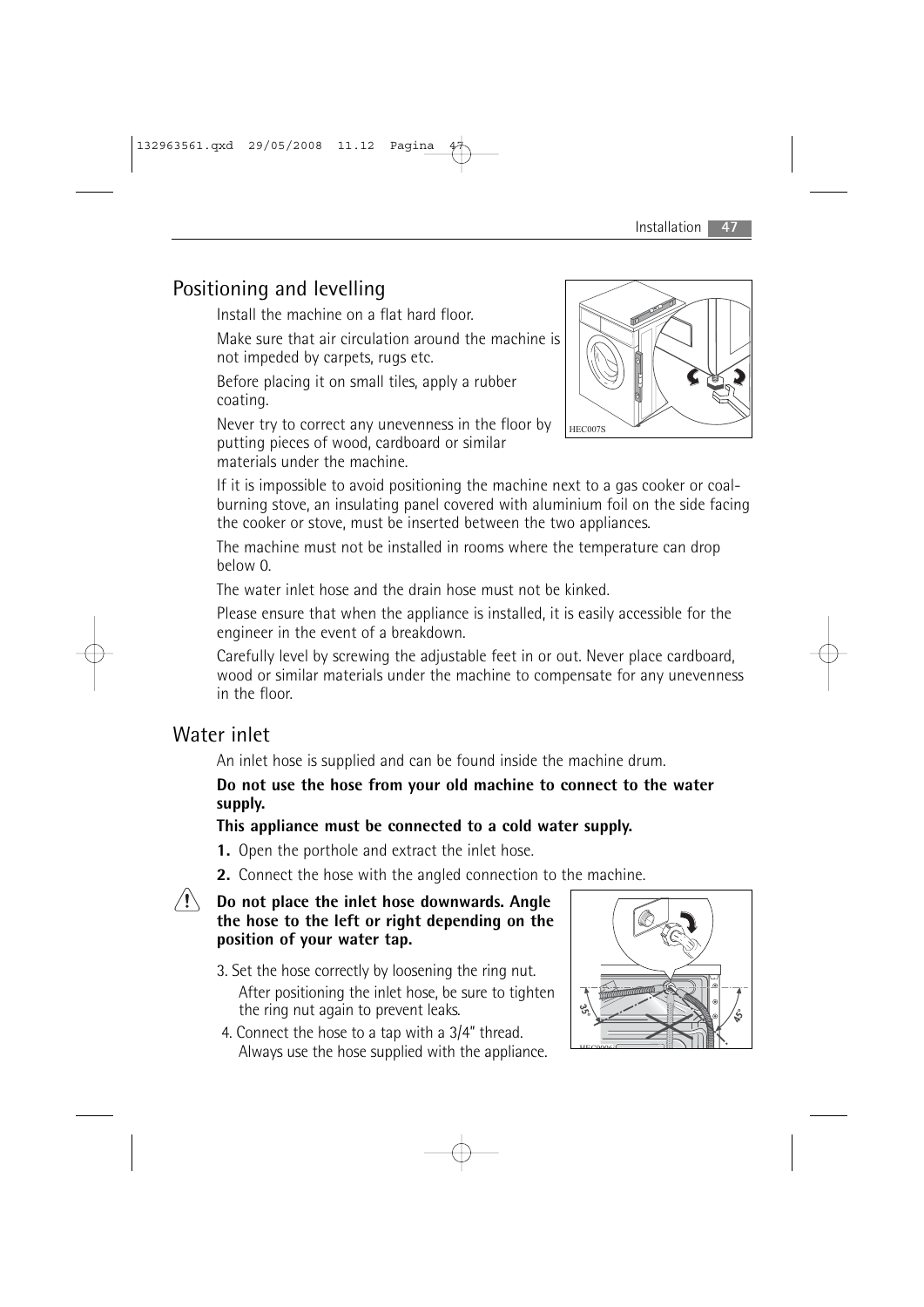The inlet hose must not be lengthened. If it is too short and you do not wish to move the tap, you will have to purchase a new, longer hose specially designed for this type of use.

Installation should comply with local water authority and building regulations requirements. A minimum water pressure of 0.05 MPa is required for safe operation of the appliance.

If you cannot make the cold water connection direct from the rising mains, you may be able to operate the appliance from your cold water storage system. There should be a minimum vertical distance of 16.5 feet between the appliance's inlet and the bottom of the water storage tank.

### Water-stop device

The inlet hose is provided with a water stop device,

which protects against damage caused by water leaks in the hose which could develop due to natural ageing of the hose. This fault is shown by a red sector in the window "A". Should this occur, turn the water tap off and refer to your Service Centre to replace the hose.

### Water drainage

This appliance is designed to be permanently plumbed into your home's drainage system using one of the following methods.

#### **1. Into a drainage standpipe.**

Firstly form a hook in the end of the drain hose using the "U" piece" supplied.

Place the drain hose into your standpipe, which should have an internal diameter of approximately 38mm thus ensuring there is an air break between the drain hose and standpipe.





"**U**" piece supplied



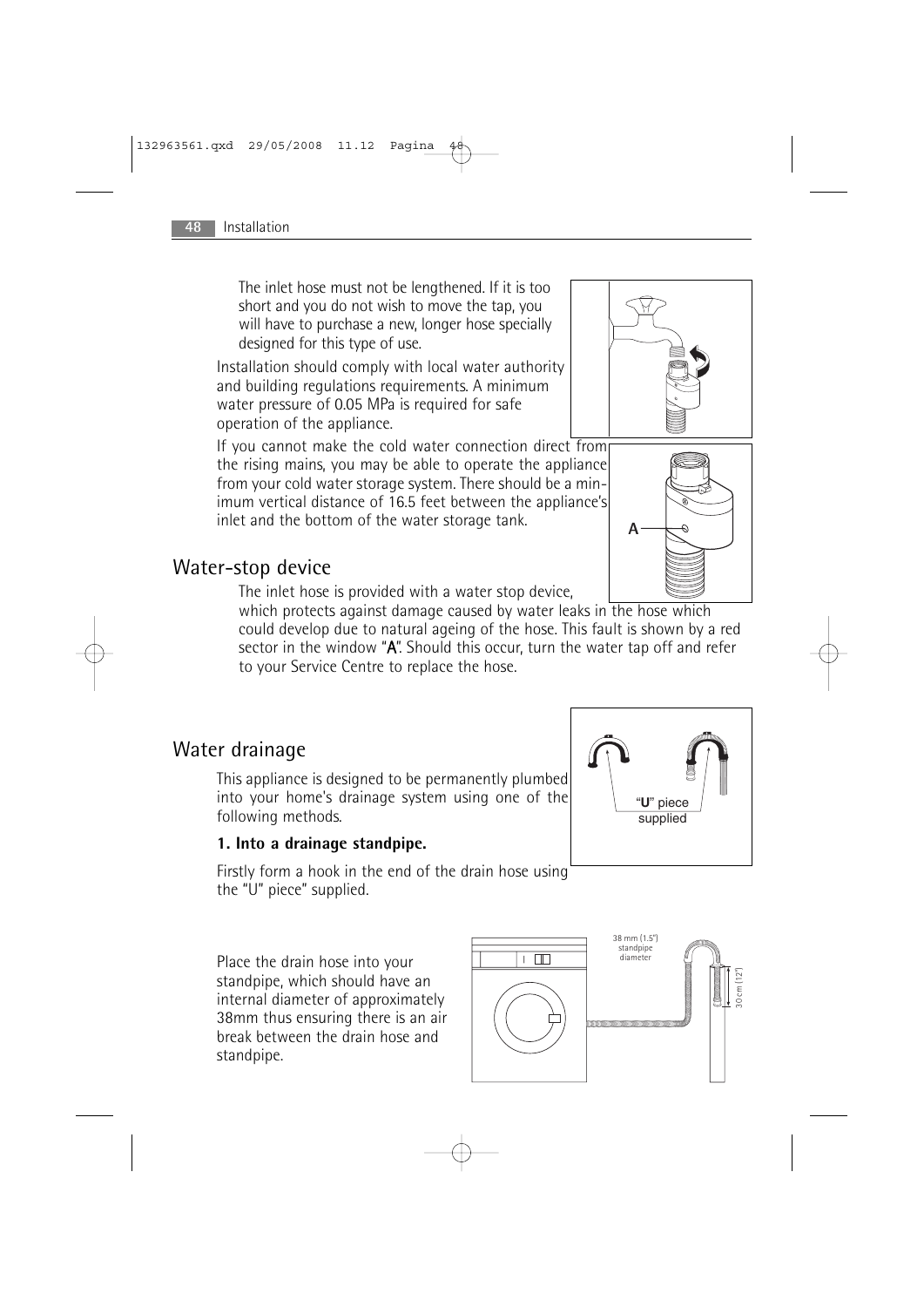When discharging into a standpipe ensure that the top of the standpipe is no more than 90 cm (35.4'') and no less than 60 cm (23.6'') above floor level.

The drain hose may be extended to a maximum of 4 metres. An additional drain hose and joining piece is available from your local Service Force Centre. The joining piece must have an internal diameter of 18 mm.

If your drain hose looks like this (see the relevant picture) you do not require the "U" piece". Just push the hose firmly into the standpipe.

#### **2. Onto a sink outlet spigot.**

If the outlet spigot has not been used before, remove any blanking plug that may be in place.

Push the drain hose onto the spigot and secure with a clip, ensure a loop is formed in the drain hose (see diagram) to prevent waste from the sink entering the washing machine.

The drain hose may be extended to a maximum of 4 metres. An additional drain hose and joining piece is available from your local Service Force Centre. The joining piece must have an internal diameter of 18 mm.

If you intend to drain the hose from the machine into a sink, make sure that the sink is empty and the plug hole is not blocked. Use the plastic "U -Piece" supplied.





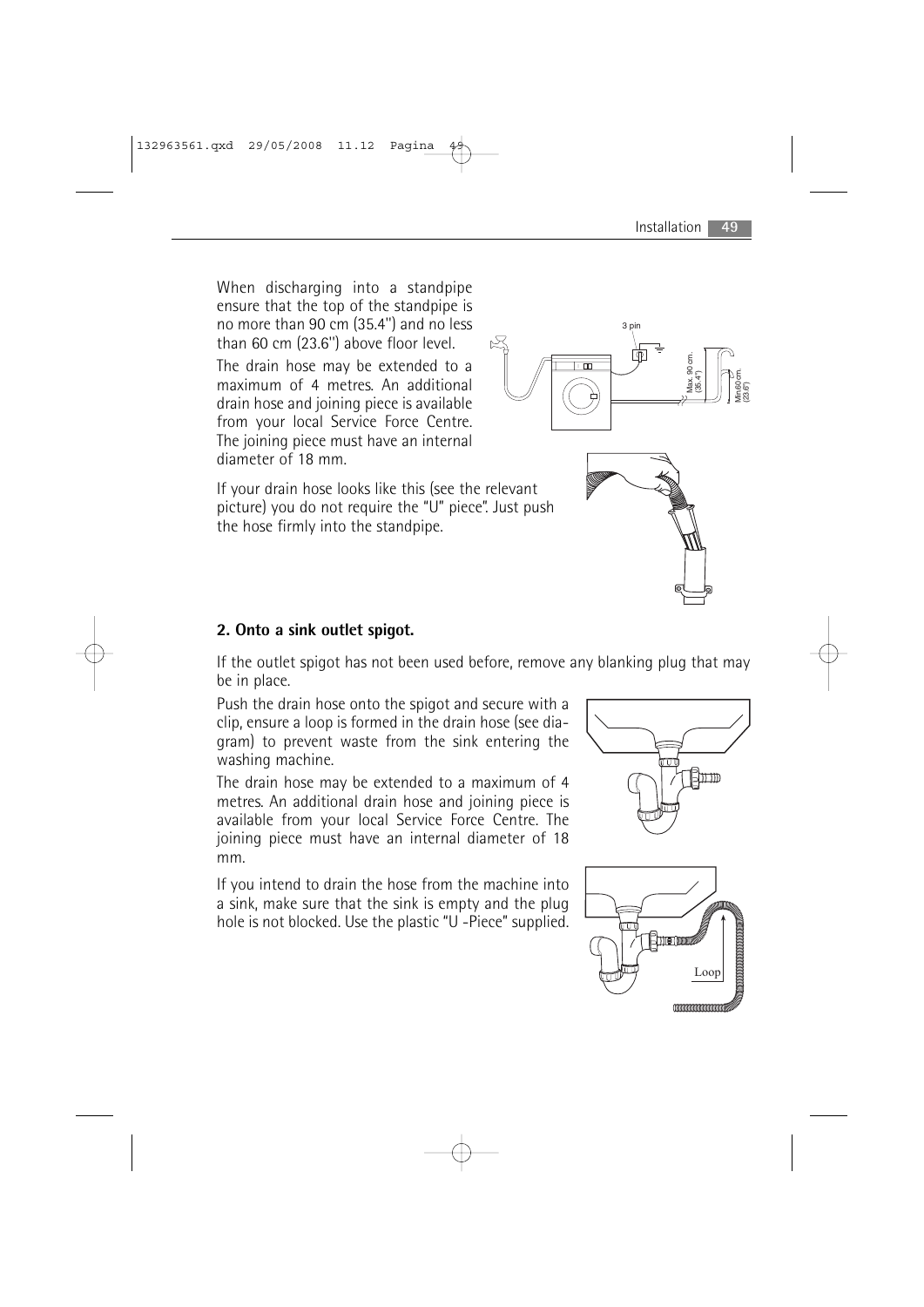### In the interest of the environment

Washing machines should be connected to the FOUL drainage system, the water will then be taken to a sewage works for treatment before being discharged safely into a river.

It is essential that these appliances are not connected to the surface water drainage system as this water is discharged directly into a river or stream and may cause pollution.

If you require any further advice please contact your local water authority.



### Electrical connection

- **WARNING: THIS APPLIANCE MUST BE EARTHED.**
- $\langle \mathbf{l} \rangle$ **The manufacturer does not accept any responsibility for damage or injury through failure to comply with the above safety precaution.**

If the plug that is fitted to your appliance is not suitable for your socket outlet, it must be cut off and the appropriate plug fitted.

Remove the fuse from the cut off plug.

The cut off plug should then be disposed of to prevent the hazard of shocks in case it should be plugged into a 13 Amp socket in another part of your home.

#### **Important**

The wires in the mains lead are coloured in accordance with the following code:

| Green and Yellow | - Earth   |
|------------------|-----------|
| -Blue            | - Neutral |
| Brown            | – Live    |

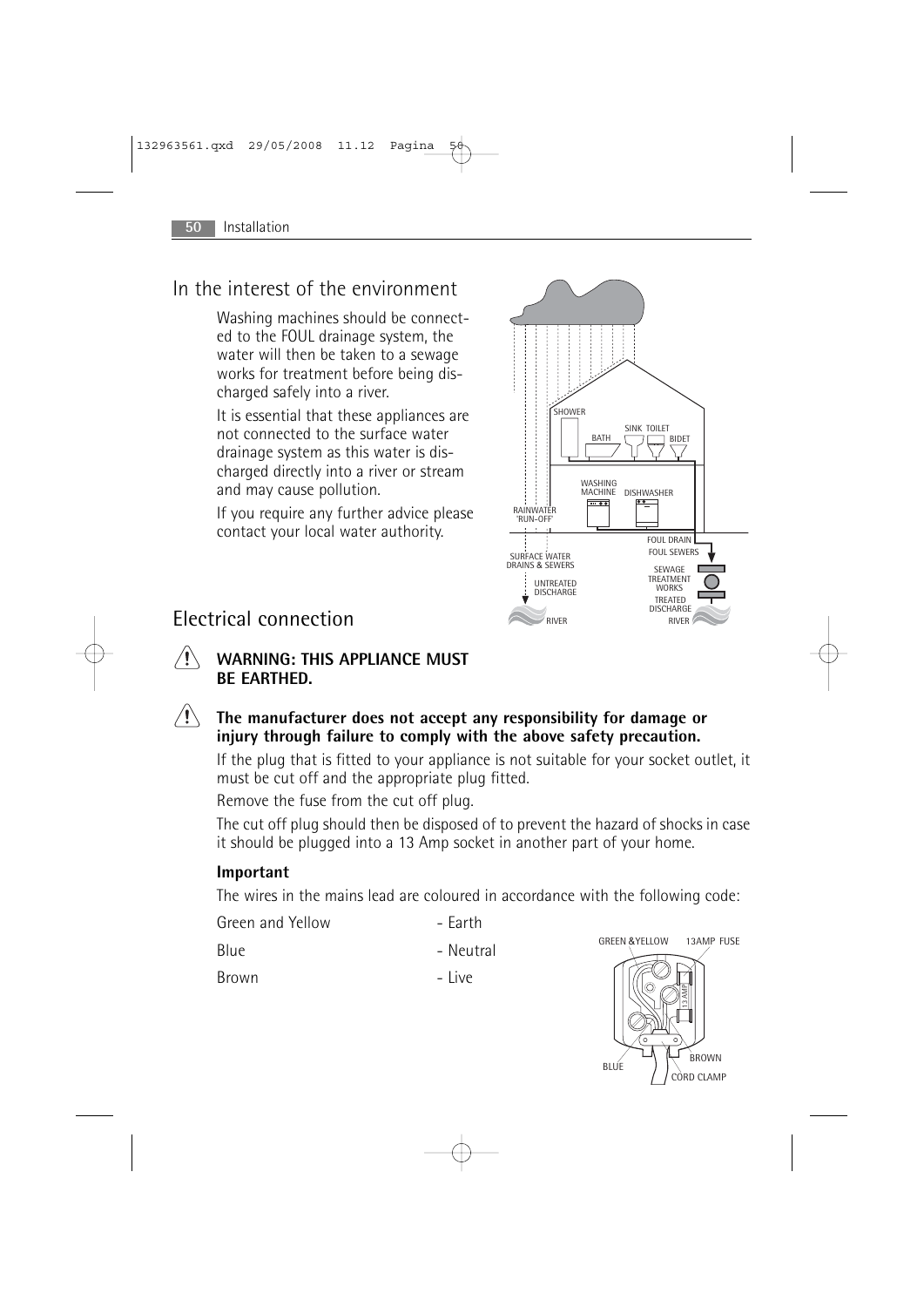If you fit your own plug, the colours of the wires in the mains lead of your appliance may not correspond with the markings identifying the terminals in your plug, proceed as follows:

Connect the green and yellow (earth) wire to the terminal in the plug which is marked with the letter «E» or the earth symbol  $\frac{1}{x}$  or coloured green and yellow.

Connect the blue (neutral) wire to the terminal in the plug which is marked with the letter «N» or coloured black.

Connect the brown (live) wire to the terminal in the plug which is marked with the letter «L» or coloured red.

The plug moulded on to the lead incorporates a fuse. For replacement, use a 13 Amp BS1363/A fuse. Only ASTA or BSI approved fuses should be used.

The plug must not be used if the fuse cover/carrier is lost. The cover/carrier is indicated by the coloured insert at the base of the plug.

A replacement cover/carrier must be obtained from your local AEG/ELECTROLUX Service Centre.

#### **The power supply cable must be easily accessible after installing the machine.**

#### $\langle \mathbf{l} \rangle$ **Should the appliance power supply cable need to be replaced, this MUST be carried out by a Service Centre.**

### Permanent connection

In the case of a permanent connection it is necessary that you install a double pole switch between the appliance and the electricity supply (mains), with a minimum gap of 3 mm between the switch contacts and of a type suitable for the required load in compliance with the current electrical regulations.

The switch must not break the yellow and green earth cable at any point.

This operation must be performed by a qualified electrician.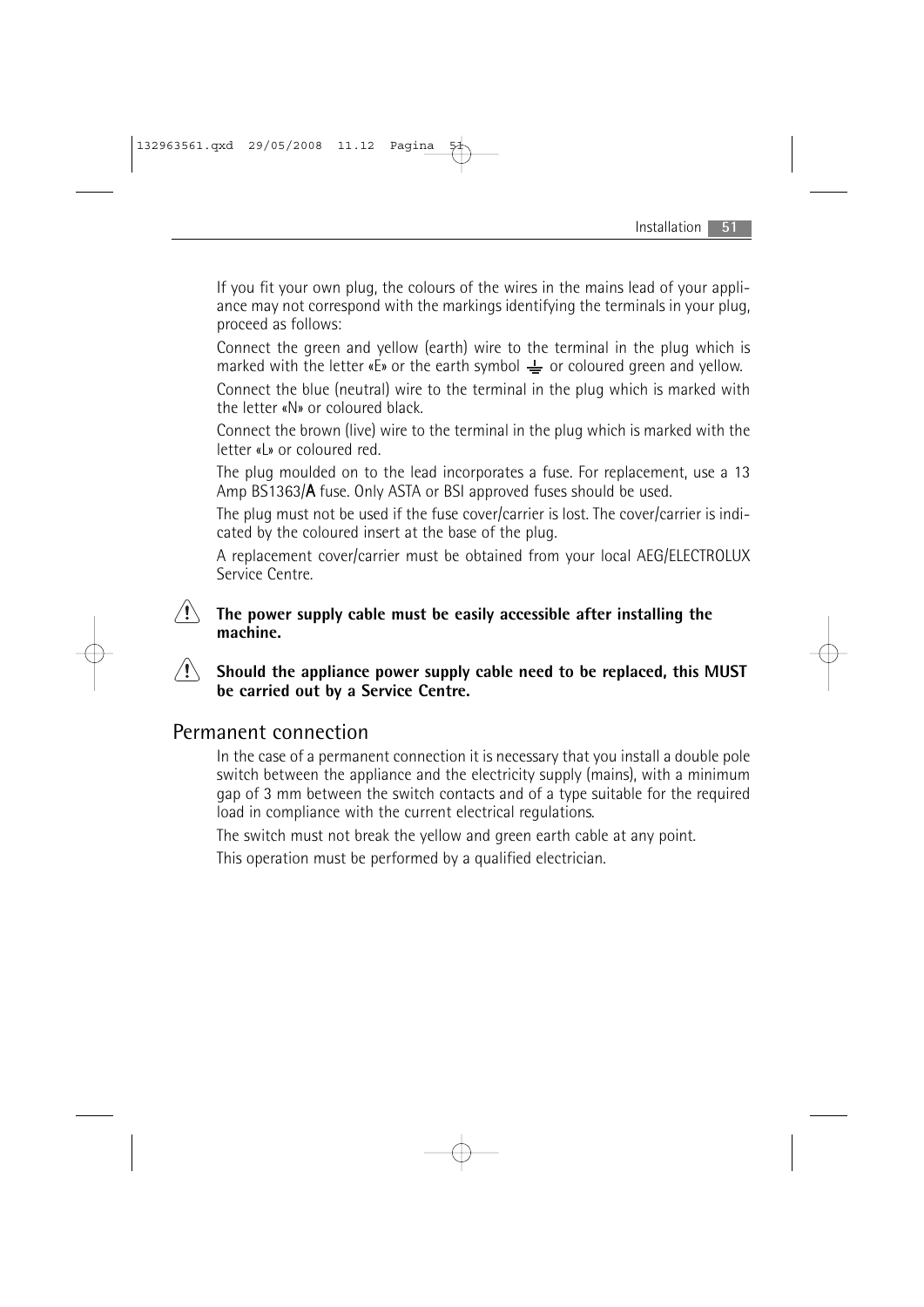## **Environmental concerns**

### Packaging materials

The materials marked with the symbol  $\hat{\Delta}$  are recyclable.

>PE<=polyethylene

>PS<=polystyrene

>PP<=polypropylene

This means that they can be recycled by disposing of them properly in appropriate collection containers.

### Old machine

Use authorised disposal sites for your old appliance. Help to keep your country tidy!

The symbol  $\overline{\mathbb{X}}$  on the product or on its packaging indicates that this product may not be treated as household waste. Instead it should be taken to the appropriate collection point for the recycling of electrical and electronic equipment. By ensuring this product is disposed of correctly, you will help prevent potential negative consequences for the environment and human health, which could otherwise be caused by inappropriate waste handling of this product. For more detailed information about recycling of this product, please contact your local council, your household waste disposal service or the shop where you purchased the product.

### Ecological hints

To save water, energy and to help protect the environment, we recommend that you follow these tips:

• Normally soiled laundry may be washed without prewashing in order to save detergent, water and time (the environment is protected too!).

- The machine works more economically if it is fully loaded.
- With adequate pre-treatment, stains and limited soiling can be removed; the laundry can then be washed at a lower temperature.

• Measure out detergent according to the water hardness, the degree of soiling and the quantity of laundry being washed.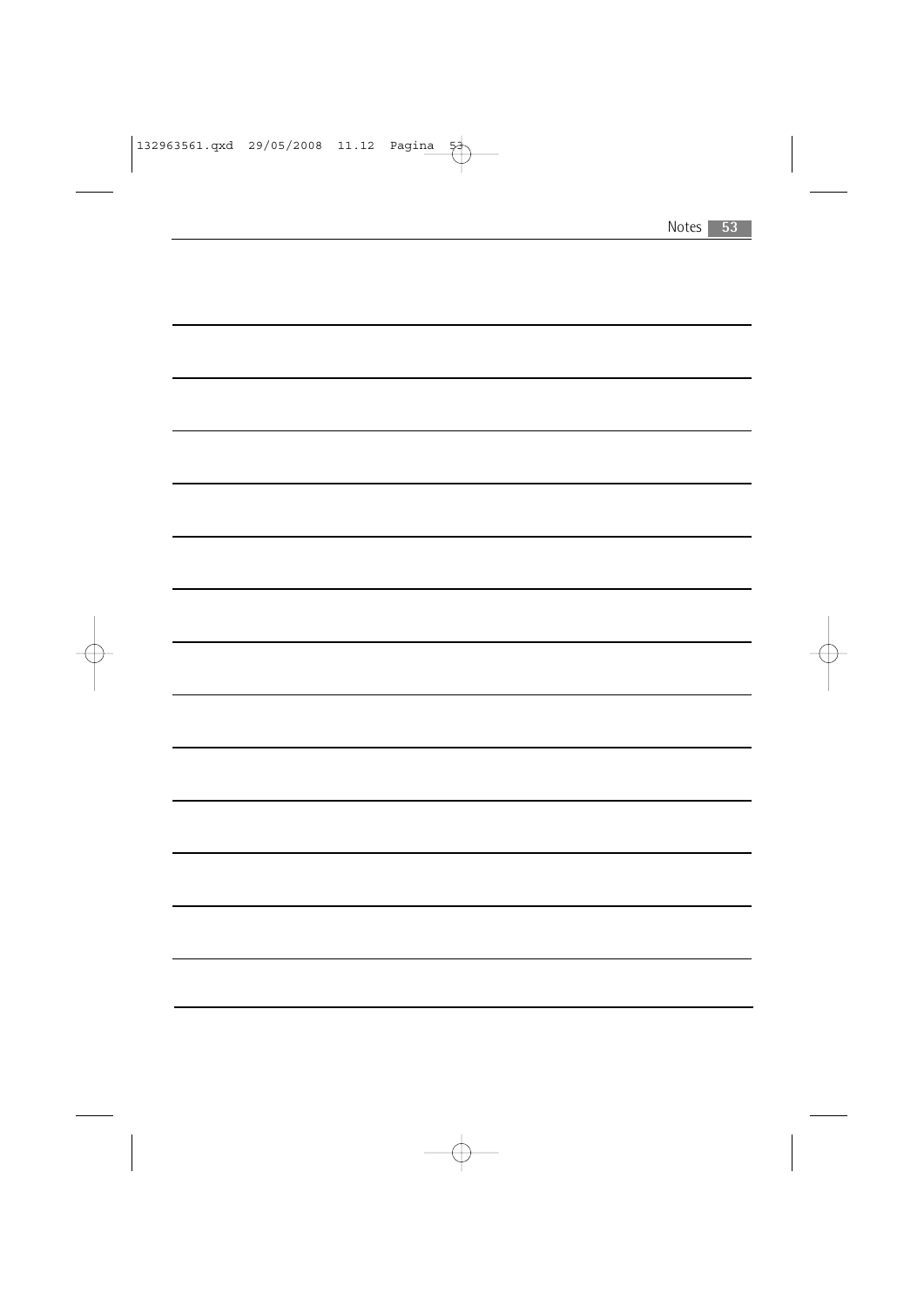| 54 | Notes |
|----|-------|
|    |       |
|    |       |
|    |       |
|    |       |
|    |       |
|    |       |
|    |       |
|    |       |
|    |       |
|    |       |
|    |       |
|    |       |
|    |       |
|    |       |
|    |       |
|    |       |
|    |       |
|    |       |
|    |       |
|    |       |
|    |       |
|    |       |
|    |       |
|    |       |
|    |       |
|    |       |
|    |       |
|    |       |
|    |       |
|    |       |
|    |       |
|    |       |
|    |       |
|    |       |
|    |       |
|    |       |
|    |       |
|    |       |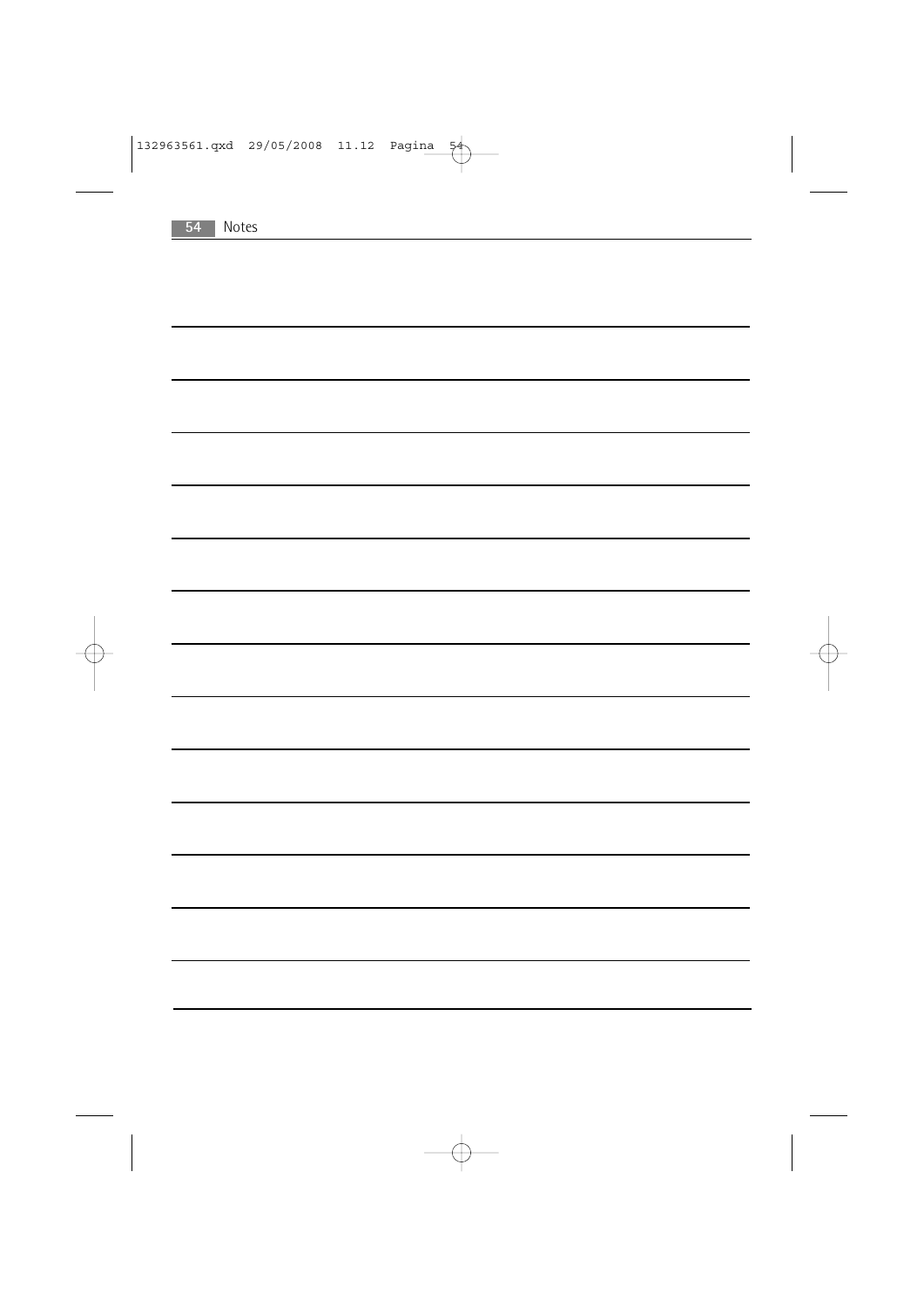| Notes |  |
|-------|--|
|-------|--|